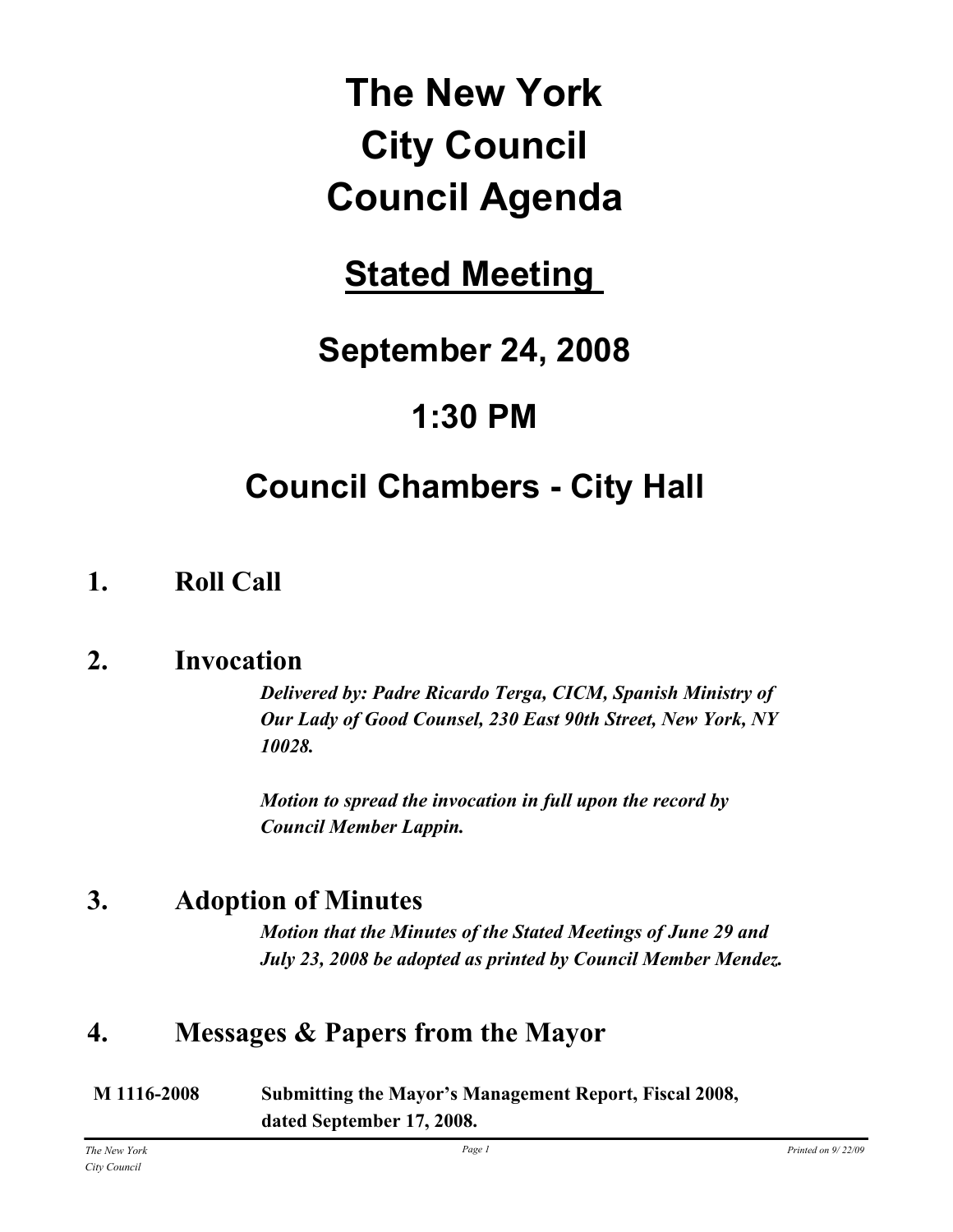Communication from the Mayor – Submitting the Mayor's Management Report, Fiscal 2008, dated September 17, 2008, pursuant to Section 12 of the New York City Charter. *Received, Ordered, Printed and Filed*

#### **Communications from City, County & Borough Offices 5.**

| M 1117-2008 | Clerk of the Council Hector L. Diaz - Submitting his resignation<br>as City Clerk, Clerk of the Council effective September 5, 2008.                                                                                                                                                                                       |
|-------------|----------------------------------------------------------------------------------------------------------------------------------------------------------------------------------------------------------------------------------------------------------------------------------------------------------------------------|
|             | Communication from City Clerk, Clerk of the Council Hector<br>L. Diaz - Submitting his resignation as City Clerk, Clerk of the<br>Council effective September 5, 2008.<br>Received, Ordered, Printed and Filed                                                                                                             |
| M 1118-2008 | Judith D. Stupp, Queens County Republican Commissioner of<br><b>Elections</b>                                                                                                                                                                                                                                              |
|             | Communication from the Queens County Republican Party -<br>Submitting for the Advice & Consent of the Council, the name<br>of Judith D. Stupp, for appointment as the Queens County<br>Republican Commissioner of Elections, pursuant to Section 3<br>- 204 of the Election Law.<br><b>Rules, Privileges and Elections</b> |
| M 1119-2008 | Base Station License, 39 Line Trip Car Service, Inc.                                                                                                                                                                                                                                                                       |
|             | Communication from the Taxi $&$ Limousine Commission –<br>Submitting its approval of an application for a new base<br>station license 39 Line Trip Car Service, Inc., Council District<br>38, pursuant to Section 19-511(i), of the administrative code<br>of the city of New York.<br><b>Transportation</b>               |
| M 1120-2008 | <b>Base Station License, Joe Car Service</b>                                                                                                                                                                                                                                                                               |
|             | Communication from the Taxi & Limousine Commission –                                                                                                                                                                                                                                                                       |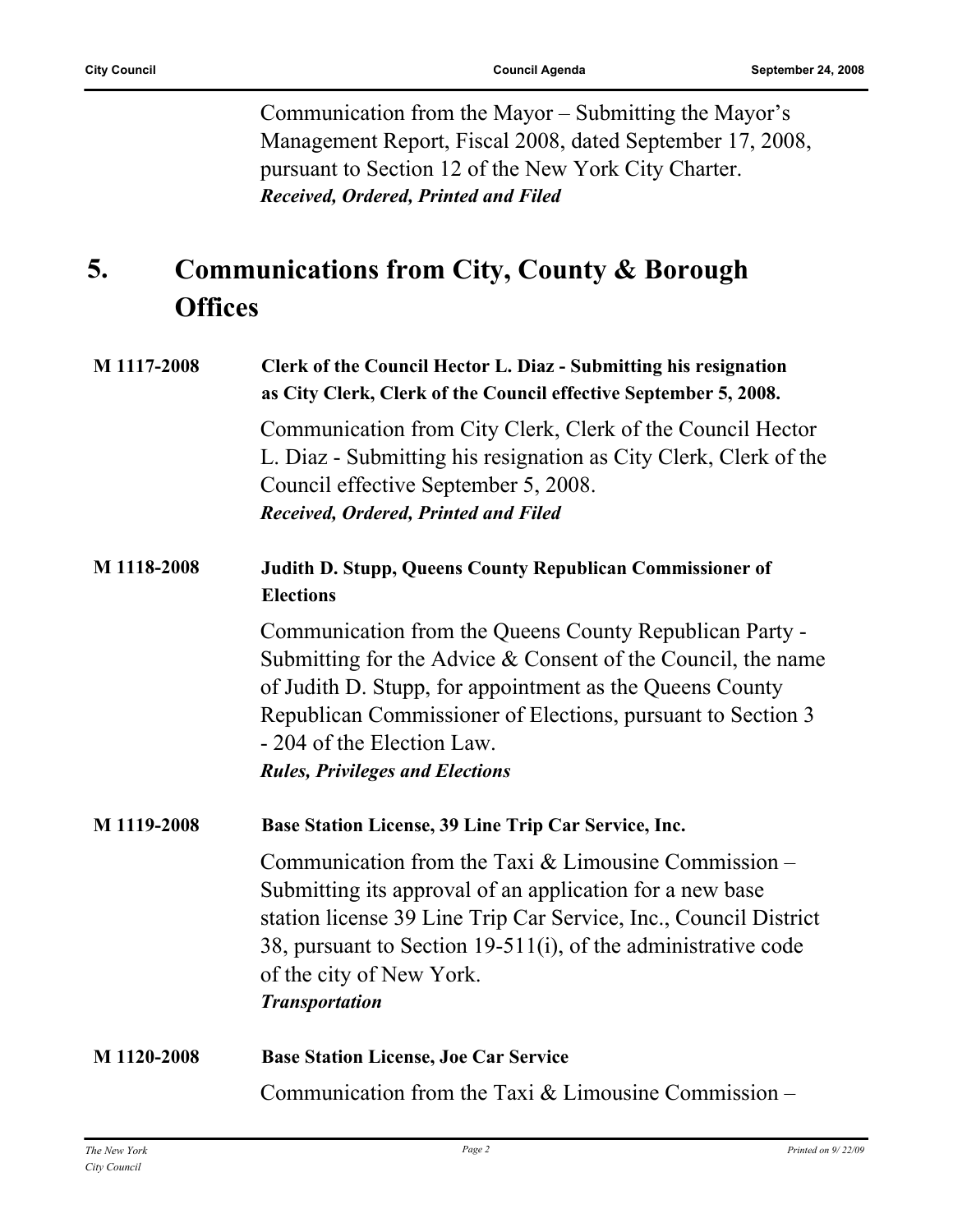| <b>City Council</b> | <b>Council Agenda</b><br>September 24, 2008                                                                                                                                                                                                                                                                      |  |
|---------------------|------------------------------------------------------------------------------------------------------------------------------------------------------------------------------------------------------------------------------------------------------------------------------------------------------------------|--|
|                     | Submitting its approval of an application for a new base<br>station license Joe Car Service, Council District 49, pursuant<br>to Section 19-511(i), of the administrative code of the city of<br>New York.<br><b>Transportation</b>                                                                              |  |
| M 1121-2008         | <b>Base Station License, 128 Blue Bird Transport Inc.</b>                                                                                                                                                                                                                                                        |  |
|                     | Communication from the Taxi $&$ Limousine Commission –<br>Submitting its approval of an application for a renewal base<br>station license 128 Blue Bird Transport Inc., Council District<br>28, pursuant to Section 19-511(i), of the administrative code<br>of the city of New York.<br><b>Transportation</b>   |  |
| M 1122-2008         | <b>Base Station License, Alex II.</b>                                                                                                                                                                                                                                                                            |  |
|                     | Communication from the Taxi $&$ Limousine Commission –<br>Submitting its approval of an application for a renewal base<br>station license Alex II., Council District 43, pursuant to<br>Section 19-511(i), of the administrative code of the city of<br>New York.<br><b>Transportation</b>                       |  |
| M 1123-2008         | Base Station License, Alex Exp Car & Limousine, Inc.                                                                                                                                                                                                                                                             |  |
|                     | Communication from the Taxi $&$ Limousine Commission –<br>Submitting its approval of an application for a renewal base<br>station license Alex Exp Car & Limousine, Inc., Council<br>District 47, pursuant to Section 19-511(i), of the<br>administrative code of the city of New York.<br><b>Transportation</b> |  |
| M 1124-2008         | Base Station License, A New Day Radio Dispatch, Inc.                                                                                                                                                                                                                                                             |  |
|                     | Communication from the Taxi $&$ Limousine Commission –<br>Submitting its approval of an application for a renewal base<br>station license A New Day Radio Dispatch, Inc., Council<br>District 1, pursuant to Section 19-511(i), of the administrative<br>code of the city of New York.                           |  |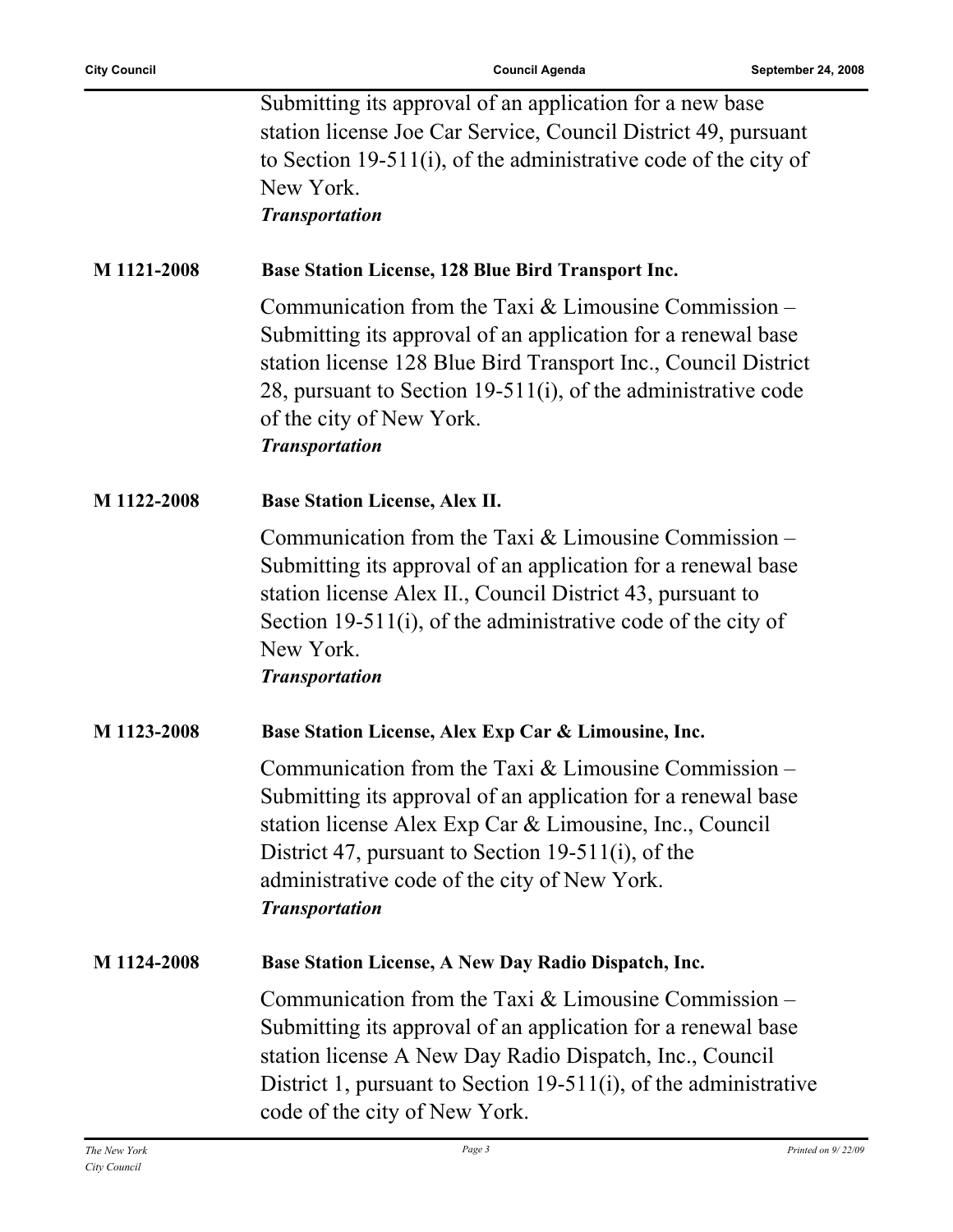|             | <b>Transportation</b>                                                                                                                                                                                                                                                                                         |
|-------------|---------------------------------------------------------------------------------------------------------------------------------------------------------------------------------------------------------------------------------------------------------------------------------------------------------------|
| M 1125-2008 | <b>Base Station License, Apple Radio Cars, Inc.</b>                                                                                                                                                                                                                                                           |
|             | Communication from the Taxi $&$ Limousine Commission –<br>Submitting its approval of an application for a renewal base<br>station license Apple Radio Cars, Inc., Council District 36,<br>pursuant to Section 19-511(i), of the administrative code of<br>the city of New York.<br><b>Transportation</b>      |
| M 1126-2008 | <b>Base Station License, Athenian Limo. Inc.</b>                                                                                                                                                                                                                                                              |
|             | Communication from the Taxi $&$ Limousine Commission –<br>Submitting its approval of an application for a renewal base<br>station license Athenian Limo. Inc., Council District 22,<br>pursuant to Section 19-511(i), of the administrative code of<br>the city of New York.<br><b>Transportation</b>         |
| M 1127-2008 | <b>Base Station License, Bailey Radio Dispatch, Inc.</b>                                                                                                                                                                                                                                                      |
|             | Communication from the Taxi $&$ Limousine Commission –<br>Submitting its approval of an application for a renewal base<br>station license Bailey Radio Dispatch, Inc., Council District<br>14, pursuant to Section 19-511(i), of the administrative code<br>of the city of New York.<br><b>Transportation</b> |
| M 1128-2008 | <b>Base Station License, Bamadu Car Service</b>                                                                                                                                                                                                                                                               |
|             | Communication from the Taxi $&$ Limousine Commission –<br>Submitting its approval of an application for a renewal base<br>station license Bamadu Car Service, Council District 31,<br>pursuant to Section 19-511(i), of the administrative code of<br>the city of New York.<br><b>Transportation</b>          |
| M 1129-2008 | <b>Base Station License, Bell Car Service, Inc.</b>                                                                                                                                                                                                                                                           |
|             | Communication from the Taxi $&$ Limousine Commission –                                                                                                                                                                                                                                                        |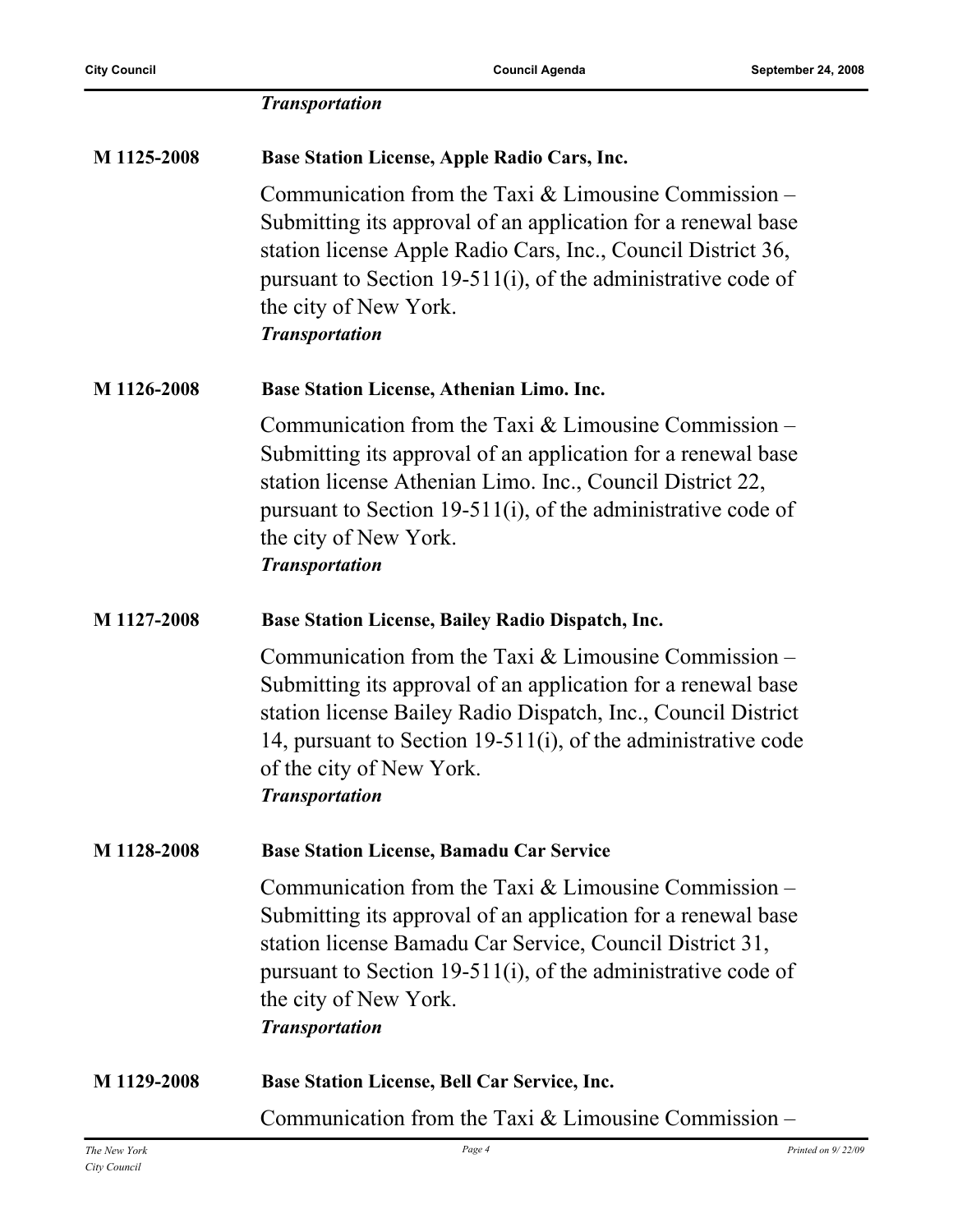|             | Submitting its approval of an application for a renewal base<br>station license Bell Car Service, Inc., Council District 38,<br>pursuant to Section 19-511(i), of the administrative code of<br>the city of New York.<br><b>Transportation</b>                                                                  |
|-------------|-----------------------------------------------------------------------------------------------------------------------------------------------------------------------------------------------------------------------------------------------------------------------------------------------------------------|
| M 1130-2008 | Base Station License, Blue Car & Limo. Inc.                                                                                                                                                                                                                                                                     |
|             | Communication from the Taxi $&$ Limousine Commission –<br>Submitting its approval of an application for a renewal base<br>station license Blue Car & Limo. Inc., Council District 33,<br>pursuant to Section 19-511(i), of the administrative code of<br>the city of New York.<br><b>Transportation</b>         |
| M 1131-2008 | <b>Base Station License, BQN Car Service Corp.</b>                                                                                                                                                                                                                                                              |
|             | Communication from the Taxi $&$ Limousine Commission –<br>Submitting its approval of an application for a renewal base<br>station license BQN Car Service Corp., Council District 17,<br>pursuant to Section 19-511(i), of the administrative code of<br>the city of New York.<br><b>Transportation</b>         |
| M 1132-2008 | Base Station License, Brooklyn Radio Dispatch, Inc.                                                                                                                                                                                                                                                             |
|             | Communication from the Taxi $&$ Limousine Commission –<br>Submitting its approval of an application for a renewal base<br>station license Brooklyn Radio Dispatch, Inc., Council District<br>34, pursuant to Section 19-511(i), of the administrative code<br>of the city of New York.<br><b>Transportation</b> |
| M 1133-2008 | <b>Base Station License, C-Anne Corp.</b>                                                                                                                                                                                                                                                                       |
|             | Communication from the Taxi $&$ Limousine Commission –<br>Submitting its approval of an application for a renewal base<br>station license C-Anne Corp., Council District 49, pursuant to<br>Section 19-511(i), of the administrative code of the city of<br>New York.                                           |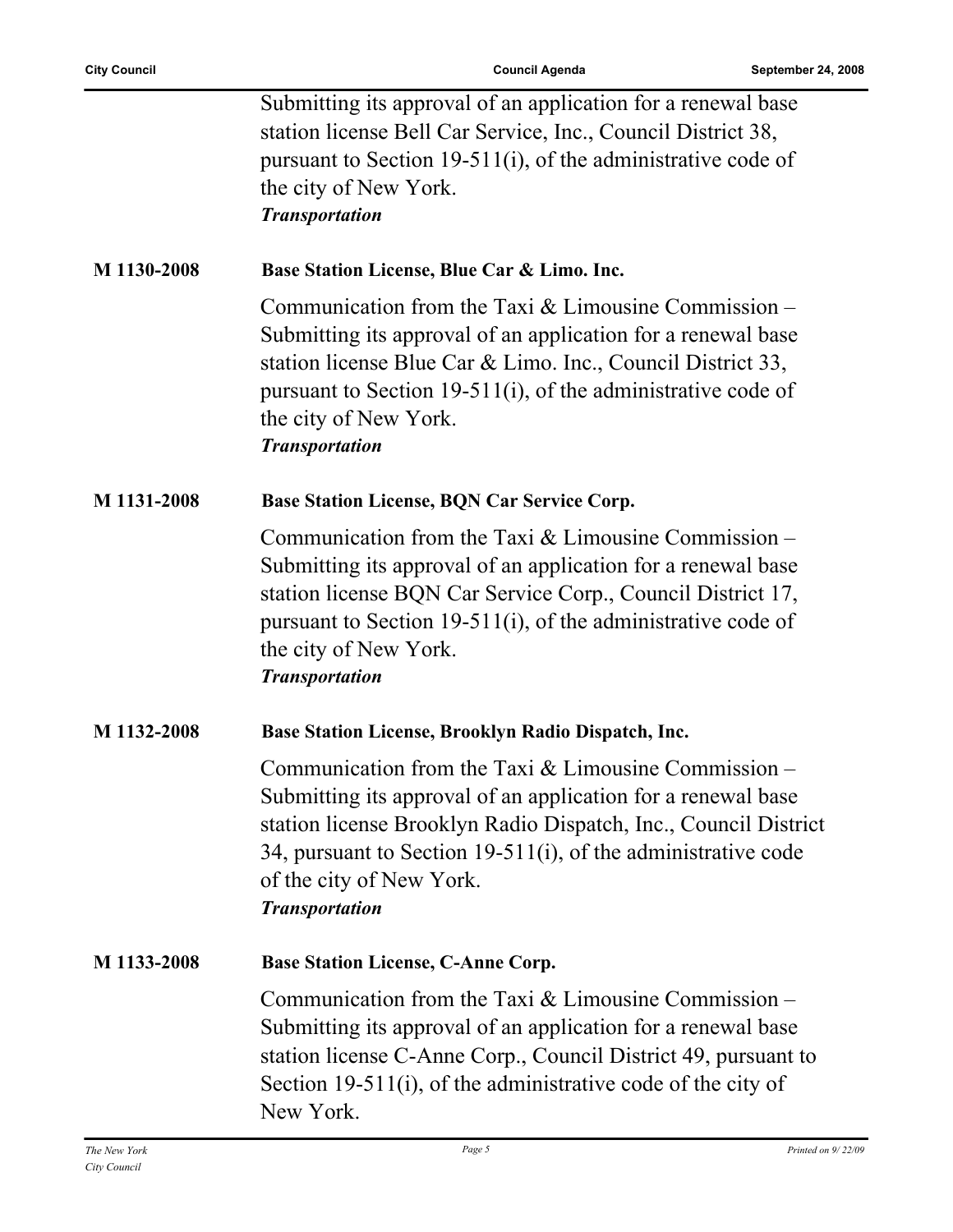|             | <b>Transportation</b>                                                                                                                                                                                                                                                                                                   |
|-------------|-------------------------------------------------------------------------------------------------------------------------------------------------------------------------------------------------------------------------------------------------------------------------------------------------------------------------|
| M 1134-2008 | <b>Base Station License, Cheers Dispatch, Inc.</b>                                                                                                                                                                                                                                                                      |
|             | Communication from the Taxi $&$ Limousine Commission –<br>Submitting its approval of an application for a renewal base<br>station license Cheers Dispatch, Inc., Council District 39,<br>pursuant to Section 19-511(i), of the administrative code of<br>the city of New York.<br><b>Transportation</b>                 |
| M 1135-2008 | Base Station License, Cherry Car & Limousine Service, Inc.                                                                                                                                                                                                                                                              |
|             | Communication from the Taxi $&$ Limousine Commission –<br>Submitting its approval of an application for a renewal base<br>station license Cherry Car & Limousine Service, Inc., Council<br>District 20, pursuant to Section 19-511(i), of the<br>administrative code of the city of New York.<br><b>Transportation</b>  |
| M 1136-2008 | Base Station License, Community Car Service Priscilla Corp.                                                                                                                                                                                                                                                             |
|             | Communication from the Taxi $&$ Limousine Commission –<br>Submitting its approval of an application for a renewal base<br>station license Community Car Service Priscilla Corp.,<br>Council District 34, pursuant to Section 19-511(i), of the<br>administrative code of the city of New York.<br><b>Transportation</b> |
| M 1137-2008 | Base Station License, Deborah Car & Limousine Service, Inc.                                                                                                                                                                                                                                                             |
|             | Communication from the Taxi $&$ Limousine Commission –<br>Submitting its approval of an application for a renewal base<br>station license Deborah Car & Limousine Service, Inc.,<br>Council District 22, pursuant to Section 19-511(i), of the<br>administrative code of the city of New York.<br><b>Transportation</b> |
| M 1138-2008 | Base Station License, Dominicana Radio Dispatcher, Inc.                                                                                                                                                                                                                                                                 |
|             | Communication from the Taxi $&$ Limousine Commission –                                                                                                                                                                                                                                                                  |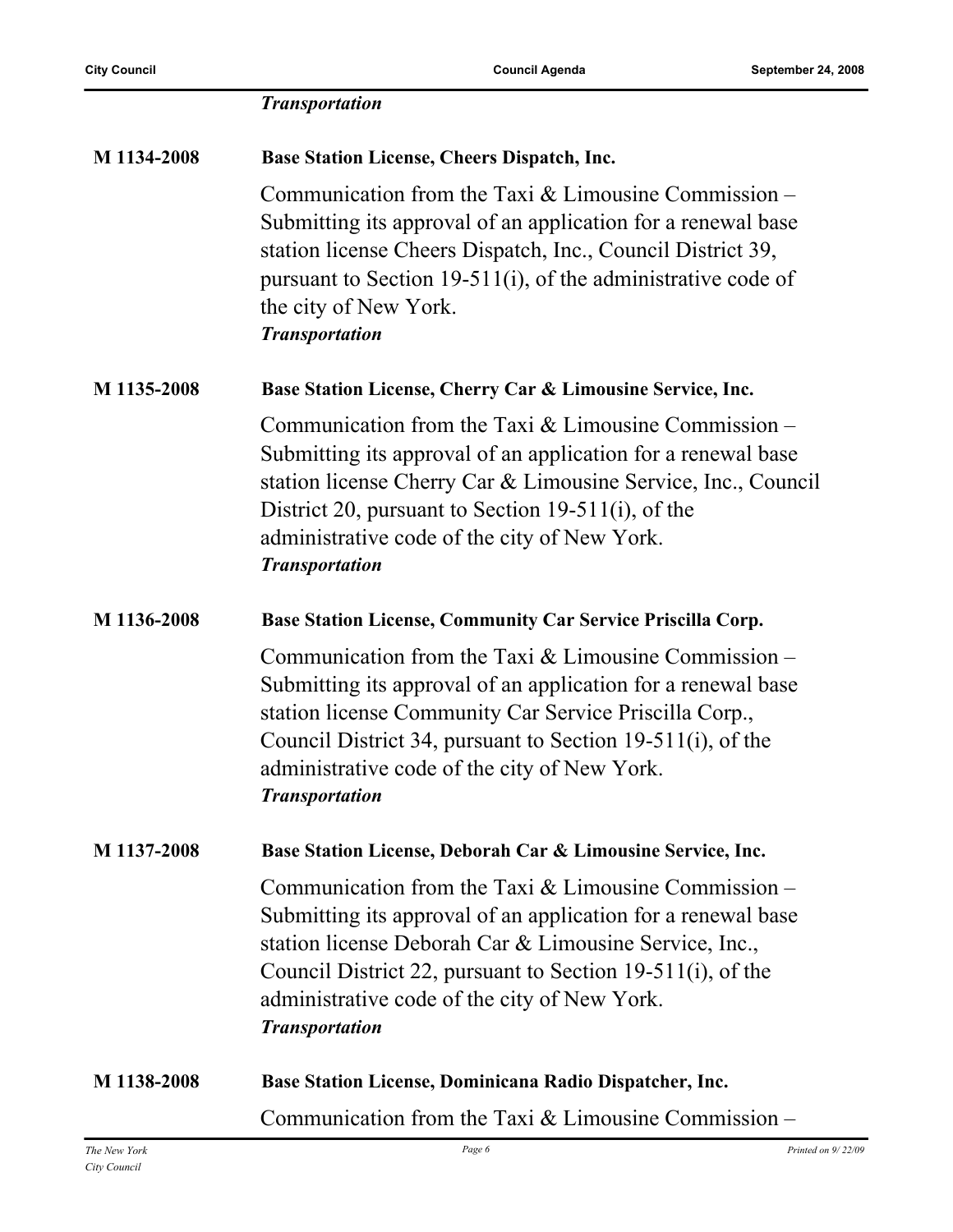|             | Submitting its approval of an application for a renewal base<br>station license Dominicana Radio Dispatcher, Inc., Council<br>District 21, pursuant to Section 19-511(i), of the<br>administrative code of the city of New York.<br><b>Transportation</b>                                                            |
|-------------|----------------------------------------------------------------------------------------------------------------------------------------------------------------------------------------------------------------------------------------------------------------------------------------------------------------------|
| M 1139-2008 | Base Station License, Emes of Boropark Car Service, Inc.                                                                                                                                                                                                                                                             |
|             | Communication from the Taxi $&$ Limousine Commission –<br>Submitting its approval of an application for a renewal base<br>station license Emes of Boropark Car Service, Inc., Council<br>District 44, pursuant to Section 19-511(i), of the<br>administrative code of the city of New York.<br><b>Transportation</b> |
| M 1140-2008 | Base Station License, Emunah Car Service, Inc.                                                                                                                                                                                                                                                                       |
|             | Communication from the Taxi $&$ Limousine Commission –<br>Submitting its approval of an application for a renewal base<br>station license Emunah Car Service, Inc., Council District 44,<br>pursuant to Section 19-511(i), of the administrative code of<br>the city of New York.<br><b>Transportation</b>           |
| M 1141-2008 | <b>Base Station License, Family Car Service</b>                                                                                                                                                                                                                                                                      |
|             | Communication from the Taxi $&$ Limousine Commission –<br>Submitting its approval of an application for a renewal base<br>station license Family Car Service, Council District 39,<br>pursuant to Section 19-511(i), of the administrative code of<br>the city of New York.<br><b>Transportation</b>                 |
| M 1142-2008 | <b>Base Station License, Fast Operating Corporation</b>                                                                                                                                                                                                                                                              |
|             | Communication from the Taxi $&$ Limousine Commission –<br>Submitting its approval of an application for a renewal base<br>station license Fast Operating Corporation., Council District<br>8, pursuant to Section 19-511(i), of the administrative code of<br>the city of New York.                                  |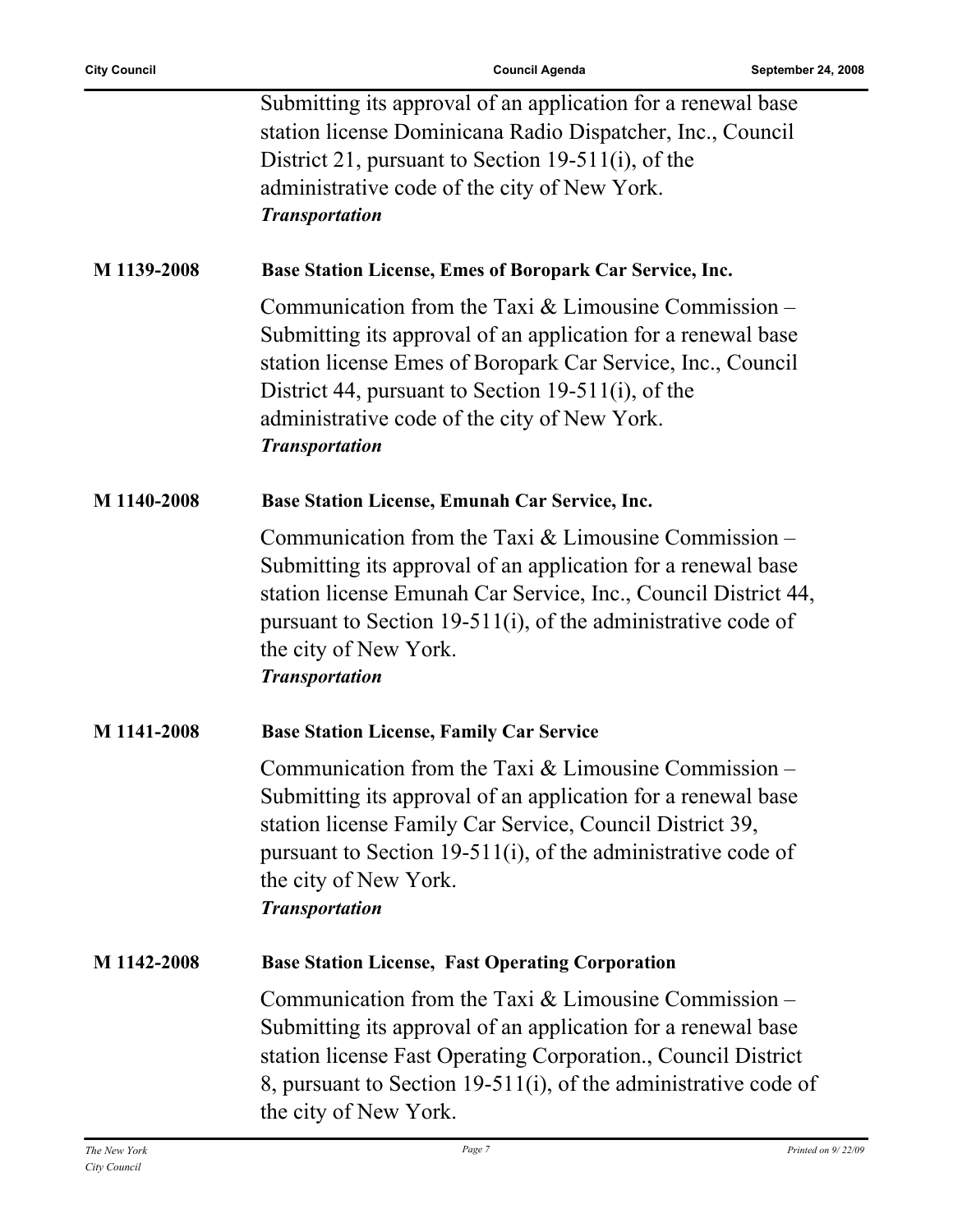|             | <b>Transportation</b>                                                                                                                                                                                                                                                                                      |
|-------------|------------------------------------------------------------------------------------------------------------------------------------------------------------------------------------------------------------------------------------------------------------------------------------------------------------|
| M 1143-2008 | <b>Base Station License, Fenix Car Service Corp.</b>                                                                                                                                                                                                                                                       |
|             | Communication from the Taxi $&$ Limousine Commission –<br>Submitting its approval of an application for a renewal base<br>station license Fenix Car Service Corp., Council District 34,<br>pursuant to Section 19-511(i), of the administrative code of<br>the city of New York.<br><b>Transportation</b>  |
| M 1144-2008 | <b>Base Station License, Fiat Express Corp.</b>                                                                                                                                                                                                                                                            |
|             | Communication from the Taxi $&$ Limousine Commission –<br>Submitting its approval of an application for a renewal base<br>station license Fiat Express Corp., Council District 44,<br>pursuant to Section 19-511(i), of the administrative code of<br>the city of New York.<br><b>Transportation</b>       |
| M 1145-2008 | Base Station License, Gotham Car Service, Inc.                                                                                                                                                                                                                                                             |
|             | Communication from the Taxi $&$ Limousine Commission –<br>Submitting its approval of an application for a renewal base<br>station license Gotham Car Service, Inc., Council District 33,<br>pursuant to Section 19-511(i), of the administrative code of<br>the city of New York.<br><b>Transportation</b> |
| M 1146-2008 | <b>Base Station License, Gunhill Car Service</b>                                                                                                                                                                                                                                                           |
|             | Communication from the Taxi $&$ Limousine Commission –<br>Submitting its approval of an application for a renewal base<br>station license Gunhill Car Service, Council District 11,<br>pursuant to Section 19-511(i), of the administrative code of<br>the city of New York.<br><b>Transportation</b>      |
| M 1147-2008 | Base Station License, H & B Car & Limo. Service, Inc.                                                                                                                                                                                                                                                      |
|             | Communication from the Taxi $&$ Limousine Commission –                                                                                                                                                                                                                                                     |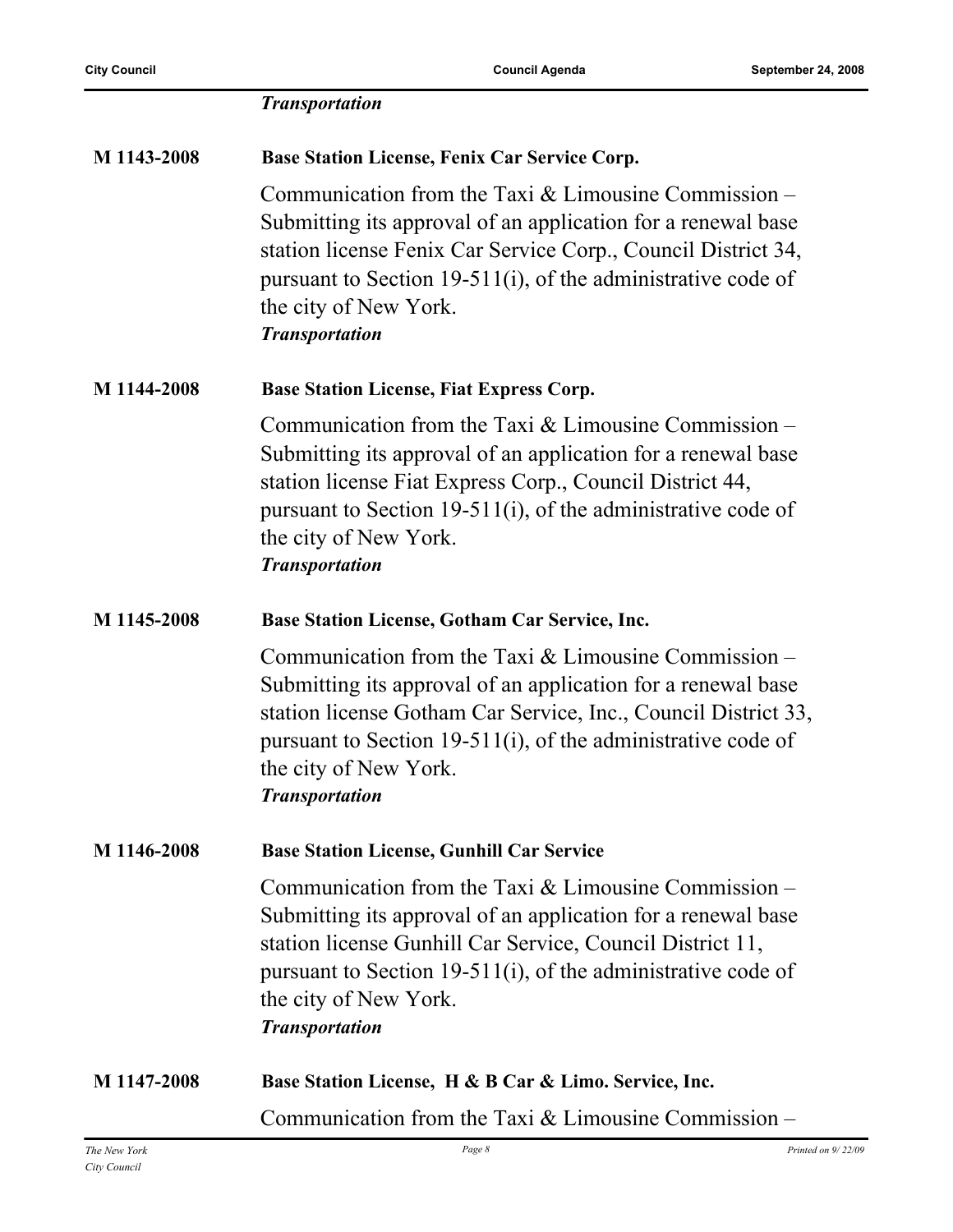ř.

|             | Submitting its approval of an application for a renewal base                                                                                                                                                                                                                                                                  |
|-------------|-------------------------------------------------------------------------------------------------------------------------------------------------------------------------------------------------------------------------------------------------------------------------------------------------------------------------------|
|             | station license H & B Car & Limo. Service, Inc., Council                                                                                                                                                                                                                                                                      |
|             | District 26, pursuant to Section 19-511(i), of the                                                                                                                                                                                                                                                                            |
|             | administrative code of the city of New York.                                                                                                                                                                                                                                                                                  |
|             | <b>Transportation</b>                                                                                                                                                                                                                                                                                                         |
| M 1148-2008 | <b>Base Station License, Harbor View Transportation of Staten</b><br><b>Island</b>                                                                                                                                                                                                                                            |
|             | Communication from the Taxi $&$ Limousine Commission –<br>Submitting its approval of an application for a renewal base<br>station license Harbor View Transportation of Staten Island,<br>Council District 43, pursuant to Section 19-511(i), of the<br>administrative code of the city of New York.<br><b>Transportation</b> |
| M 1149-2008 | <b>Base Station License, High Bridge Car Service</b>                                                                                                                                                                                                                                                                          |
|             | Communication from the Taxi $&$ Limousine Commission –<br>Submitting its approval of an application for a renewal base<br>station license High Bridge Car Service, Council District 10,<br>pursuant to Section 19-511(i), of the administrative code of<br>the city of New York.<br><b>Transportation</b>                     |
| M 1150-2008 | Base Station License, Hillside 24 Hours Radio Dispatch, Inc.                                                                                                                                                                                                                                                                  |
|             | Communication from the Taxi $&$ Limousine Commission –<br>Submitting its approval of an application for a renewal base<br>station license Hillside 24 Hours Radio Dispatch, Inc.,<br>Council District 24, pursuant to Section 19-511(i), of the<br>administrative code of the city of New York.<br><b>Transportation</b>      |
| M 1151-2008 | Base Station License, Hummingbird Car Service, Inc.                                                                                                                                                                                                                                                                           |
|             | Communication from the Taxi $&$ Limousine Commission –<br>Submitting its approval of an application for a renewal base<br>station license Hummingbird Car Service, Inc., Council<br>District 45, pursuant to Section 19-511(i), of the                                                                                        |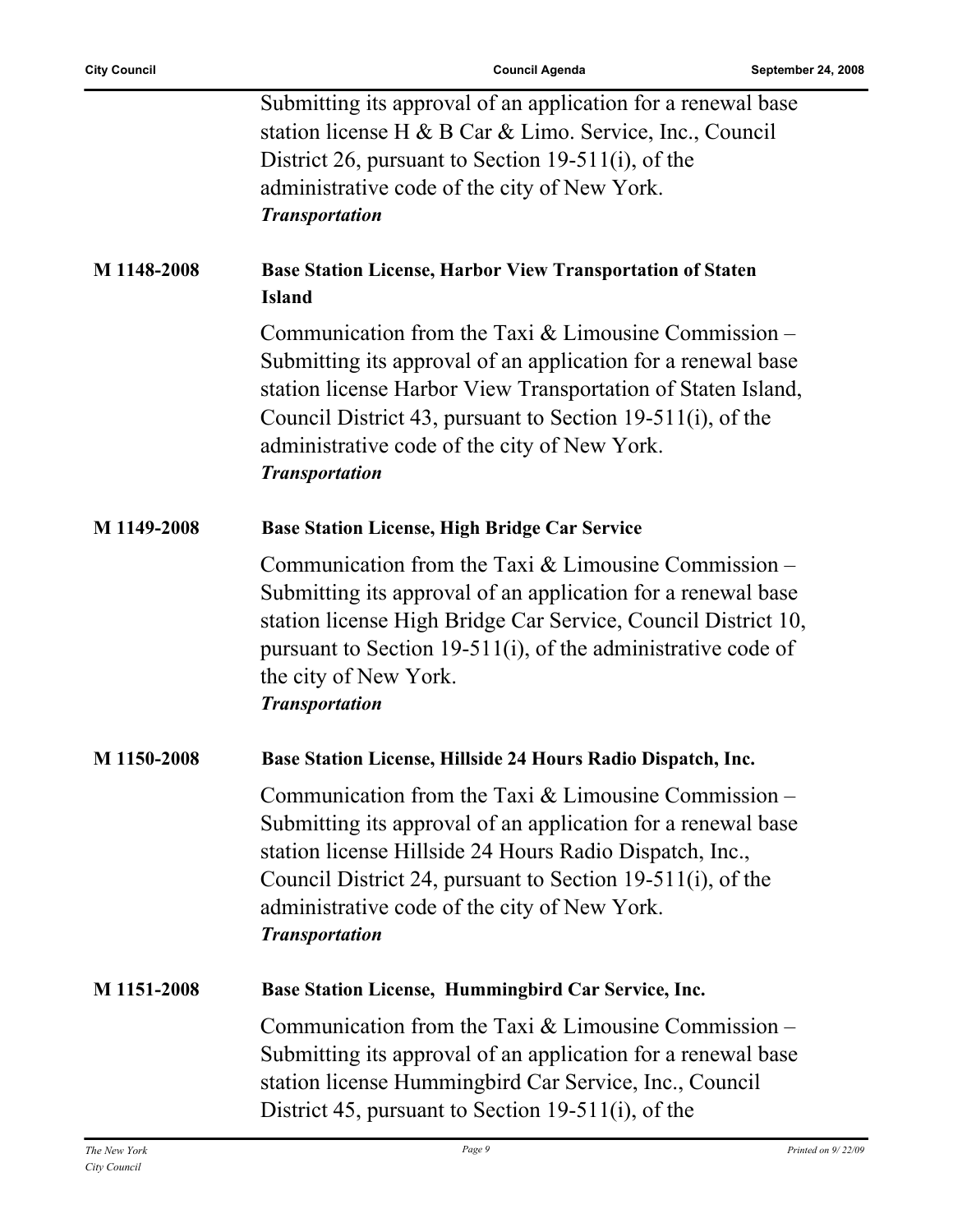|             | administrative code of the city of New York.<br><b>Transportation</b>                                                                                                                                                                                                                                               |
|-------------|---------------------------------------------------------------------------------------------------------------------------------------------------------------------------------------------------------------------------------------------------------------------------------------------------------------------|
| M 1152-2008 | Base Station License, KKD Enterprise, Inc.                                                                                                                                                                                                                                                                          |
|             | Communication from the Taxi $&$ Limousine Commission –<br>Submitting its approval of an application for a renewal base<br>station license KKD Enterprise, Inc., Council District 20,<br>pursuant to Section 19-511(i), of the administrative code of<br>the city of New York.<br><b>Transportation</b>              |
| M 1153-2008 | <b>Base Station License, Kingsbird Car Service Corporation</b>                                                                                                                                                                                                                                                      |
|             | Communication from the Taxi $&$ Limousine Commission –<br>Submitting its approval of an application for a renewal base<br>station license Kingsbird Car Service Corporation, Council<br>District 14, pursuant to Section 19-511(i), of the<br>administrative code of the city of New York.<br><b>Transportation</b> |
| M 1154-2008 | Base Station License, Lex Car Service, Inc.                                                                                                                                                                                                                                                                         |
|             | Communication from the Taxi $&$ Limousine Commission –<br>Submitting its approval of an application for a renewal base<br>station license Lex Car Service, Inc., Council District 28,<br>pursuant to Section 19-511(i), of the administrative code of<br>the city of New York.<br><b>Transportation</b>             |
| M 1155-2008 | Base Station License, Linden Car Services, Inc.                                                                                                                                                                                                                                                                     |
|             | Communication from the Taxi $&$ Limousine Commission –<br>Submitting its approval of an application for a renewal base<br>station license Linden Car Services, Inc., Council District 27,<br>pursuant to Section 19-511(i), of the administrative code of<br>the city of New York.<br><b>Transportation</b>         |
| M 1156-2008 | Base Station License, Lindy's Cars, Inc.                                                                                                                                                                                                                                                                            |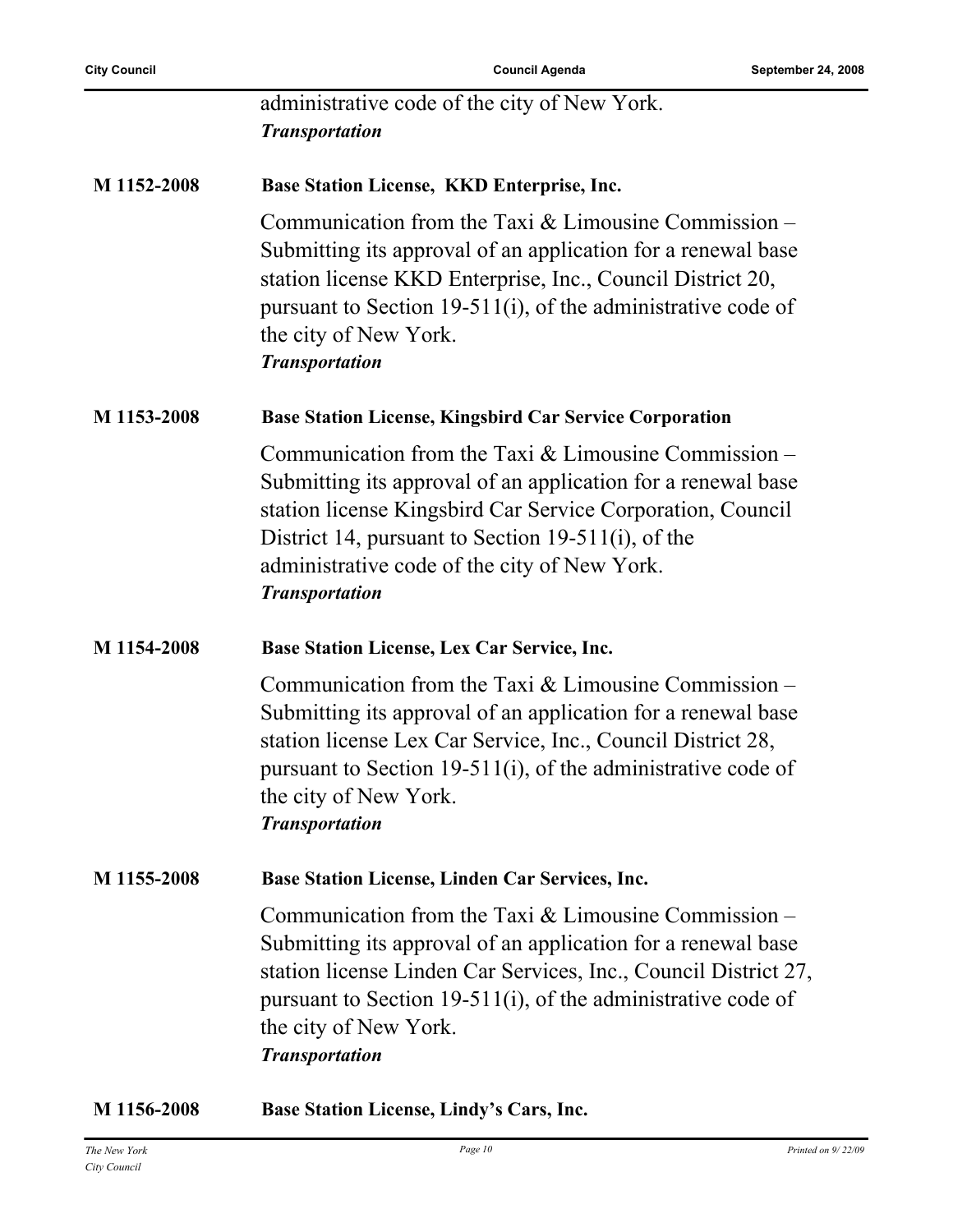|             | Communication from the Taxi $&$ Limousine Commission –<br>Submitting its approval of an application for a renewal base<br>station license Lindy's Cars, Inc., Council District 30,<br>pursuant to Section 19-511(i), of the administrative code of<br>the city of New York.<br><b>Transportation</b>               |
|-------------|--------------------------------------------------------------------------------------------------------------------------------------------------------------------------------------------------------------------------------------------------------------------------------------------------------------------|
| M 1157-2008 | Base Station License, Magnificent 7's Enterprise, Inc.                                                                                                                                                                                                                                                             |
|             | Communication from the Taxi $&$ Limousine Commission –<br>Submitting its approval of an application for a renewal base<br>station license Magnificent 7's Enterprise, Inc., Council<br>District 31, pursuant to Section 19-511(i), of the<br>administrative code of the city of New York.<br><b>Transportation</b> |
| M 1158-2008 | <b>Base Station License, Malcolm Radio Group, Inc.</b>                                                                                                                                                                                                                                                             |
|             | Communication from the Taxi $&$ Limousine Commission –<br>Submitting its approval of an application for a renewal base<br>station license Malcolm Radio Group, Inc., Council District 9,<br>pursuant to Section 19-511(i), of the administrative code of<br>the city of New York.<br><b>Transportation</b>         |
| M 1159-2008 | Base Station License, Merrick Car Service, Inc.                                                                                                                                                                                                                                                                    |
|             | Communication from the Taxi $&$ Limousine Commission –<br>Submitting its approval of an application for a renewal base<br>station license Merrick Car Service, Inc., Council District 27,<br>pursuant to Section 19-511(i), of the administrative code of<br>the city of New York.<br><b>Transportation</b>        |
| M 1160-2008 | Base Station License, New Easy Way Radio Dispatch Inc.                                                                                                                                                                                                                                                             |
|             | Communication from the Taxi $&$ Limousine Commission –<br>Submitting its approval of an application for a renewal base<br>station license New Easy Way Radio Dispatch Inc., Council                                                                                                                                |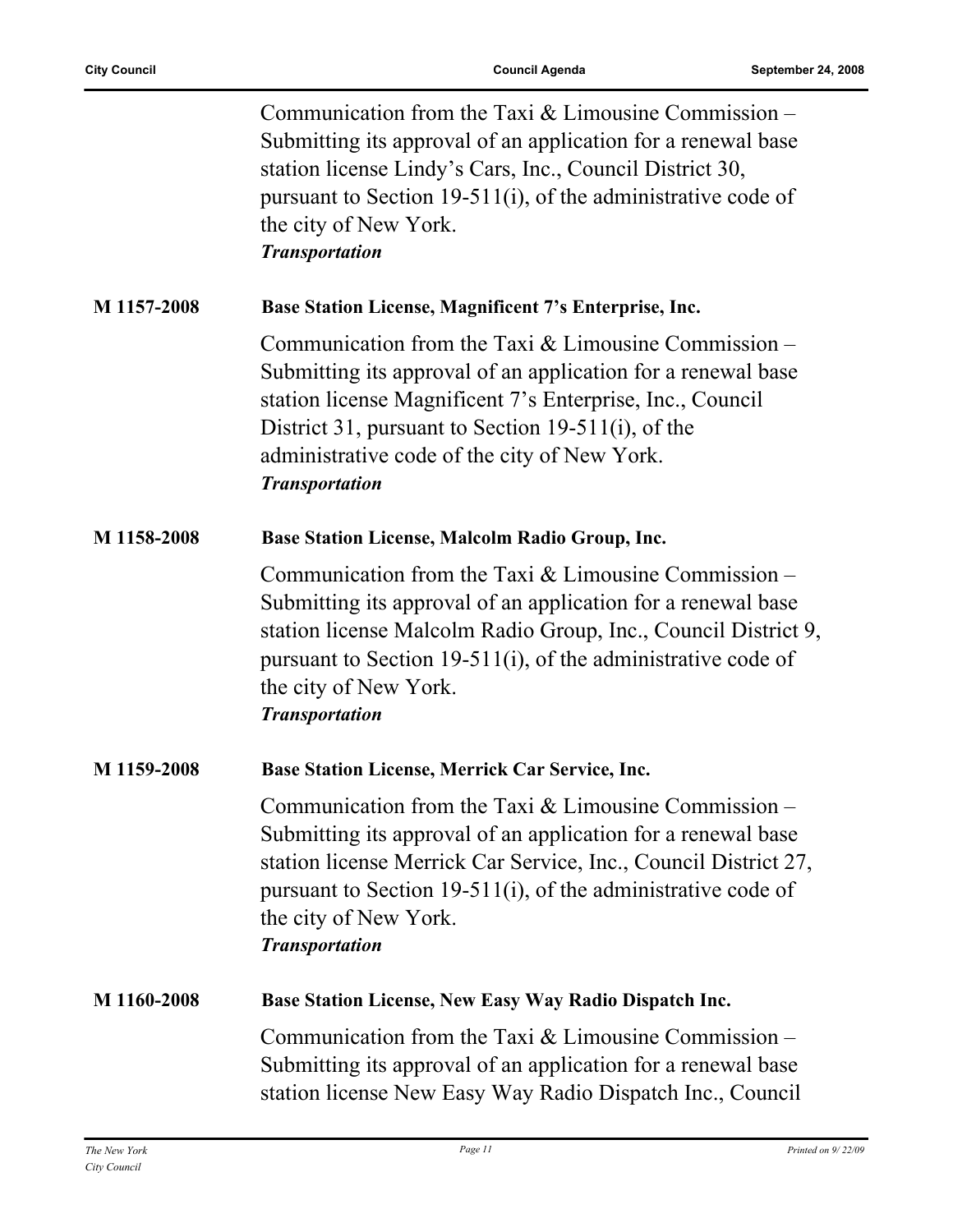|             | District 8, pursuant to Section 19-511(i), of the administrative<br>code of the city of New York.<br><b>Transportation</b>                                                                                                                                                                                                 |
|-------------|----------------------------------------------------------------------------------------------------------------------------------------------------------------------------------------------------------------------------------------------------------------------------------------------------------------------------|
| M 1161-2008 | Base Station License, New Ecuatorian Car & Limo. Service,<br>Inc.                                                                                                                                                                                                                                                          |
|             | Communication from the Taxi $&$ Limousine Commission –<br>Submitting its approval of an application for a renewal base<br>station license New Ecuatorian Car & Limo. Service, Inc.,<br>Council District 22, pursuant to Section 19-511(i), of the<br>administrative code of the city of New York.<br><b>Transportation</b> |
| M 1162-2008 | Base Station License, New Elegante Car Service, Inc.                                                                                                                                                                                                                                                                       |
|             | Communication from the Taxi $&$ Limousine Commission –<br>Submitting its approval of an application for a renewal base<br>station license New Elegante Car Service, Inc., Council<br>District 38, pursuant to Section 19-511(i), of the<br>administrative code of the city of New York.<br><b>Transportation</b>           |
| M 1163-2008 | <b>Base Station License, New Family Radio Dispatch</b>                                                                                                                                                                                                                                                                     |
|             | Communication from the Taxi $&$ Limousine Commission –<br>Submitting its approval of an application for a renewal base<br>station license New Family Radio Dispatch, Council District<br>6, pursuant to Section 19-511(i), of the administrative code of<br>the city of New York.<br><b>Transportation</b>                 |
| M 1164-2008 | Base Station License, New Harlem Car Service, Inc.                                                                                                                                                                                                                                                                         |
|             | Communication from the Taxi $&$ Limousine Commission –<br>Submitting its approval of an application for a renewal base<br>station license New Harlem Car Service, Inc., Council District<br>9, pursuant to Section 19-511(i), of the administrative code of<br>the city of New York.<br><b>Transportation</b>              |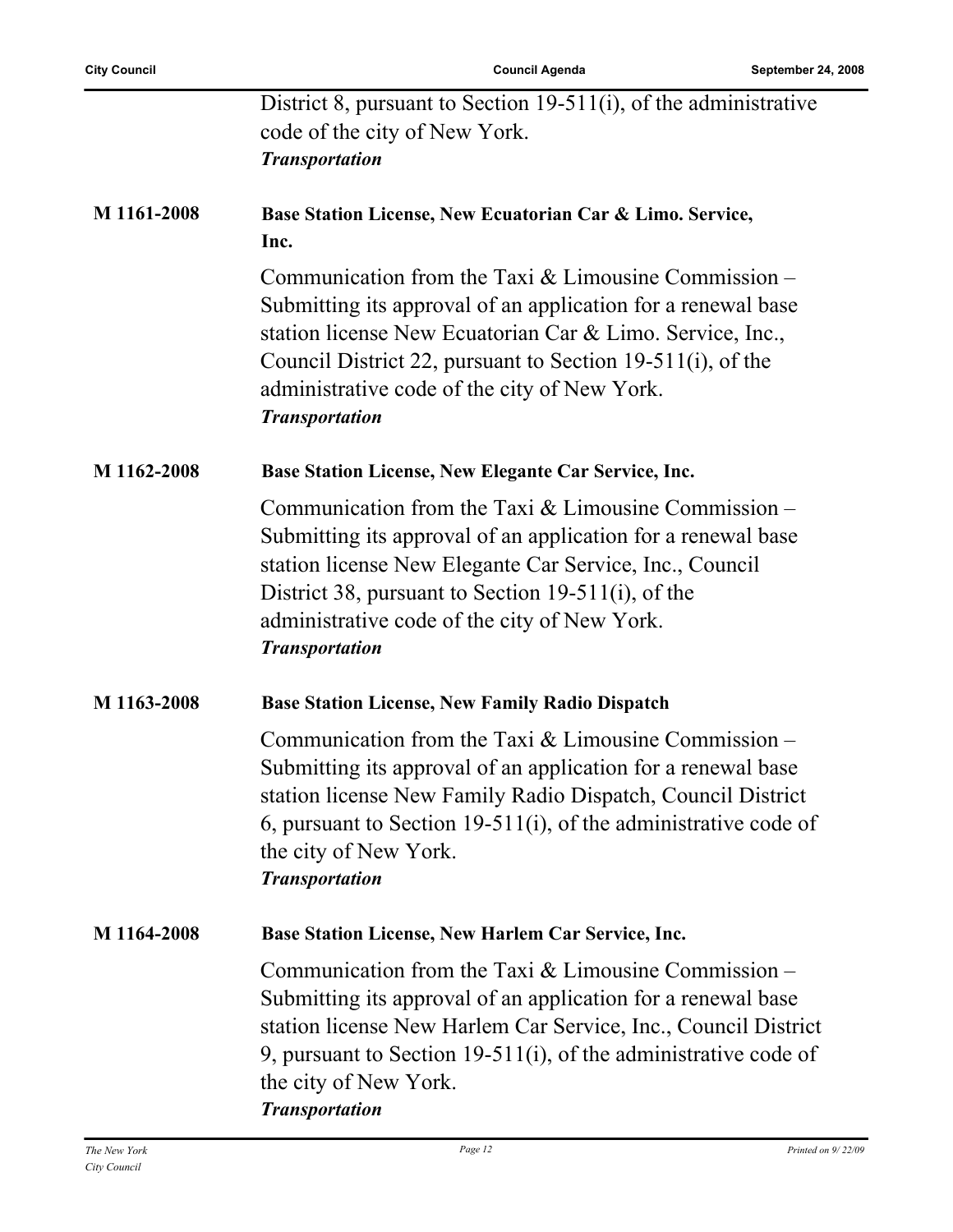| M 1165-2008 | Base Station License, New York Velotax Car Service Inc.                                                                                                                                                                                                                                                             |
|-------------|---------------------------------------------------------------------------------------------------------------------------------------------------------------------------------------------------------------------------------------------------------------------------------------------------------------------|
|             | Communication from the Taxi $&$ Limousine Commission –<br>Submitting its approval of an application for a renewal base<br>station license New York Velotax Car Service Inc., Council<br>District 21, pursuant to Section 19-511(i), of the<br>administrative code of the city of New York.<br><b>Transportation</b> |
| M 1166-2008 | <b>Base Station License, Ocean Car Service, Inc.</b>                                                                                                                                                                                                                                                                |
|             | Communication from the Taxi $&$ Limousine Commission –<br>Submitting its approval of an application for a renewal base<br>station license Ocean Car Service, Inc., Council District 32,<br>pursuant to Section 19-511(i), of the administrative code of<br>the city of New York.<br><b>Transportation</b>           |
| M 1167-2008 | Base Station License, One Call Car & Limousine Service                                                                                                                                                                                                                                                              |
|             | Communication from the Taxi & Limousine Commission -<br>Submitting its approval of an application for a renewal base<br>station license One Call Car & Limousine Service, Council<br>District 46, pursuant to Section 19-511(i), of the<br>administrative code of the city of New York.<br><b>Transportation</b>    |
| M 1168-2008 | <b>Base Station License, Pamelene Transportation Corp.</b>                                                                                                                                                                                                                                                          |
|             | Communication from the Taxi $&$ Limousine Commission –<br>Submitting its approval of an application for a renewal base<br>station license Pamelene Transportation Corp., Council<br>District 48, pursuant to Section 19-511(i), of the<br>administrative code of the city of New York.<br><b>Transportation</b>     |
| M 1169-2008 | <b>Base Station License, R Transport, Inc.</b>                                                                                                                                                                                                                                                                      |
|             | Communication from the Taxi $&$ Limousine Commission –<br>Submitting its approval of an application for a renewal base                                                                                                                                                                                              |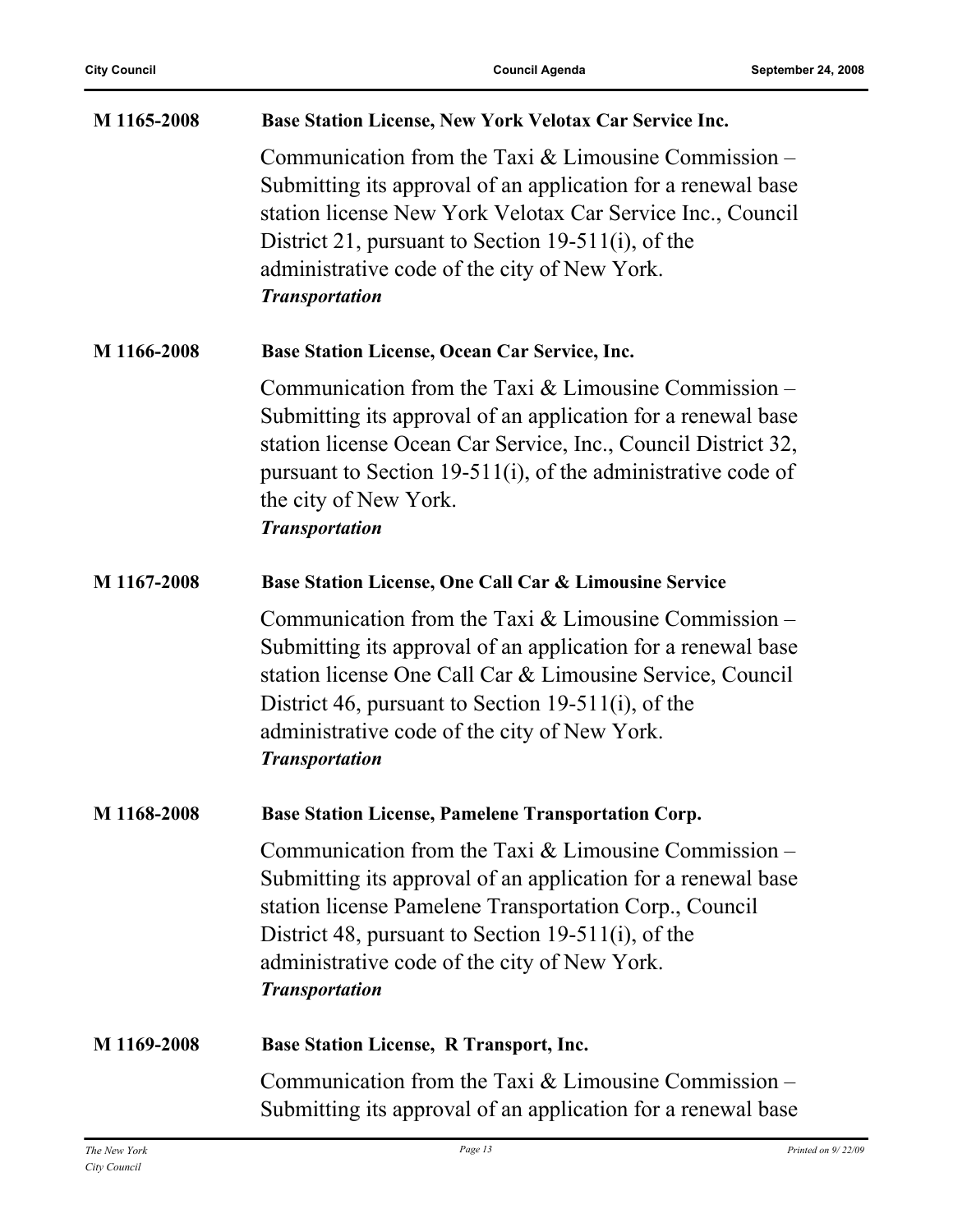| station license R Transport, Inc., Council District 44, pursuant |
|------------------------------------------------------------------|
| to Section 19-511(i), of the administrative code of the city of  |
| New York.                                                        |
| $\bm{T}$ a a a a a a a a dheabhan                                |

*Transportation*

#### **M 1170-2008 Base Station License, Rego Park Express, Inc.**

Communication from the Taxi & Limousine Commission – Submitting its approval of an application for a renewal base station license Rego Park Express, Inc., Council District 29, pursuant to Section 19-511(i), of the administrative code of the city of New York. *Transportation*

#### **M 1171-2008 Base Station License, Rescue Car Service Inc.**

Communication from the Taxi & Limousine Commission – Submitting its approval of an application for a renewal base station license Rescue Car Service Inc., Council District 35, pursuant to Section 19-511(i), of the administrative code of the city of New York. *Transportation*

#### **M 1172-2008 Base Station License, Reyno Car Service, Inc.**

Communication from the Taxi & Limousine Commission – Submitting its approval of an application for a renewal base station license Reyno Car Service, Inc., Council District 10, pursuant to Section 19-511(i), of the administrative code of the city of New York. *Transportation*

#### **M 1173-2008 Base Station License, Round Town Private Car Service, Inc.**

Communication from the Taxi & Limousine Commission – Submitting its approval of an application for a renewal base station license Round Town Private Car Service, Inc., Council District 12, pursuant to Section 19-511(i), of the administrative code of the city of New York. *Transportation*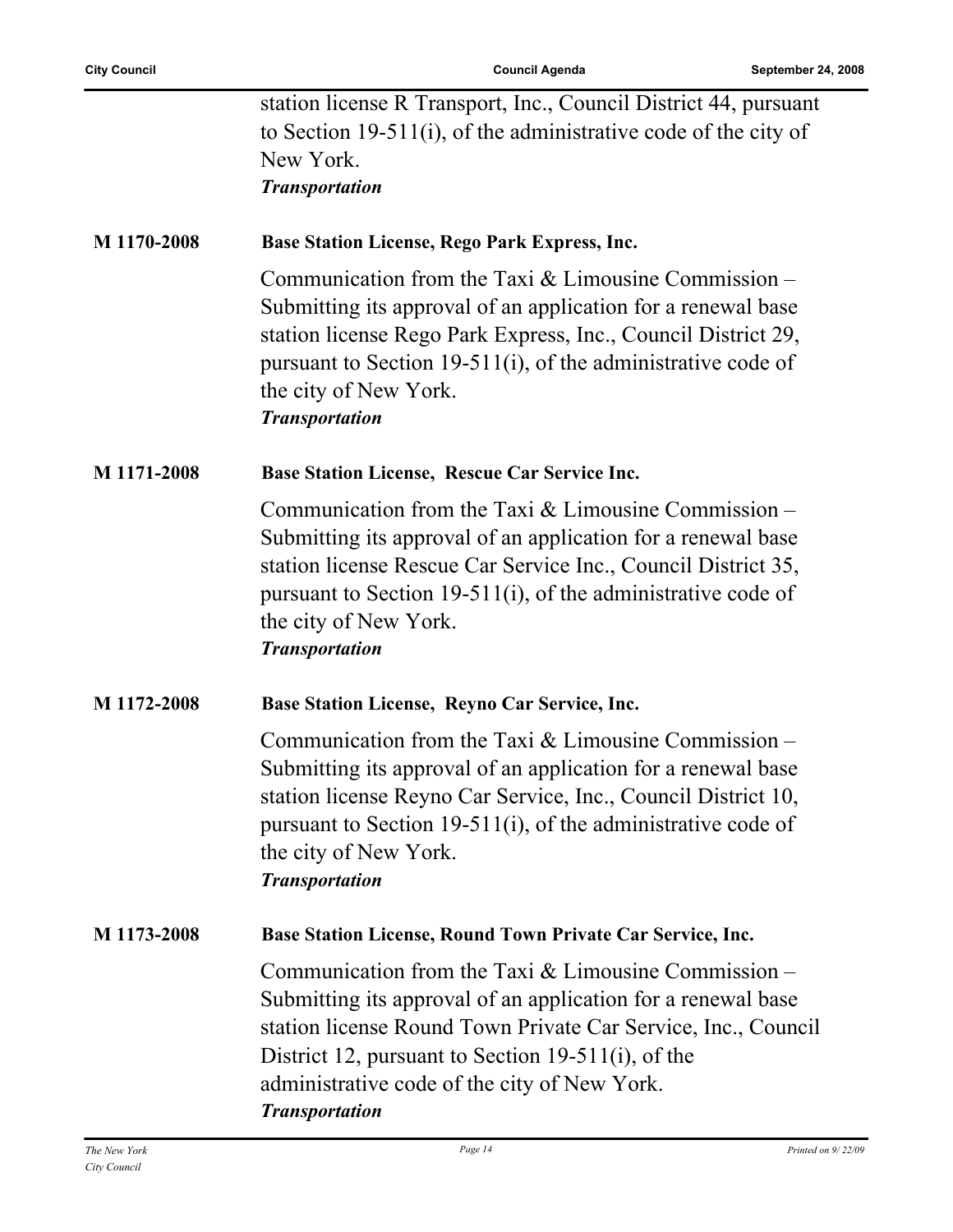| M 1174-2008 | Base Station License, Seaman Radio Dispatchers, Inc.                                                                                                                                                                                                                                                                     |
|-------------|--------------------------------------------------------------------------------------------------------------------------------------------------------------------------------------------------------------------------------------------------------------------------------------------------------------------------|
|             | Communication from the Taxi $&$ Limousine Commission –<br>Submitting its approval of an application for a renewal base<br>station license Seaman Radio Dispatchers, Inc., Council<br>District 10, pursuant to Section 19-511(i), of the<br>administrative code of the city of New York.<br><b>Transportation</b>         |
| M 1175-2008 | Base Station License, Shepreid Car Service & Limousine Corp.                                                                                                                                                                                                                                                             |
|             | Communication from the Taxi $&$ Limousine Commission –<br>Submitting its approval of an application for a renewal base<br>station license Shepreid Car Service & Limousine Corp.,<br>Council District 27, pursuant to Section 19-511(i), of the<br>administrative code of the city of New York.<br><b>Transportation</b> |
| M 1176-2008 | <b>Base Station License, SRL Car Service Inc.</b>                                                                                                                                                                                                                                                                        |
|             | Communication from the Taxi $&$ Limousine Commission –<br>Submitting its approval of an application for a renewal base<br>station license SRL Car Service Inc., Council District 31,<br>pursuant to Section 19-511(i), of the administrative code of<br>the city of New York.<br><b>Transportation</b>                   |
| M 1177-2008 | Base Station License, T & S Hillside Inc.                                                                                                                                                                                                                                                                                |
|             | Communication from the Taxi $&$ Limousine Commission –<br>Submitting its approval of an application for a renewal base<br>station license $T \& S$ Hillside Inc., Council District 38,<br>pursuant to Section 19-511(i), of the administrative code of<br>the city of New York.<br><b>Transportation</b>                 |
| M 1178-2008 | <b>Base Station License, T-D Maintenance Corp.</b>                                                                                                                                                                                                                                                                       |
|             | Communication from the Taxi $&$ Limousine Commission –<br>Submitting its approval of an application for a renewal base                                                                                                                                                                                                   |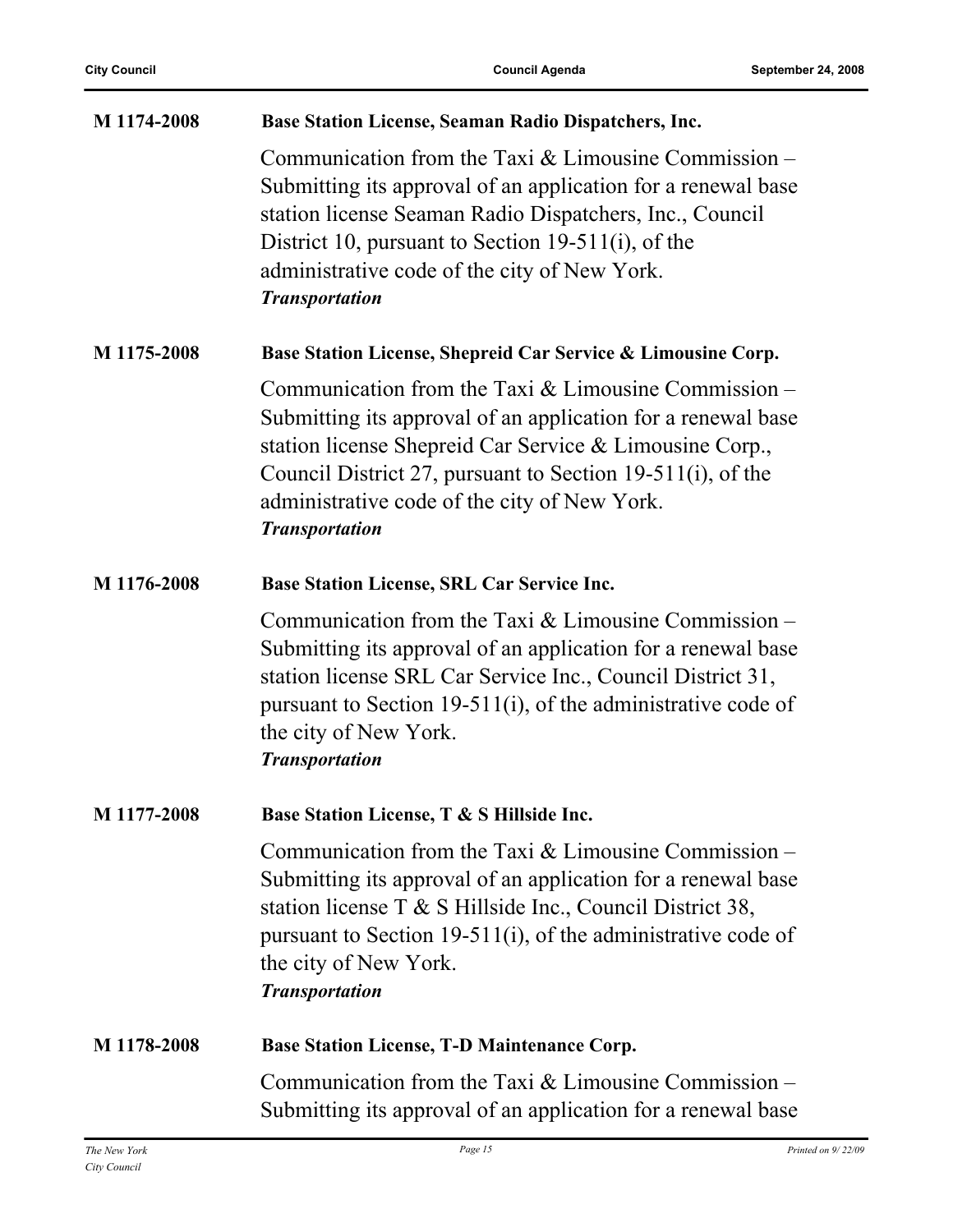| station license T-D Maintenance Corp., Council District 30,  |
|--------------------------------------------------------------|
| pursuant to Section 19-511(i), of the administrative code of |
| the city of New York.                                        |
| <b>Transportation</b>                                        |

#### **M 1179-2008 Base Station License, Together Car Service**

Communication from the Taxi & Limousine Commission – Submitting its approval of an application for a renewal base station license Together Car Service, Council District 27, pursuant to Section 19-511(i), of the administrative code of the city of New York. *Transportation*

#### **M 1180-2008 Base Station License, Tovar Transportation, Inc.**

Communication from the Taxi & Limousine Commission – Submitting its approval of an application for a renewal base station license Tovar Transportation, Inc., Council District 44, pursuant to Section 19-511(i), of the administrative code of the city of New York. *Transportation*

#### **M 1181-2008 Base Station License, Tov Too Transportation, Inc.**

Communication from the Taxi & Limousine Commission – Submitting its approval of an application for a renewal base station license Tov Too Transportation, Inc., Council District 44, pursuant to Section 19-511(i), of the administrative code of the city of New York. *Transportation*

#### **M 1182-2008 Base Station License, Transit Private Car Service, Inc.**

Communication from the Taxi & Limousine Commission – Submitting its approval of an application for a renewal base station license Transit Private Car Service, Inc., Council District 42, pursuant to Section 19-511(i), of the administrative code of the city of New York. *Transportation*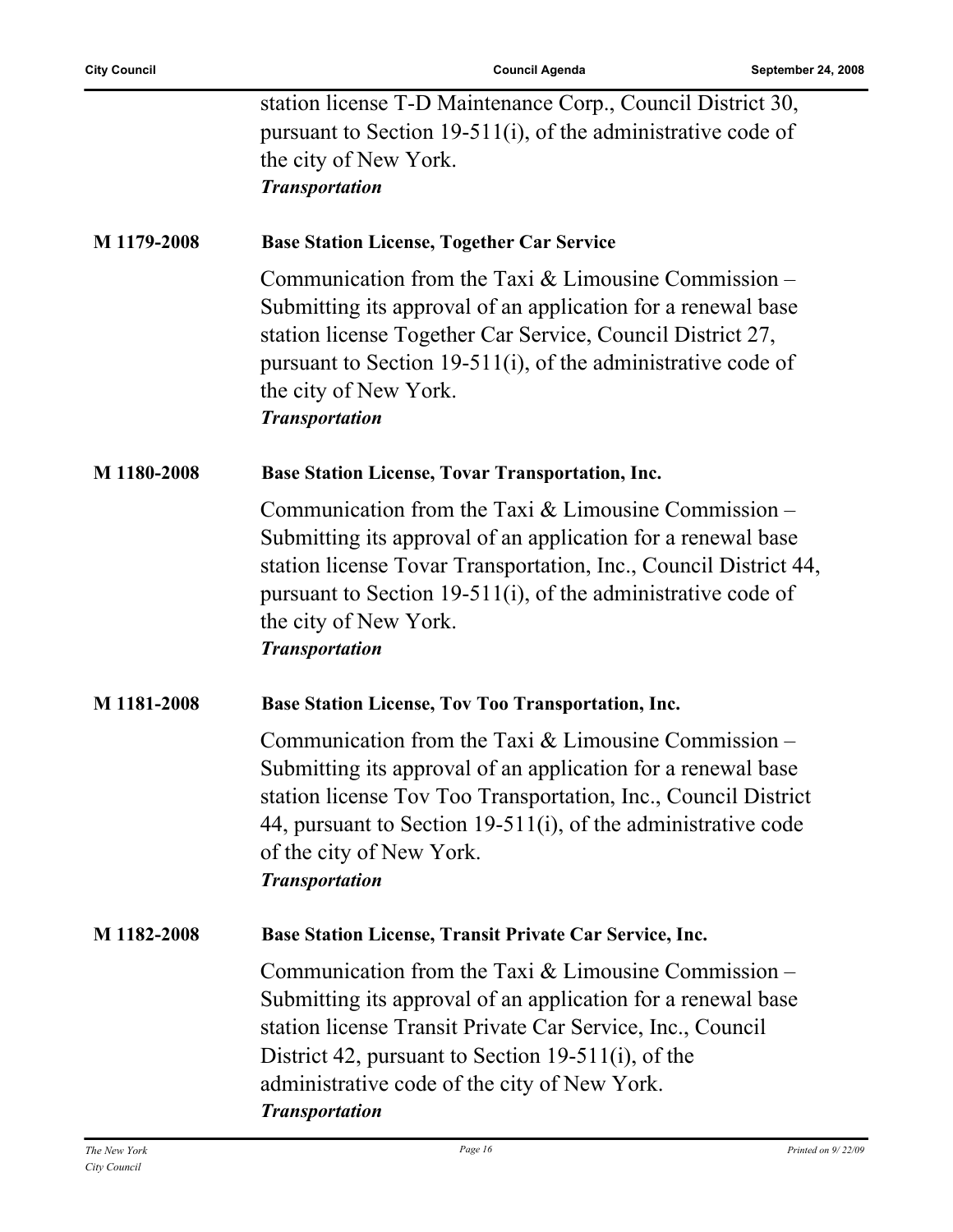| M 1183-2008 | Base Station License, TS Limo. LLC.,                                                                                                                                                                                                                                                                       |
|-------------|------------------------------------------------------------------------------------------------------------------------------------------------------------------------------------------------------------------------------------------------------------------------------------------------------------|
|             | Communication from the Taxi $&$ Limousine Commission –<br>Submitting its approval of an application for a renewal base<br>station license TS Limo. LLC., Council District 3, pursuant to<br>Section 19-511(i), of the administrative code of the city of<br>New York.<br><b>Transportation</b>             |
| M 1184-2008 | Base Station License, Unity Car Service, Inc.                                                                                                                                                                                                                                                              |
|             | Communication from the Taxi $&$ Limousine Commission –<br>Submitting its approval of an application for a renewal base<br>station license Unity Car Service, Inc., Council District 24,<br>pursuant to Section 19-511(i), of the administrative code of<br>the city of New York.<br><b>Transportation</b>  |
| M 1185-2008 | <b>Base Station License, Vin Jac Corp.</b>                                                                                                                                                                                                                                                                 |
|             | Communication from the Taxi $&$ Limousine Commission –<br>Submitting its approval of an application for a renewal base<br>station license Vin Jac Corp., Council District 23, pursuant to<br>Section 19-511(i), of the administrative code of the city of<br>New York.<br><b>Transportation</b>            |
| M 1186-2008 | Base Station License, Watson Car Service, Inc.                                                                                                                                                                                                                                                             |
|             | Communication from the Taxi $&$ Limousine Commission –<br>Submitting its approval of an application for a renewal base<br>station license Watson Car Service, Inc., Council District 18,<br>pursuant to Section 19-511(i), of the administrative code of<br>the city of New York.<br><b>Transportation</b> |
| M 1187-2008 | <b>Base Station License, ZPI Corporation</b>                                                                                                                                                                                                                                                               |
|             | Communication from the Taxi $&$ Limousine Commission –<br>Submitting its approval of an application for a renewal base                                                                                                                                                                                     |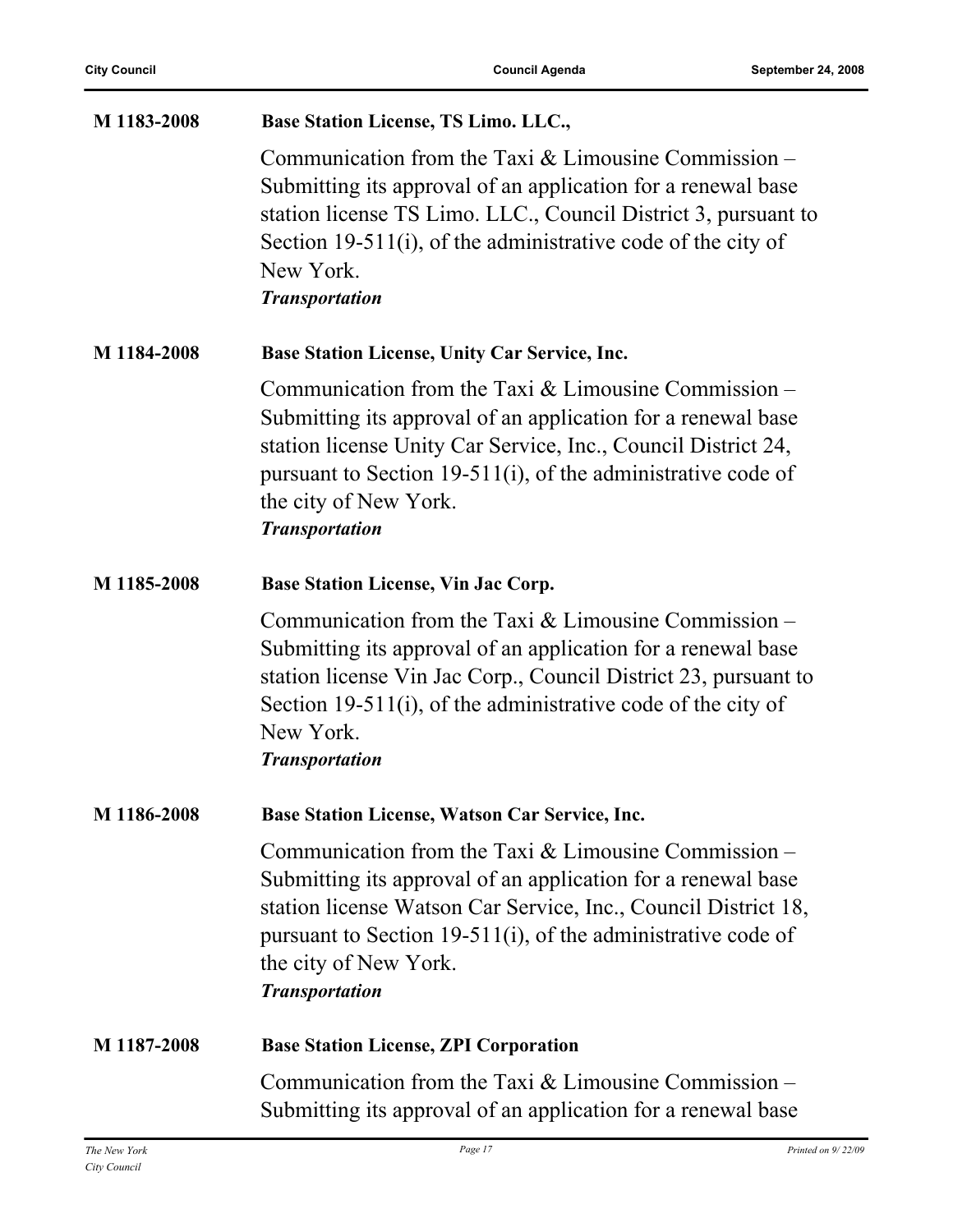| station license ZPI Corporation, Council District 21, pursuant  |
|-----------------------------------------------------------------|
| to Section 19-511(i), of the administrative code of the city of |
| New York.                                                       |
| $\mathbf{r}$ , $\mathbf{r}$                                     |

*Transportation*

### **M 1188-2008 Base Station License, Champion Car & Limousine Service, Inc.**

Communication from the Taxi & Limousine Commission – Submitting its approval of an application for a renewal and ownership change base station license Champion Car & Limousine Service, Inc., Council District 21, pursuant to Section 19-511(i), of the administrative code of the city of New York.

#### *Transportation*

#### **M 1189-2008 Base Station License, Segura Mobile Service, Inc.**

Communication from the Taxi  $\&$  Limousine Commission – Submitting its approval of an application for a renewal and ownership change base station license Segura Mobile Service, Inc., Council District 1, pursuant to Section 19-511(i), of the administrative code of the city of New York. *Transportation*

#### **M 1190-2008 Base Station License, Premier Car Service**

Communication from the Taxi & Limousine Commission – Submitting its approval of an application for a renewal, ownership and name change base station license Premier Car Service, Council District 45, pursuant to Section 19-511(i), of the administrative code of the city of New York. *Transportation*

### **M 1191-2008 Base Station License, Yes Express Inc.** Communication from the Taxi & Limousine Commission – Submitting its approval of an application for a renewal, ownership and name change base station license Yes Express Inc., Council District 20, pursuant to Section 19-511(i), of the administrative code of the city of New York.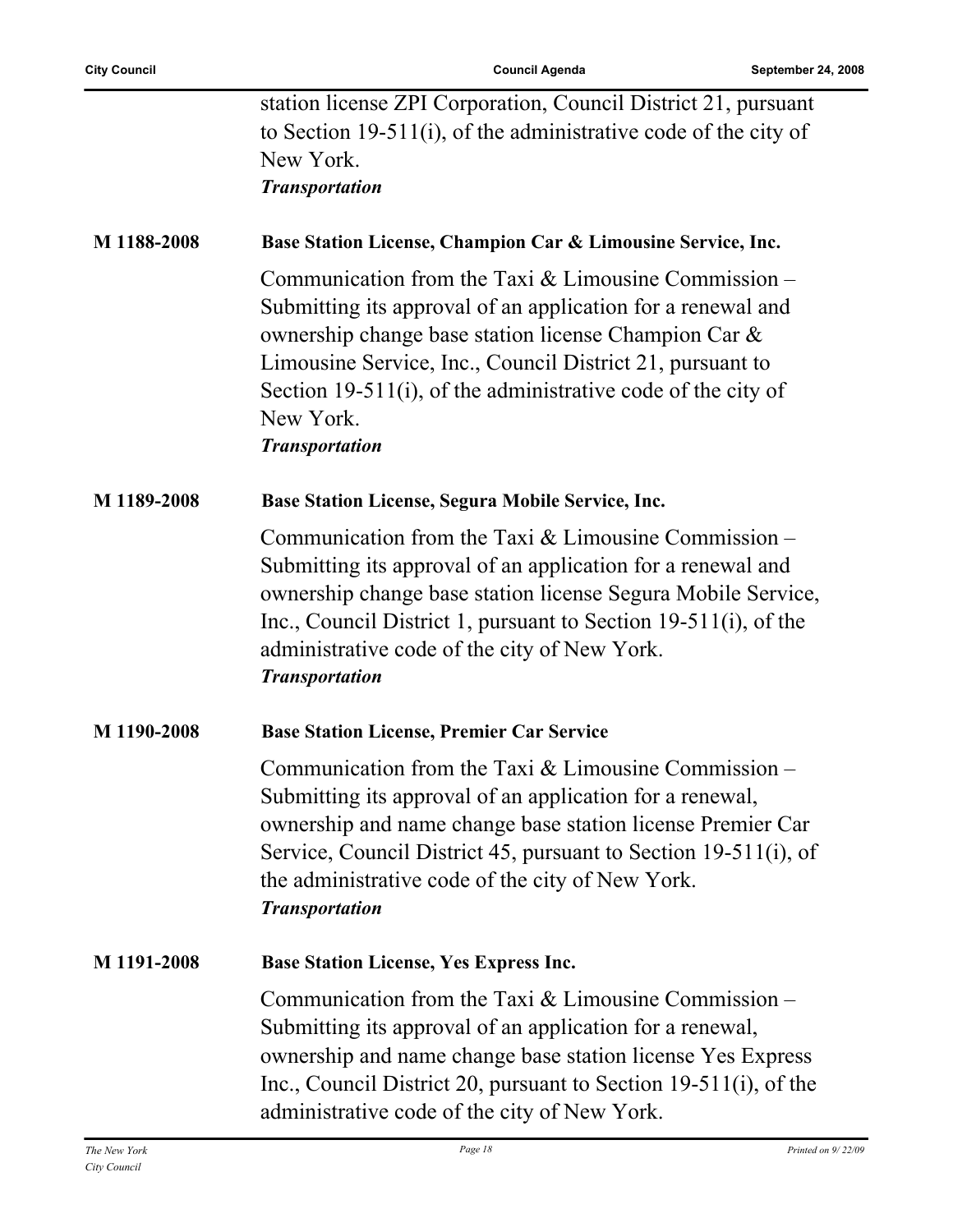|             | <b>Transportation</b>                                                                                                                                                                                                                                                                                                                  |
|-------------|----------------------------------------------------------------------------------------------------------------------------------------------------------------------------------------------------------------------------------------------------------------------------------------------------------------------------------------|
| M 1192-2008 | <b>Base Station License, Queens Dispatch Service, Inc.</b>                                                                                                                                                                                                                                                                             |
|             | Communication from the Taxi $&$ Limousine Commission –<br>Submitting its approval of an application for a renewal and<br>name change base station license Queens Dispatch Service,<br>Inc., Council District 32, pursuant to Section $19-511(i)$ , of the<br>administrative code of the city of New York.<br><b>Transportation</b>     |
| M 1193-2008 | Base Station License, New York Ride, Inc.                                                                                                                                                                                                                                                                                              |
|             | Communication from the Taxi $&$ Limousine Commission –<br>Submitting its approval of an application for a relocation base<br>station license New York Ride, Inc., Council District 9,<br>pursuant to Section 19-511(i), of the administrative code of<br>the city of New York.<br><b>Transportation</b>                                |
| M 1194-2008 | <b>Base Station License, NY88 Express Corporation</b>                                                                                                                                                                                                                                                                                  |
|             | Communication from the Taxi $&$ Limousine Commission –<br>Submitting its approval of an application for a relocation and<br>ownership change base station license NY88 Express<br>Corporation, Council District 26, 38, pursuant to Section<br>19-511(i), of the administrative code of the city of New York.<br><b>Transportation</b> |
| M 1195-2008 | <b>Base Station License, Roxy Car &amp; Limo</b>                                                                                                                                                                                                                                                                                       |
|             | Communication from the Taxi $&$ Limousine Commission –<br>Submitting its approval of an application for a relocation,<br>ownership and name change base station license Roxy Car &<br>Limo., Council District 33, pursuant to Section 19-511(i), of<br>the administrative code of the city of New York.<br><b>Transportation</b>       |

## **6. Petitions and Communications**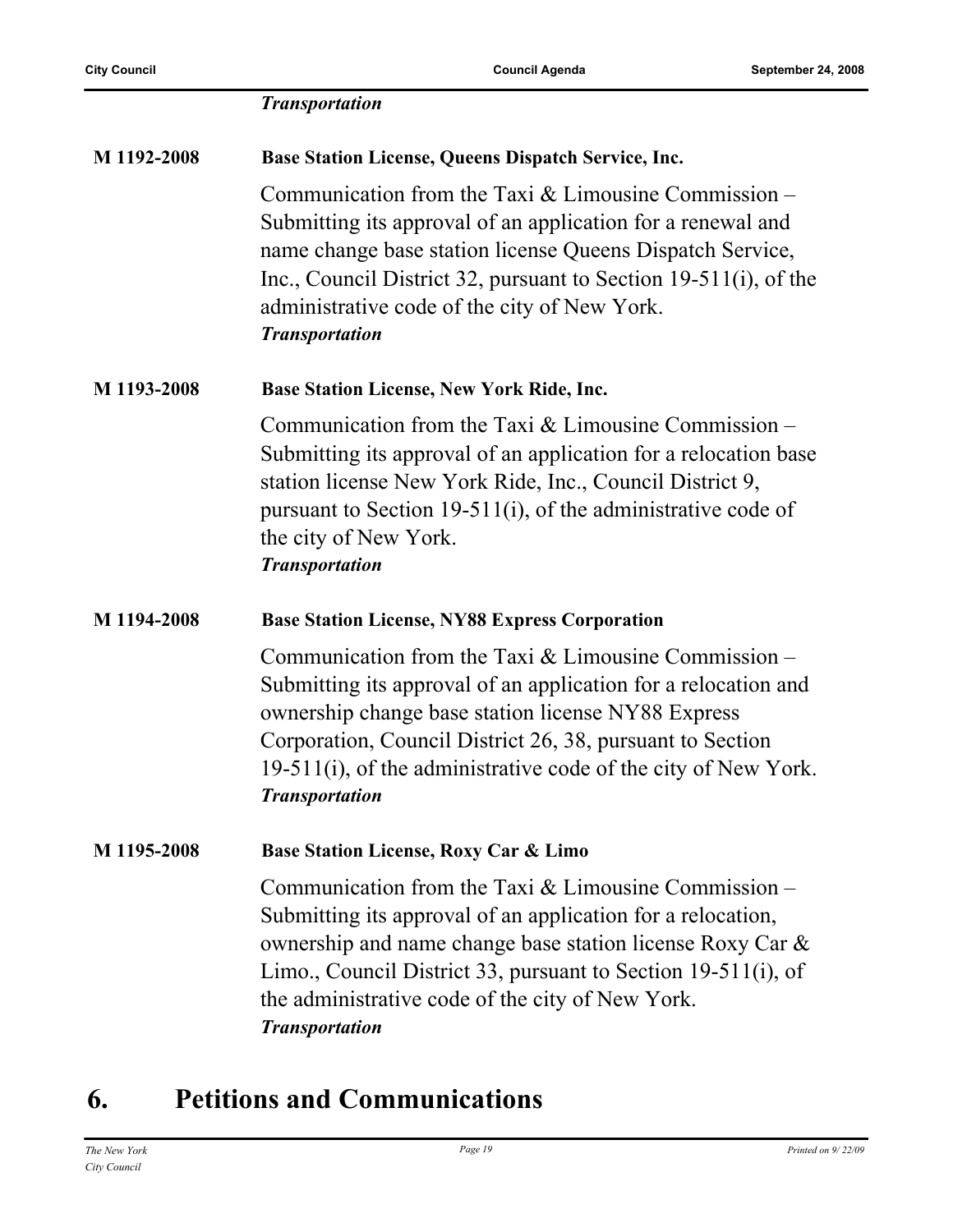*None*

### **7. Land Use Call-Ups**

## **M 1196-2008 Zoning, 29-02A Francis Lewis Boulevard, Queens (20085712TCQ)**

By Council Member Avella: Pursuant to Rule 11.20(b) of the Council and Section  $20-226(g)$  of the New York City Administrative Code, the Council resolves that the action of the Department of Consumer Affairs approving an enclosed sidewalk café located at 29-02A Francis Lewis Boulevard, Application 20085712 TCQ shall be subject to review by the Council.

### **8. Communication from the Speaker**

### **9. Discussion of General Orders**

### **10. Reports of Special Committees** *None*

### **11. Reports of Standing Committees**

### **Report of the Committee on Economic Development**

**Int 0822-2008-A Tax abatement and tax exemption for industrial and commercial work on properties in the city of New York.**

> A Local Law to amend the administrative code of the city of New York, in relation to tax abatement and tax exemption for industrial and commercial work on properties in the city of New York.

*Amended and Coupled on GO*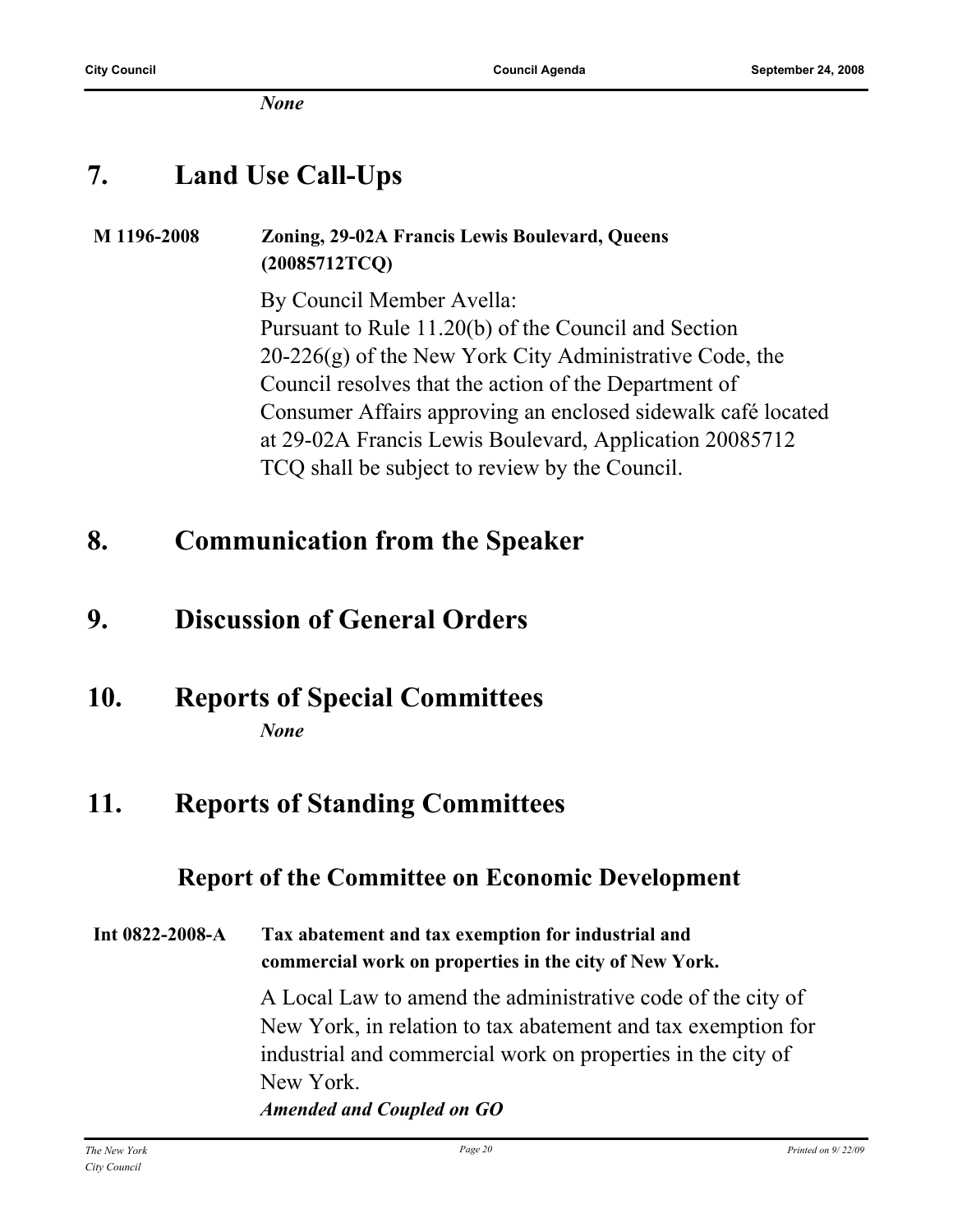### **Report of the Committee on Finance**

| <b>Res</b><br>1549-2008-A | Belmont business improvement district.                                                                                                                                                                                                                                                          |
|---------------------------|-------------------------------------------------------------------------------------------------------------------------------------------------------------------------------------------------------------------------------------------------------------------------------------------------|
|                           | Resolution concerning the establishment of the Belmont<br>Business Improvement District in the Borough of the Bronx<br>and setting the date, time and place for the public hearing to<br>hear all persons interested in the establishment of such district.<br><b>Amended and Coupled on GO</b> |
| Res 1624-2008             | Approving the new designation and changes in the designation<br>of certain organizations to receive funding in the Fiscal 2009<br><b>Expense Budget.</b>                                                                                                                                        |
|                           | Resolution approving the new designation and changes in the<br>designation of certain organizations to receive funding in the<br>Fiscal 2009 Expense Budget.<br><b>Preconsidered - Coupled on GO</b>                                                                                            |
| Res 1627-2008             | LU 874 - HUD Section 202 Supportive Housing Program                                                                                                                                                                                                                                             |
|                           | Resolution approving a partial exemption from real property<br>taxes for property located at 86-19 144th Street (Block 9724,<br>Lot 138) Queens, pursuant to Section 422 of the Real<br>Property Tax Law (Preconsidered L.U. No.874).<br><b>Preconsidered - Coupled on GO</b>                   |
|                           | <b>Report of the Committee on Land Use</b>                                                                                                                                                                                                                                                      |
| Res 1628-2008             | LU 762 - UDAAP, Van Buren/Greene, Brooklyn<br>(20085536HAK)                                                                                                                                                                                                                                     |
|                           | Resolution approving an Urban Development Action Area<br>Project located at Block 3856, Lot 5; Block 3627, Lot 55;<br>Block 3600, Lot 29; Block 3600, Lot 31; Block 3600, Lot 32;<br>Block 3600, Lot 34; Block 3600, Lot 134; Block 3600, Lot                                                   |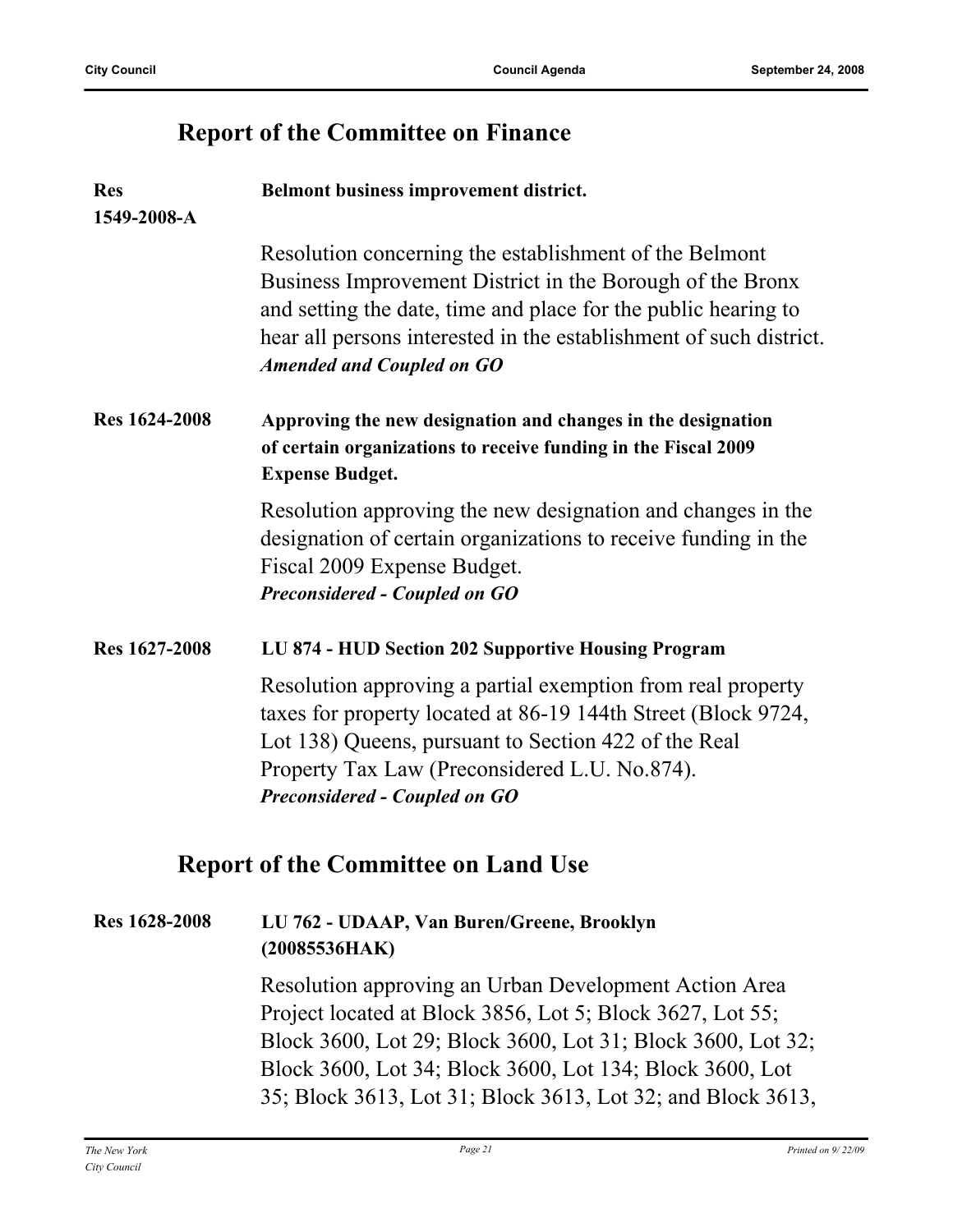|                      | Lot 33; Borough of Brooklyn, and waiving the urban<br>development action area designation requirement and the<br>Uniform Land Use Review Procedure, pursuant to Sections<br>693 and 694 of the General Municipal Law (L.U. No. 762;<br>20085536 HAK).<br><b>Coupled on GO</b>                                                                                                                                                                           |
|----------------------|---------------------------------------------------------------------------------------------------------------------------------------------------------------------------------------------------------------------------------------------------------------------------------------------------------------------------------------------------------------------------------------------------------------------------------------------------------|
| <b>Res</b> 1629-2008 | LU 837 - Zoning Reso., Whitney Museum of American Art,<br>Manhattan (N080406ZRM)                                                                                                                                                                                                                                                                                                                                                                        |
|                      | Resolution approving the decision of the City Planning<br>Commission on Application No. N 080406 ZRM, an<br>amendment to the text of the Zoning Resolution of the City of<br>New York, concerning Section 74-92, (Use Group 3A and 4A<br><b>Community Facilities and Certain Large Retail Establishments</b><br>in Manufacturing Districts) to facilitate the Whitney Museum<br>expansion, Borough of Manhattan (L.U. No. 837).<br><b>Coupled on GO</b> |
| Res 1630-2008        | LU 838 - Landmark, 555 West Street/820 Washington Street,<br>Manhattan (C080407PCM)                                                                                                                                                                                                                                                                                                                                                                     |
|                      | Resolution approving the decision of the City Planning<br>Commission on ULURP No. C 080407 PCM (L.U. No. 838),<br>for the site selection and acquisition of property located at 555<br>West Street/820 Washington Street (Block 644, Lots 1 and<br>10), Borough of Manhattan, for use as a maintenance and<br>operations facility for the High Line public open space.<br><b>Coupled on GO</b>                                                          |
| <b>Res 1631-2008</b> | LU 839 - Landmark, Whitney Museum/High Line, Manhattan<br>(C080408PPM)                                                                                                                                                                                                                                                                                                                                                                                  |
|                      | Resolution approving the decision of the City Planning<br>Commission on ULURP No. C 080408 PPM, for the<br>disposition of city-owned property located at Block 644, Lots<br>1 and 10, which includes the disposition of easements over<br>portions of Block 644 Lots 1 and 10, Borough of Manhattan<br>(L.U. No. 839).                                                                                                                                  |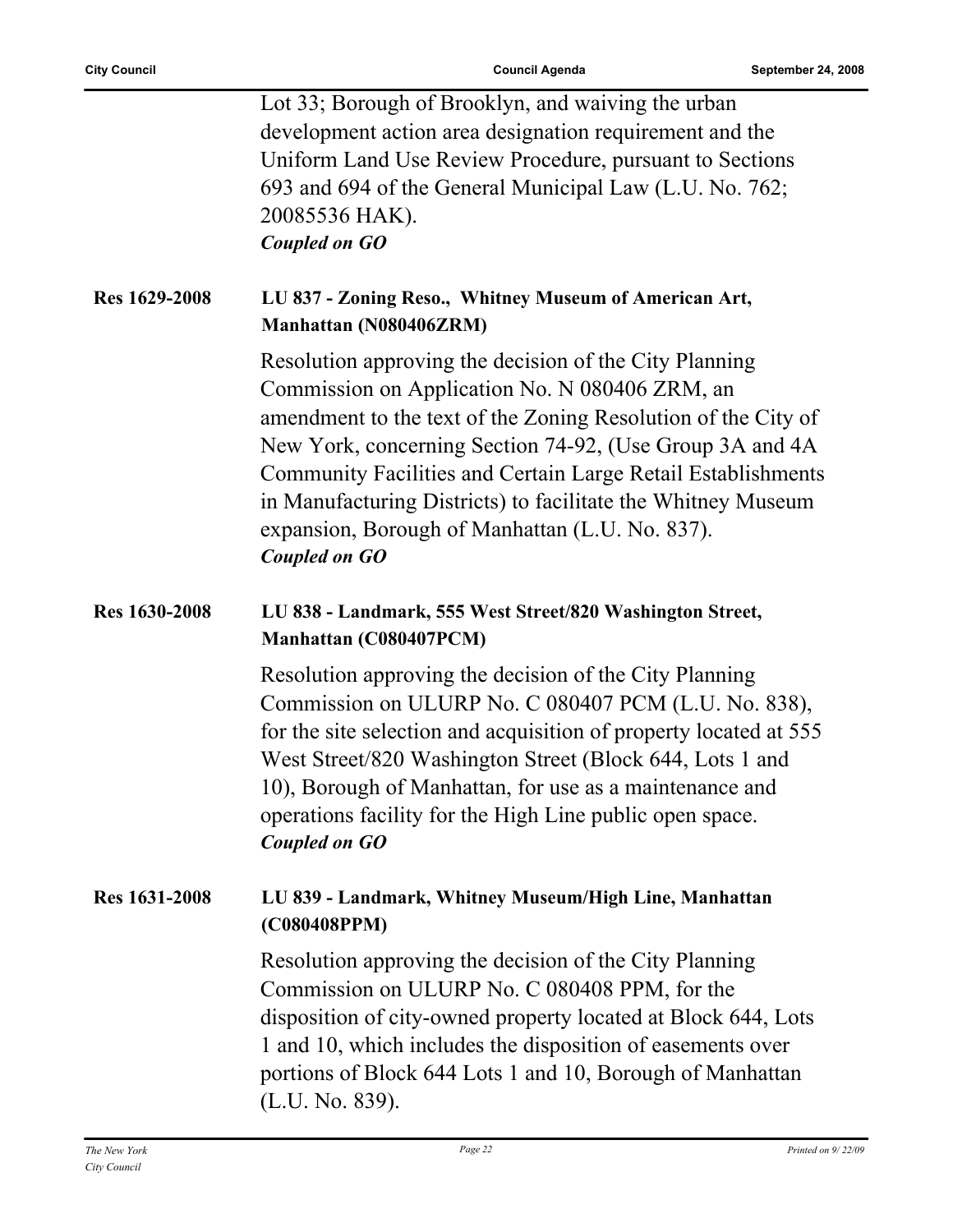#### *Coupled on GO*

#### **Res 1632-2008 LU 840 - Zoning Reso., The Whitney Museum of American Art, Manhattan (C080409ZSM)**

Resolution approving the decision of the City Planning Commission on ULURP No. C 080409 ZSM (L.U. No. 840), for the grant of special permits pursuant to Section 74-921(a) of the Zoning Resolution to allow Use Group 3A (museum use) in an M1-5 District, and Section 74-921(b) of the Zoning Resolution to modify the requirements of Section 43-43 (Maximum Height of Front Wall and Required Front Setbacks) for a building containing a museum use in Use Group 3A, on a zoning lot over which the High Line (as defined in Section 98-01) passes on property located at 555 West Street a.k.a. 820 Washington Street (Block 644, Lots 1 and 10), in an M1-5 District, Borough of Manhattan. *Coupled on GO*

#### **Res 1633-2008 LU 864 - Sidewalk Cafe, Raynick Corp. d/b/a Domino's Pizza (20085524TCM)**

Resolution approving the petition for a revocable consent for an unenclosed sidewalk café located at 205 Allen Street, Borough of Manhattan (20085524 TCM; L.U. No. 864). *Coupled on GO*

#### **Res 1634-2008 LU 865 - Sidewalk Cafe, Papa Express 1732 Second Avenue, Manhattan (20085414 TCM)**

Resolution approving the petition for a revocable consent for an unenclosed sidewalk café located at 1732 Second Avenue, Borough of Manhattan (20085414 TCM; L.U. No. 865). *Coupled on GO*

#### **Res 1635-2008 LU 867 - ULURP, Changes to the City Map, Queens, CD# 21. (C060466MMQ)**

Resolution approving the decision of the City Planning Commission on ULURP No. C 060466 MMQ, an amendment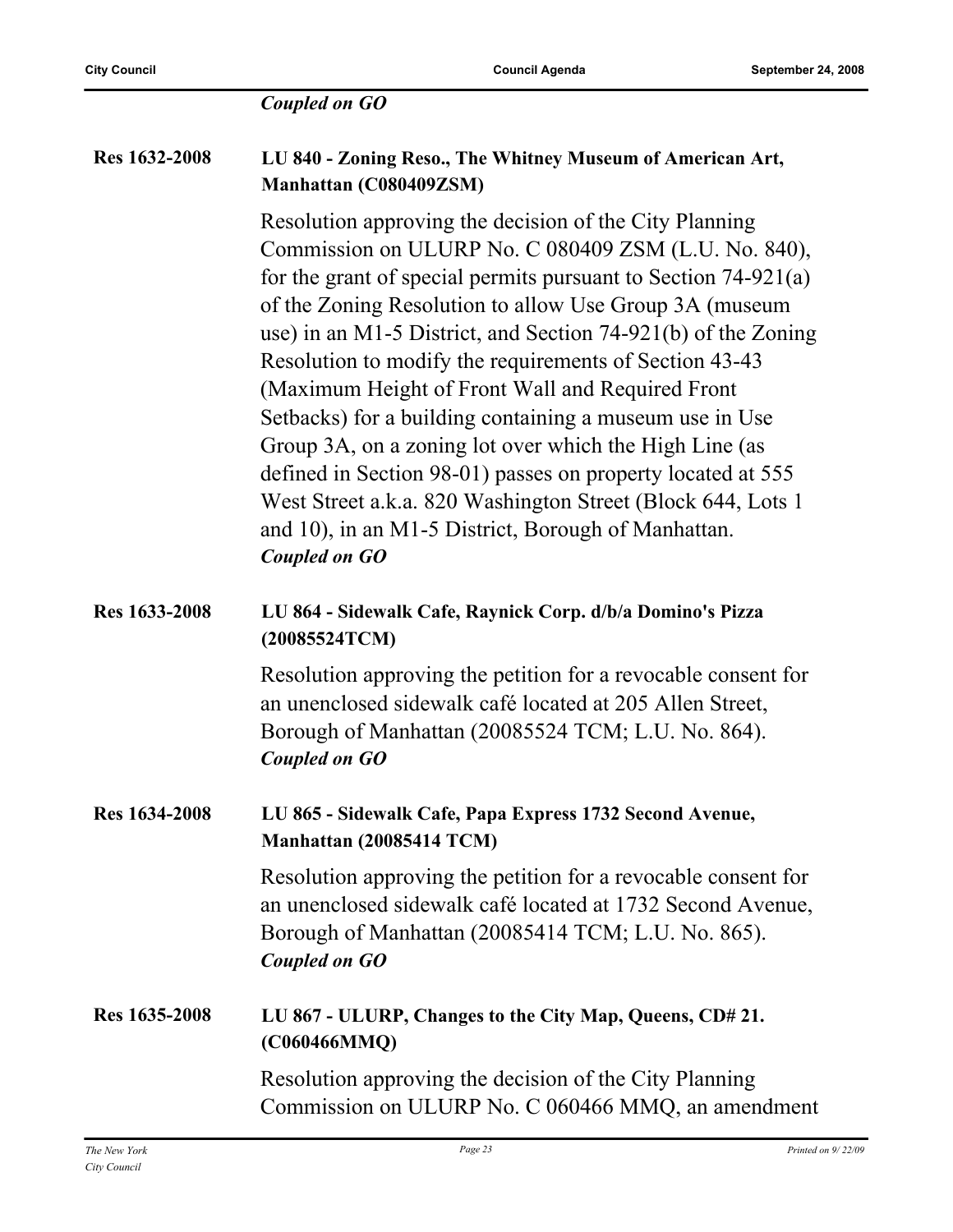|               | to the City Map (L.U. No. 867).                                                                                                                                                                                                                                                                                                                                                                             |
|---------------|-------------------------------------------------------------------------------------------------------------------------------------------------------------------------------------------------------------------------------------------------------------------------------------------------------------------------------------------------------------------------------------------------------------|
|               | Coupled on GO                                                                                                                                                                                                                                                                                                                                                                                               |
| Res 1636-2008 | LU 868 - ULURP, Concerning changes to Section 9c of the<br>zoning map, Queens, CD# 21. (C060467ZMQ)                                                                                                                                                                                                                                                                                                         |
|               | Resolution approving the decision of the City Planning<br>Commission on ULURP No. C 060467 ZMQ, a Zoning Map<br>amendment (L.U. No. 868).<br><b>Coupled on GO</b>                                                                                                                                                                                                                                           |
| Res 1637-2008 | LU 869 - ULURP, Concerning changes to Sections 10b, 10c,<br>and 10d of the zoning map, Queens, CD#20. (C080457ZMQ)                                                                                                                                                                                                                                                                                          |
|               | Resolution approving the decision of the City Planning<br>Commission on ULURP No. C 080457 ZMQ, a Zoning Map<br>change $(L.U. No. 869)$ .<br>Coupled on GO                                                                                                                                                                                                                                                  |
| Res 1638-2008 | LU 875 - School Construction, P.S. 89, Brooklyn<br>(20085694SCK)                                                                                                                                                                                                                                                                                                                                            |
|               | Resolution approving the site plan for a new, approximately<br>430-Seat Primary/Intermediate School Facility known as P.S.<br>89, Brooklyn (Cypress Hills Community School), to be<br>located at 2911-2923 Atlantic Avenue and 251-253 Warwick<br>Street (Block 3952, Tax Lots 1, 2, 45 and 47), Borough of<br>Brooklyn (Non-ULURP No. 20085694 SCK; L.U. No. 875).<br><b>Preconsidered - Coupled on GO</b> |
|               | <b>Report of the Committee on Parks and Recreation</b>                                                                                                                                                                                                                                                                                                                                                      |

### **Int 0825-2008 A Local Law in relation to the naming of 84 thoroughfares and public places.**

A Local Law in relation to the naming of 84 thoroughfares and public places, Yolanda Garcia Way, Borough of the Bronx, Detective Luis Suarez Way, Borough of the Bronx, Arlington Leon Eastmond, Sr. Way, Borough of the Bronx, Fred J.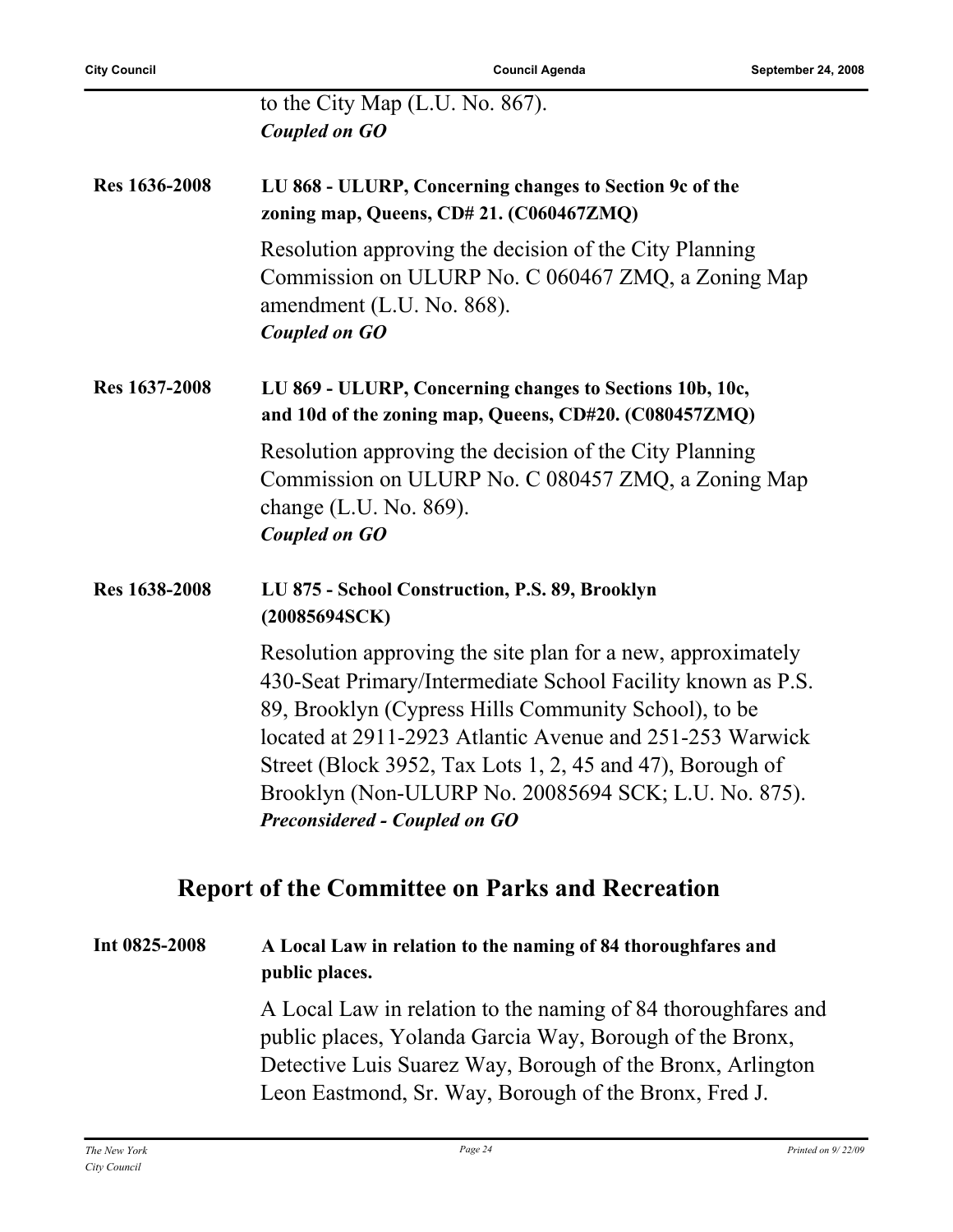Mazzarello Way, Borough of Queens, Fr. John J. Gribbon Way, Borough of Queens, USMC Lance Corporal John Carlo Kopacska Place, Borough of Queens, Robert Woolis Way, Borough of Manhattan, Doris Rosenblum Way, Borough of Manhattan, James D. Garst Way, Borough of Manhattan, Jack Thompson Drive, Borough of Queens, James Hughes Sr. Place, Borough of Queens, Reverend Gene McGhee Street, Borough of Queens, A. Philip Randolph Boulevard, Borough of Manhattan, Matthew Henson Plaza, Borough of Manhattan, Lt. Robert Nagel Way, Borough of Manhattan, Detective Russel Timoshenko Way, Borough of Staten Island, Thomas Joseph Sgroi Way, Borough of Brooklyn, Priscilla Celano Way, Borough of Brooklyn, John F. Denton Way, Borough of Brooklyn, Bill Reinhardt Way, Borough of Brooklyn, Firefighter James Raymond Coyle Way, Borough of Brooklyn, Ms. Rachel E. Spivey Boulevard, Borough of the Bronx, Charles Prince Place, Borough of the Bronx, Hilton White Way, Borough of the Bronx, Rabbi Avraham Schecter Way, Borough of Queens, Rabbi Solomon Goldman Way, Borough of Queens, Firefighter Joey Graffagnino Place, Borough of Brooklyn, Congressman Thomas J. Manton Boulevard, Borough of Queens, Firefighter Raymond W. Hauber Way, Borough of Staten Island, Dave Brennan's Elks Way, Borough of Staten Island, Lt. John H. Martinson Way, Borough of Staten Island, Reverend Dr. Alfoyd Alston Way, Borough of Manhattan, W.E.B. DuBois Avenue, Borough of Manhattan, Rev. Dr. Ollie B. Wells, Sr. Square, Borough of Manhattan, Rita Venedam Place, Borough of Manhattan, Carlos Lezama Way, Borough of Brooklyn, Benny A. Lyde Place, Borough of Brooklyn, Corporal Julian Alberto Ramon Avenue, Borough of Queens, Corporal Juan M. Alcantara Way, Borough of Manhattan, Miguel Amaro Way, Borough of Manhattan, NYS Senator Hon. Mark W. Allen Way, Borough of Staten Island, NYS Assemblyman 2000-2007 Hon. John W. Lavelle Way, Borough of Staten Island, Richard Dickenson Way, Borough of Staten Island, Luke M. Parlatore Way, Borough of Staten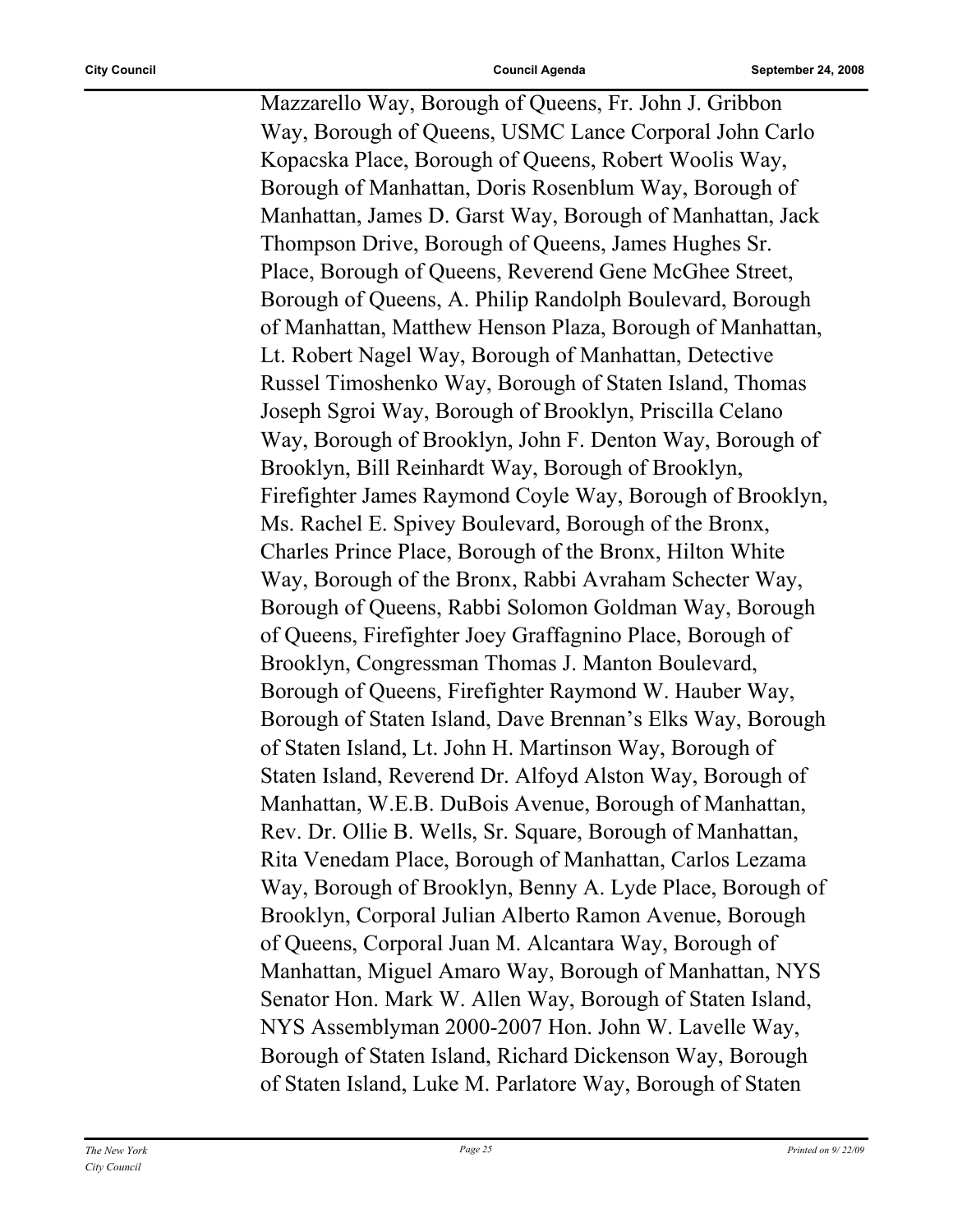Island, Pfc. Nils George Thompson Way, Borough of Staten Island, James J. Keeley Way, Borough of Staten Island, 100th Anniversary Liedy's Shore Inn Way, Borough of Staten Island, Crossing Guard Doris Allen Way, Borough of Staten Island, Angelina J. (Jean) Esposito Way, Borough of Staten Island, Wagner Chaplain 1972 - 2007 Reverend Lyle R. Guttu Way, Borough of Staten Island, Frank J. Reali III's Way, Borough of Staten Island, Frank H. Buttermark Place, Borough of Staten Island, David Villamarin Drive, Borough of Staten Island, Lt. Vic Navarra Way, Borough of Staten Island, Firefighter Paul Hanlon Keating Avenue, Borough of Staten Island, Pearse O'Callaghan Boulevard, Borough of Staten Island, Frieda Zames Way, Borough of Manhattan, Army SPC. Alex Jimenez Way, Borough of Queens, Calle Colombia Way, Borough of Queens, Quisqueya Boulevard, Borough of Queens, Leverich Memorial Church Way, Borough of Queens, St. Brendan Way, Borough of Brooklyn, Eleven in Heaven Square-Rescue 5, Borough of Staten Island, Charles A. Langere Corner, Borough of Staten Island, Loretta Quinn Way, Borough of Staten Island, Joseph "Joe T" Trimarche Avenue, Borough of Staten Island, Rab Wilkinson Way, Borough of Staten Island, Brianna Gabrielle Gioia Corner, Borough of Staten Island, Victor L. Prevosti Corner, Borough of Staten Island, Vera D'Agostino Way, Borough of Staten Island, Donald C. Leo Way, Borough of Staten Island, Joseph Anthony DeMeo Lane, Borough of Staten Island, Bangla Bazaar, Borough of the Bronx, Jan Karski Corner, Borough of Manhattan, Aux P.O. Nicholas Pekearo Corner, Borough of Manhattan, Aux P.O. Eugene Marshalik Corner, Borough of Manhattan, Polar Bear Club Walk, Borough of Brooklyn, Howard Lasher Way, Borough of Brooklyn, Firefighter Daniel F. Pujdak Way, Borough of Brooklyn, Anthony Pastena, Sr. Corner, Borough of Brooklyn, Carmen B. Bermudez Place, Borough of the Bronx, Malta Square, Borough of Queens, Sandra Hernandez Place, Borough of Manhattan, Charno Way, Borough of Brooklyn and the repeal of section 11 of local law number 15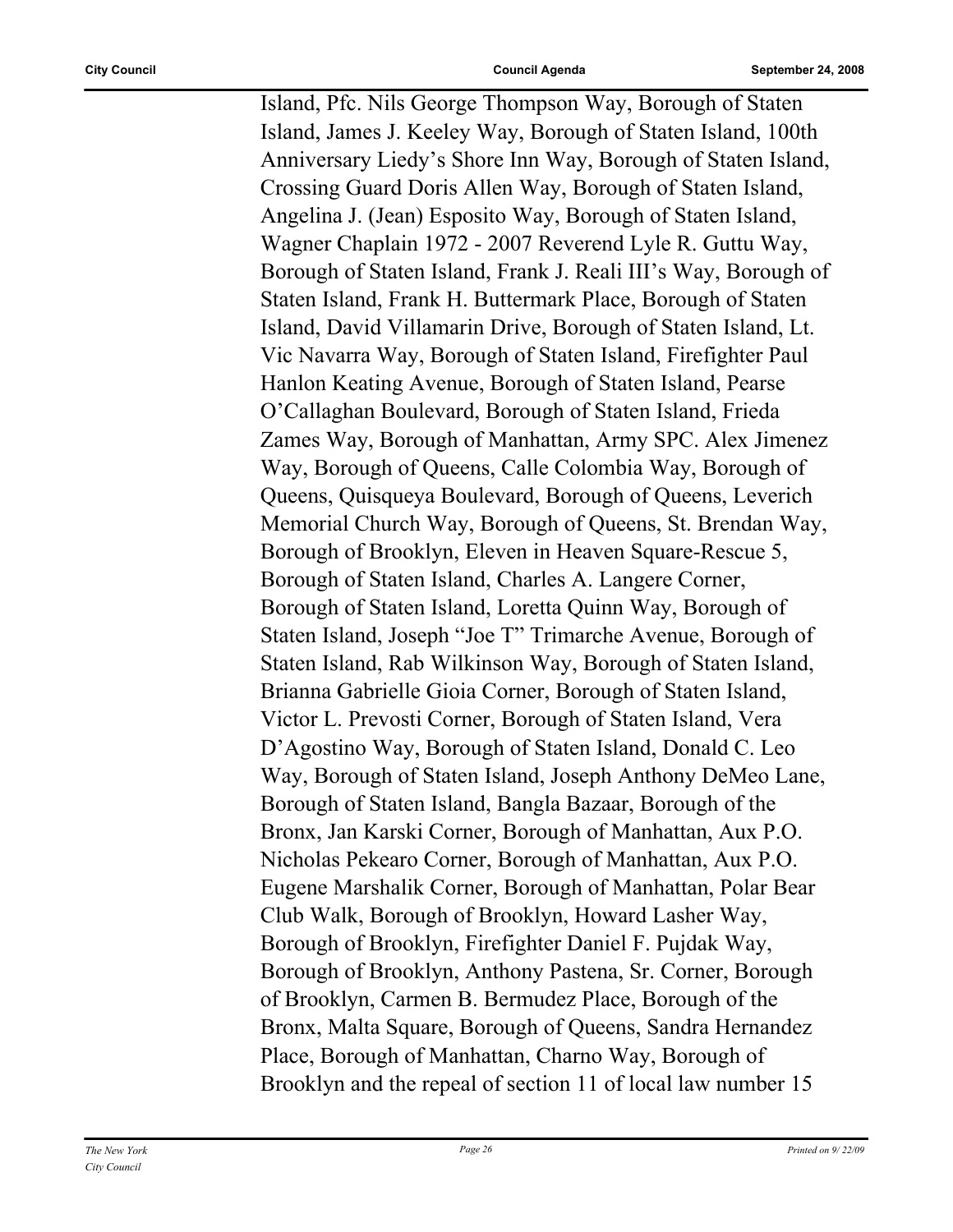for the year 2003 and section 21 of local law number 28 for the year 2007. *Preconsidered - Coupled on GO*

### **Report of the Committee on Rules, Privileges, and Elections**

**Res 1639-2008 M 1112 - Fadil B. Brija, New York City Tax Commission** RESOLUTION APPROVING THE APPOINTMENT BY THE MAYOR OF FADIL B. BRIJA AS A MEMBER OF THE NEW YORK CITY TAX COMMISSION. *Coupled on GO*

### **12. General Orders Calendar**

**T2006-0001 Commissioner of Deeds**

Commissioner of Deeds *Coupled on GO*

### **Coupled on General Order Calendar**

### **Economic Development**

**Int 0822-2008-A Tax abatement and tax exemption for industrial and commercial work on properties in the city of New York.** *A and GO*

### **Finance**

| Res         | <b>Belmont business improvement district.</b> |
|-------------|-----------------------------------------------|
| 1549-2008-A |                                               |
|             | GO                                            |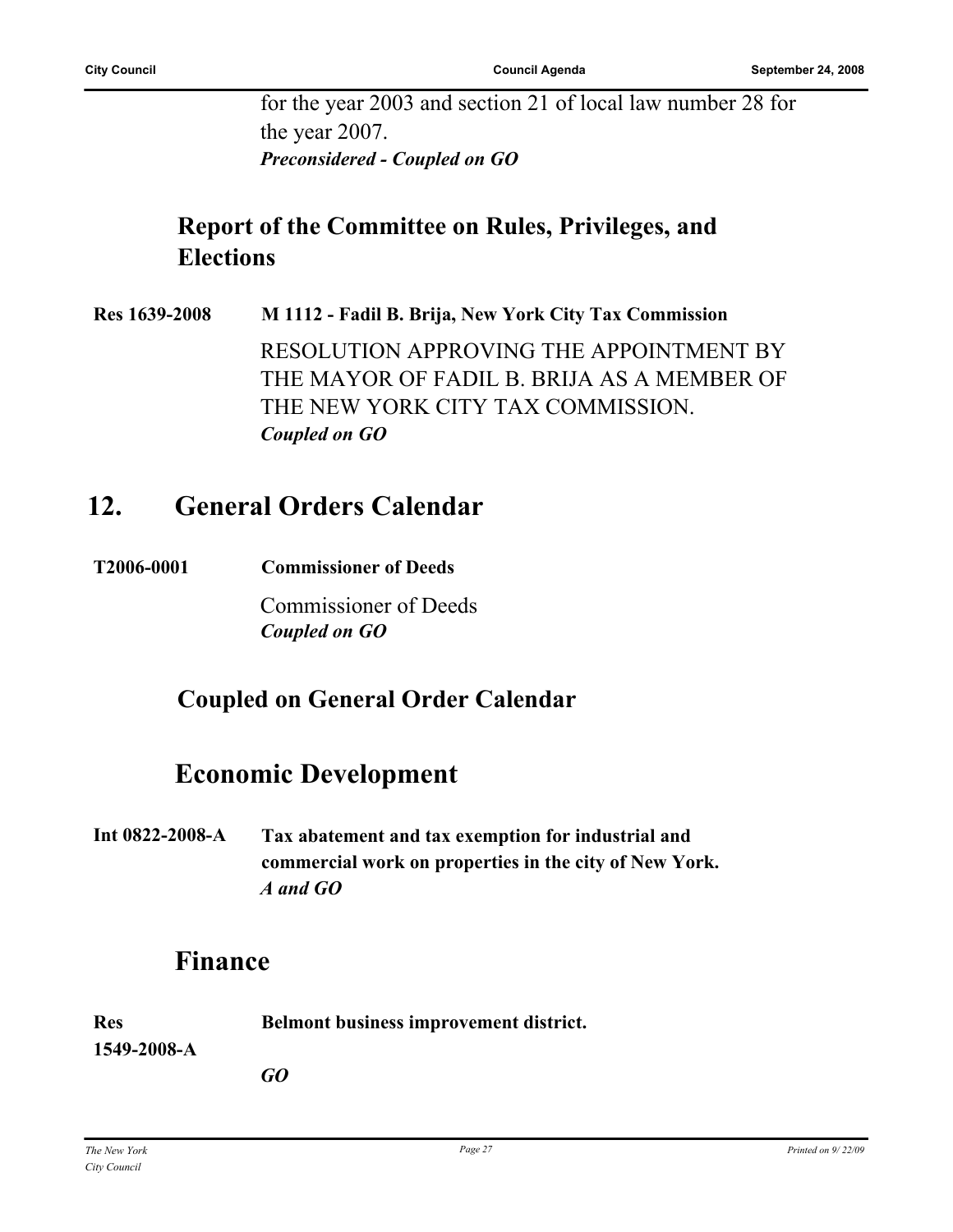| <b>Res</b> 1624-2008 | Approving the new designation and changes in the designation<br>of certain organizations to receive funding in the Fiscal 2009<br><b>Expense Budget.</b><br><b>Preconsidered - GO</b> |
|----------------------|---------------------------------------------------------------------------------------------------------------------------------------------------------------------------------------|
| Res 1627-2008        | LU 874 - HUD Section 202 Supportive Housing Program<br><b>Preconsidered - GO</b>                                                                                                      |
| <b>Land Use</b>      |                                                                                                                                                                                       |
| Res 1628-2008        | LU 762 - UDAAP, Van Buren/Greene, Brooklyn<br>(20085536HAK)<br>GQ                                                                                                                     |
| <b>Res 1629-2008</b> | LU 837 - Zoning Reso., Whitney Museum of American Art,<br>Manhattan (N080406ZRM)<br>GO                                                                                                |
| <b>Res</b> 1630-2008 | LU 838 - Landmark, 555 West Street/820 Washington Street,<br>Manhattan (C080407PCM)<br>GO                                                                                             |
| <b>Res 1631-2008</b> | LU 839 - Landmark, Whitney Museum/High Line, Manhattan<br>(C080408PPM)<br>GO                                                                                                          |
| Res 1632-2008        | LU 840 - Zoning Reso., The Whitney Museum of American Art,<br>Manhattan (C080409ZSM)<br>GO                                                                                            |
| Res 1633-2008        | LU 864 - Sidewalk Cafe, Raynick Corp. d/b/a Domino's Pizza<br>(20085524TCM)<br>GQ                                                                                                     |
| <b>Res</b> 1634-2008 | LU 865 - Sidewalk Cafe, Papa Express 1732 Second Avenue,<br>Manhattan (20085414 TCM)<br>GO                                                                                            |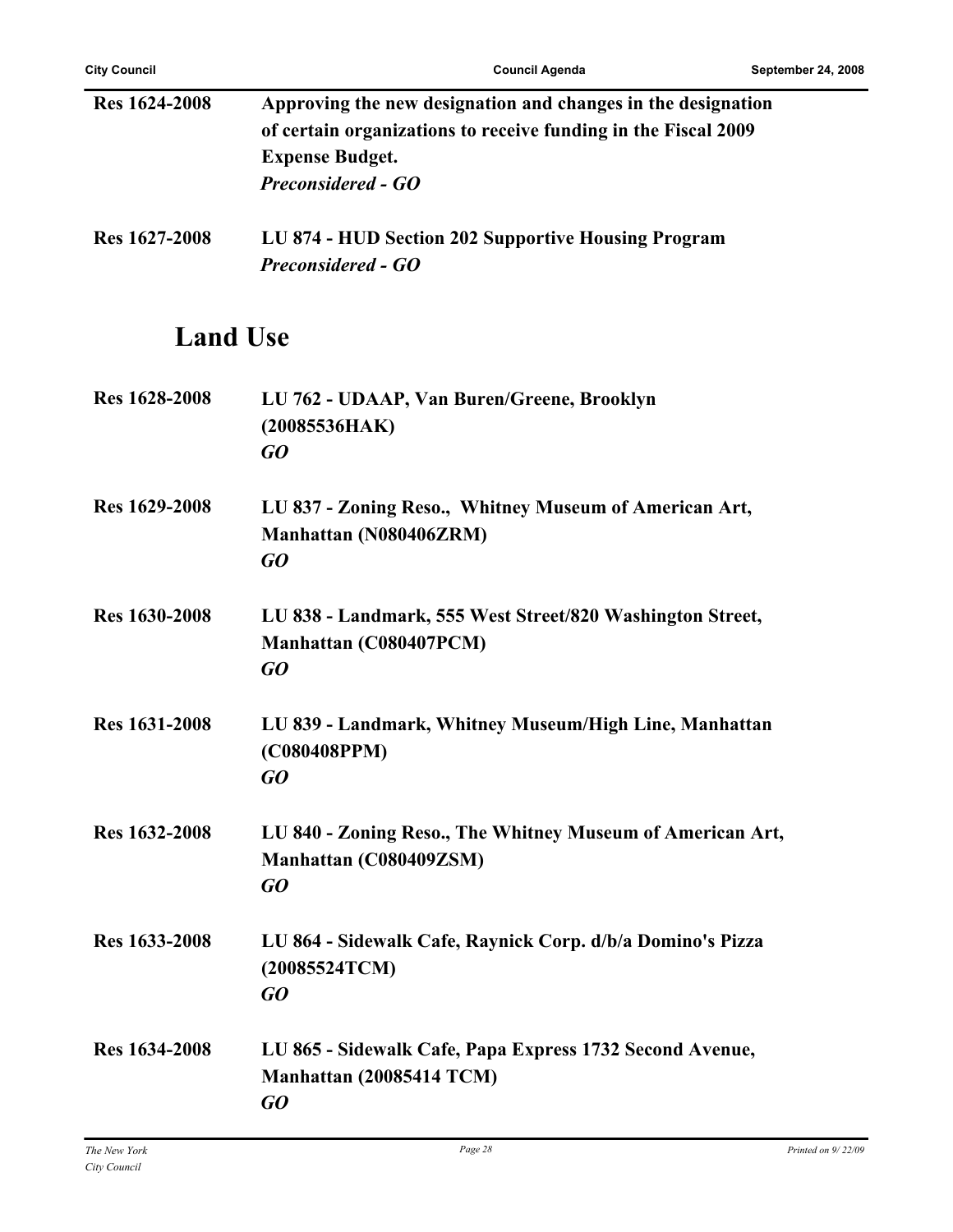| Res 1635-2008 | LU 867 - ULURP, Changes to the City Map, Queens, CD# 21.<br>(C060466MMQ)<br>GO                                           |
|---------------|--------------------------------------------------------------------------------------------------------------------------|
| Res 1636-2008 | LU 868 - ULURP, Concerning changes to Section 9c of the<br>zoning map, Queens, CD# 21. (C060467ZMQ)<br>GO                |
| Res 1637-2008 | LU 869 - ULURP, Concerning changes to Sections 10b, 10c,<br>and 10d of the zoning map, Queens, CD#20. (C080457ZMQ)<br>GO |
| Res 1638-2008 | LU 875 - School Construction, P.S. 89, Brooklyn<br>(20085694SCK)<br><b>Preconsidered - GO</b>                            |

### **Parks and Recreation**

**Int 0825-2008 A Local Law in relation to the naming of 84 thoroughfares and public places.** *Preconsidered - GO*

### **Rules, Privileges, and Elections**

**Res 1639-2008 M 1112 - Fadil B. Brija, New York City Tax Commission** *GO*

### **General Order Calendar**

**T2006-0001 Commissioner of Deeds** *GO*

#### **Introduction & Reading of Bills See Attached 13.**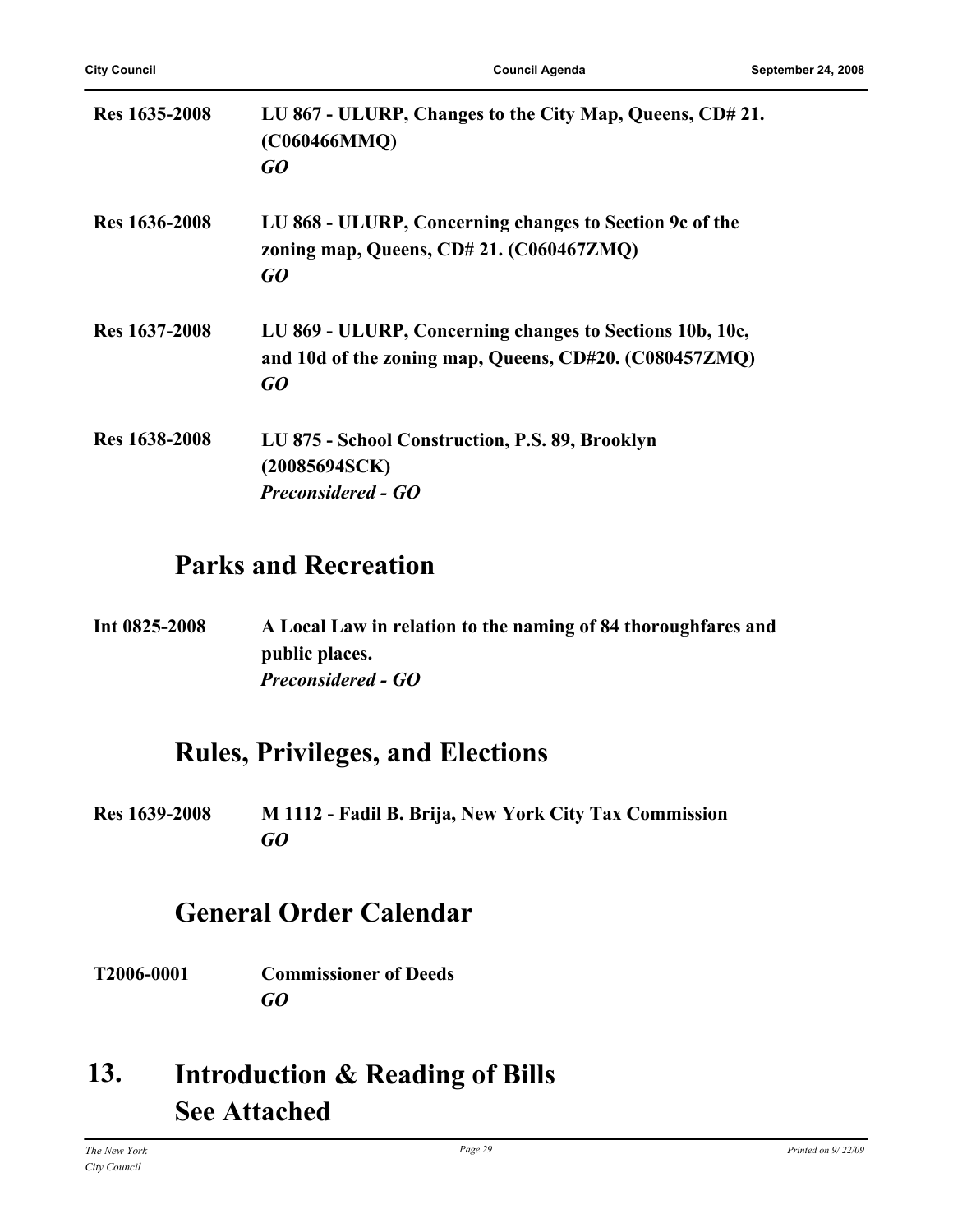### **14. Discussion of Resolutions**

### **15. Resolutons**

| <b>Res</b><br>1583-2008-A | <b>Federal Communications Commission to investigate Arbitron's</b><br>Personal People Meter system and its potential effect on the<br>diversity of radio.                                                                                                                                                           |
|---------------------------|---------------------------------------------------------------------------------------------------------------------------------------------------------------------------------------------------------------------------------------------------------------------------------------------------------------------|
|                           | Resolution calling on the Federal Communications<br>Commission to investigate Arbitron's Portable People Meter<br>system and its potential effect on the diversity of radio.<br><b>Amended and Adopted by the Committee on Consumer Affairs</b>                                                                     |
| <b>Res</b> 1612-2008      | Endorsing the Speaker's decision to file, on behalf of the<br>Council, an amicus brief in support of the Plaintiffs in the<br>litigation captioned Casado v. Markus, Index No. 402267/08.                                                                                                                           |
|                           | Resolution endorsing the Speaker's decision to file, on behalf<br>of the Council, an amicus brief in support of the Plaintiffs in<br>the litigation captioned Casado v. Markus, Index No.<br>402267/08, for the purpose of supporting the Plaintiffs'<br>petition to annul and vacate 2008 Apartment and Loft Law # |

*Preconsidered - Adopted by the Committee on Finance*

### **16. General Discussion**

### **17. Extension of Remarks**

40.

### **INTRODUCTION AND READING OF BILLS**

#### **Int 0825-2008** *By The Speaker (Speaker Quinn) and Council Members Arroyo, Avella, Brewer, Comrie Jr., Dickens, Eugene, Felder, Fidler, Foster, Gennaro, Gentile, Gioia, Ignizio, James, Jackson, Liu,*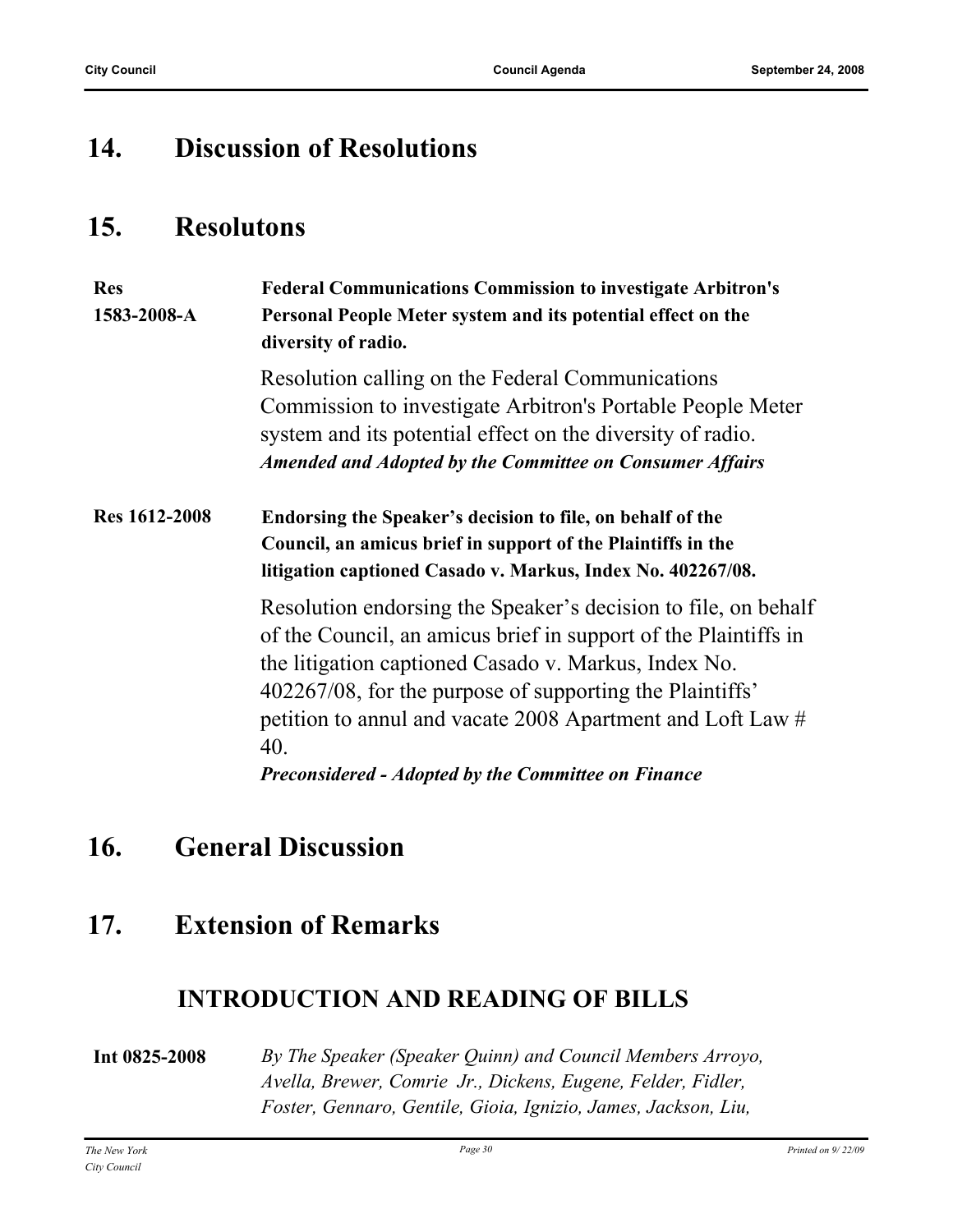*Mark-Viverito, Martinez, McMahon, Mendez, Monserrate, Nelson, Oddo, Palma, Recchia Jr., Reyna, Rivera, Vallone Jr., Yassky and Weprin*

A Local Law in relation to the naming of 84 thoroughfares and public places, Yolanda Garcia Way, Borough of the Bronx, Detective Luis Suarez Way, Borough of the Bronx, Arlington Leon Eastmond, Sr. Way, Borough of the Bronx, Fred J. Mazzarello Way, Borough of Queens, Fr. John J. Gribbon Way, Borough of Queens, USMC Lance Corporal John Carlo Kopacska Place, Borough of Queens, Robert Woolis Way, Borough of Manhattan, Doris Rosenblum Way, Borough of Manhattan, James D. Garst Way, Borough of Manhattan, Jack Thompson Drive, Borough of Queens, James Hughes Sr. Place, Borough of Queens, Reverend Gene McGhee Street, Borough of Queens, A. Philip Randolph Boulevard, Borough of Manhattan, Matthew Henson Plaza, Borough of Manhattan, Lt. Robert Nagel Way, Borough of Manhattan, Detective Russel Timoshenko Way, Borough of Staten Island, Thomas Joseph Sgroi Way, Borough of Brooklyn, Priscilla Celano Way, Borough of Brooklyn, John F. Denton Way, Borough of Brooklyn, Bill Reinhardt Way, Borough of Brooklyn, Firefighter James Raymond Coyle Way, Borough of Brooklyn, Ms. Rachel E. Spivey Boulevard, Borough of the Bronx, Charles Prince Place, Borough of the Bronx, Hilton White Way, Borough of the Bronx, Rabbi Avraham Schecter Way, Borough of Queens, Rabbi Solomon Goldman Way, Borough of Queens, Firefighter Joey Graffagnino Place, Borough of Brooklyn, Congressman Thomas J. Manton Boulevard, Borough of Queens, Firefighter Raymond W. Hauber Way, Borough of Staten Island, Dave Brennan's Elks Way, Borough of Staten Island, Lt. John H. Martinson Way, Borough of Staten Island, Reverend Dr. Alfoyd Alston Way, Borough of Manhattan, W.E.B. DuBois Avenue, Borough of Manhattan, Rev. Dr. Ollie B. Wells, Sr. Square, Borough of Manhattan, Rita Venedam Place, Borough of Manhattan, Carlos Lezama Way, Borough of Brooklyn, Benny A. Lyde Place, Borough of Brooklyn, Corporal Julian Alberto Ramon Avenue, Borough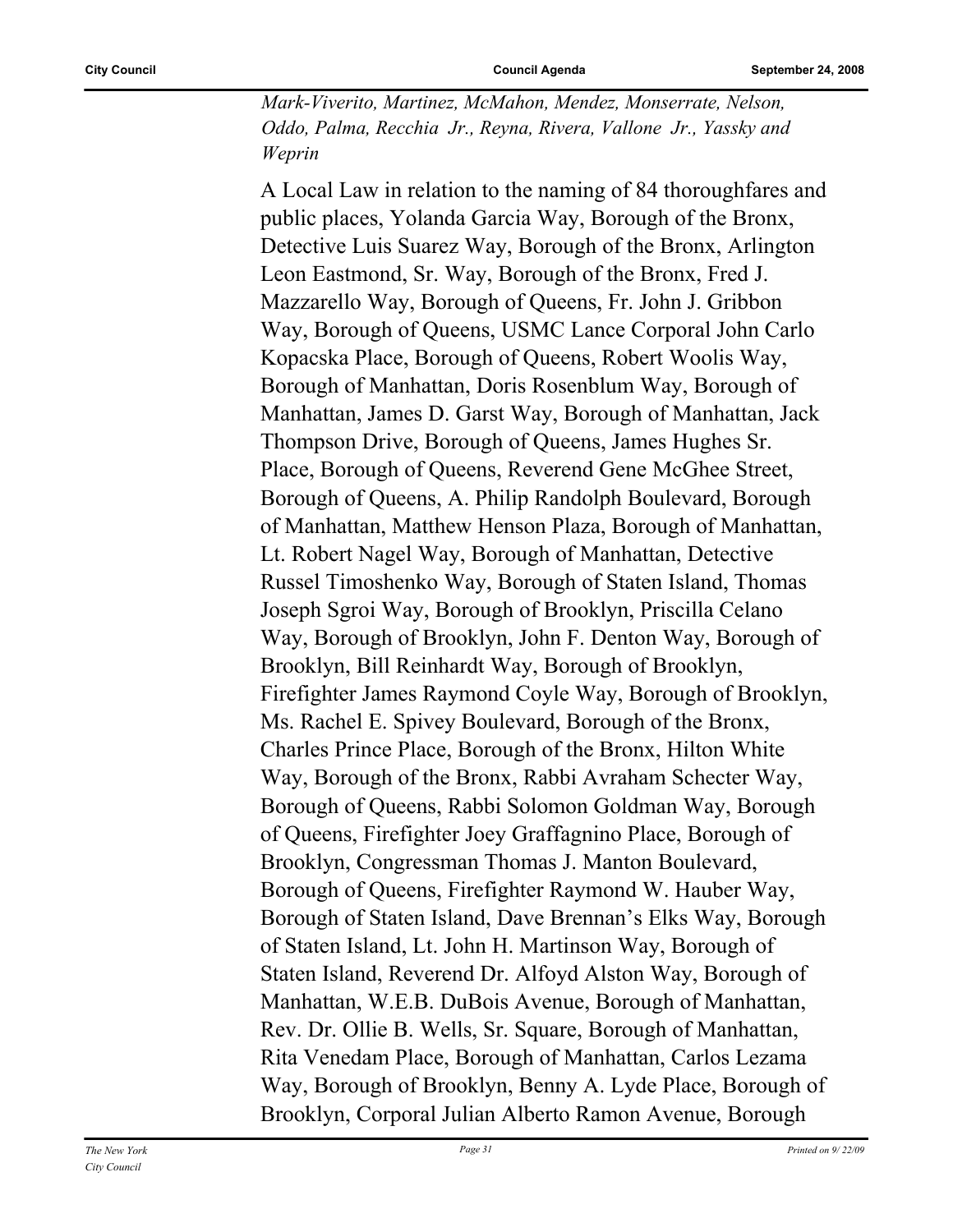of Queens, Corporal Juan M. Alcantara Way, Borough of Manhattan, Miguel Amaro Way, Borough of Manhattan, NYS Senator Hon. Mark W. Allen Way, Borough of Staten Island, NYS Assemblyman 2000-2007 Hon. John W. Lavelle Way, Borough of Staten Island, Richard Dickenson Way, Borough of Staten Island, Luke M. Parlatore Way, Borough of Staten Island, Pfc. Nils George Thompson Way, Borough of Staten Island, James J. Keeley Way, Borough of Staten Island, 100th Anniversary Liedy's Shore Inn Way, Borough of Staten Island, Crossing Guard Doris Allen Way, Borough of Staten Island, Angelina J. (Jean) Esposito Way, Borough of Staten Island, Wagner Chaplain 1972 - 2007 Reverend Lyle R. Guttu Way, Borough of Staten Island, Frank J. Reali III's Way, Borough of Staten Island, Frank H. Buttermark Place, Borough of Staten Island, David Villamarin Drive, Borough of Staten Island, Lt. Vic Navarra Way, Borough of Staten Island, Firefighter Paul Hanlon Keating Avenue, Borough of Staten Island, Pearse O'Callaghan Boulevard, Borough of Staten Island, Frieda Zames Way, Borough of Manhattan, Army SPC. Alex Jimenez Way, Borough of Queens, Calle Colombia Way, Borough of Queens, Quisqueya Boulevard, Borough of Queens, Leverich Memorial Church Way, Borough of Queens, St. Brendan Way, Borough of Brooklyn, Eleven in Heaven Square-Rescue 5, Borough of Staten Island, Charles A. Langere Corner, Borough of Staten Island, Loretta Quinn Way, Borough of Staten Island, Joseph "Joe T" Trimarche Avenue, Borough of Staten Island, Rab Wilkinson Way, Borough of Staten Island, Brianna Gabrielle Gioia Corner, Borough of Staten Island, Victor L. Prevosti Corner, Borough of Staten Island, Vera D'Agostino Way, Borough of Staten Island, Donald C. Leo Way, Borough of Staten Island, Joseph Anthony DeMeo Lane, Borough of Staten Island, Bangla Bazaar, Borough of the Bronx, Jan Karski Corner, Borough of Manhattan, Aux P.O. Nicholas Pekearo Corner, Borough of Manhattan, Aux P.O. Eugene Marshalik Corner, Borough of Manhattan, Polar Bear Club Walk, Borough of Brooklyn, Howard Lasher Way,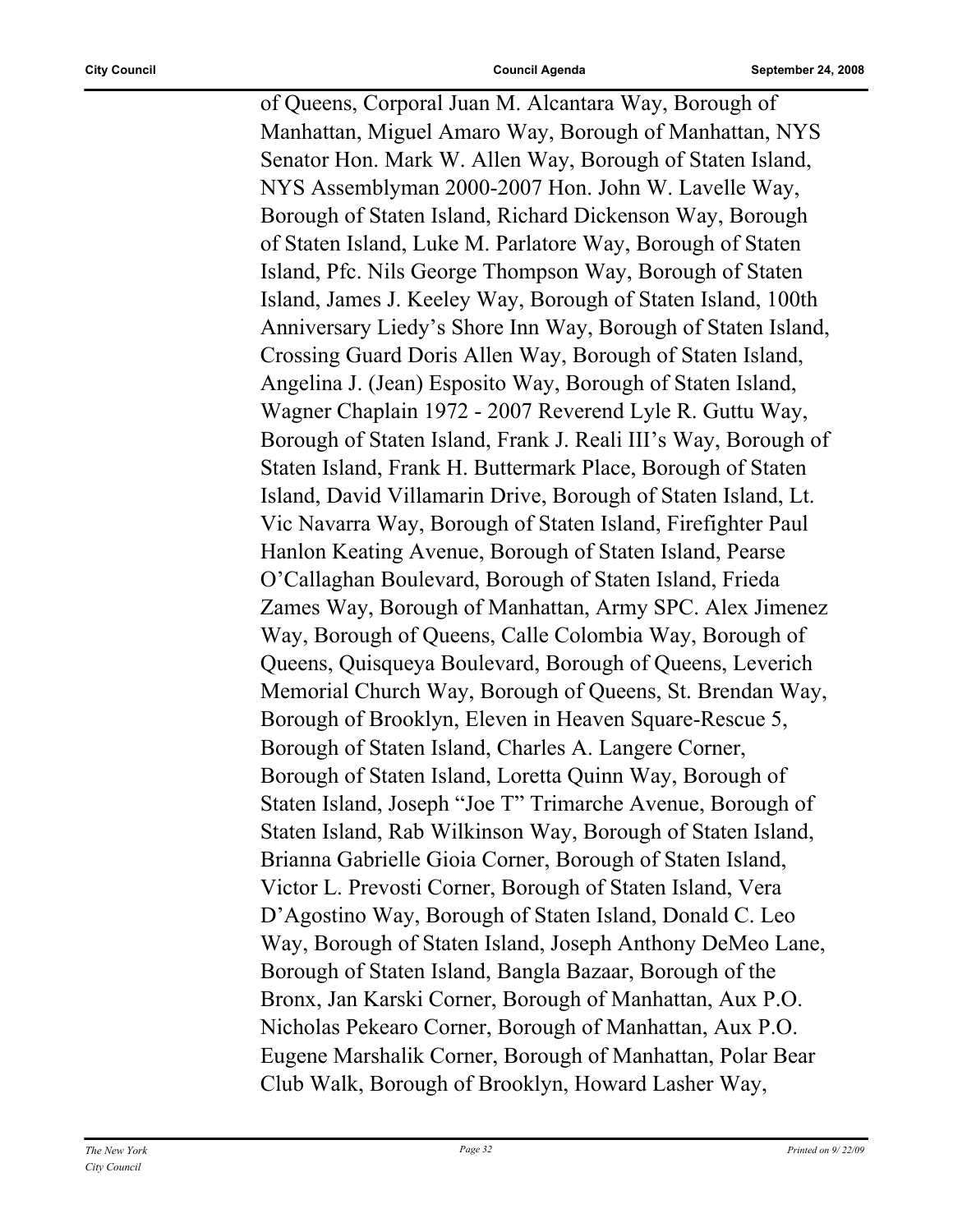ř.

|                      | Borough of Brooklyn, Firefighter Daniel F. Pujdak Way,<br>Borough of Brooklyn, Anthony Pastena, Sr. Corner, Borough<br>of Brooklyn, Carmen B. Bermudez Place, Borough of the<br>Bronx, Malta Square, Borough of Queens, Sandra Hernandez<br>Place, Borough of Manhattan, Charno Way, Borough of<br>Brooklyn and the repeal of section 11 of local law number 15<br>for the year 2003 and section 21 of local law number 28 for<br>the year 2007.<br><b>Parks and Recreation</b> |
|----------------------|---------------------------------------------------------------------------------------------------------------------------------------------------------------------------------------------------------------------------------------------------------------------------------------------------------------------------------------------------------------------------------------------------------------------------------------------------------------------------------|
| Int 0826-2008        | By The Speaker (Speaker Quinn) and Council Members Reyna,<br>Lappin, Foster, Yassky, Seabrook, Sears, de Blasio, Arroyo, Comrie<br>Jr., Fidler, Garodnick, Gonzalez, Jackson, James, Koppell, Liu,<br>Mark-Viverito, Martinez, Nelson, Palma, Sanders Jr., Stewart,<br>Weprin, White Jr., Gerson, Mendez, Gennaro and Brewer                                                                                                                                                    |
|                      | A Local Law to amend the administrative code of the city of<br>New York, in relation to the prohibition of activities to<br>prevent access to reproductive health care facilities.<br><b>Civil Rights</b>                                                                                                                                                                                                                                                                       |
| <b>Res 1612-2008</b> | By The Speaker (Speaker Quinn) and Council Members Garodnick,<br>James, Lappin, Sanders Jr., Gonzalez, Koppell and Recchia Jr.                                                                                                                                                                                                                                                                                                                                                  |
|                      | Resolution endorsing the Speaker's decision to file, on behalf<br>of the Council, an amicus brief in support of the Plaintiffs in<br>the litigation captioned Casado v. Markus, Index No.<br>402267/08, for the purpose of supporting the Plaintiffs'<br>petition to annul and vacate 2008 Apartment and Loft Law #<br>40.<br><b>Preconsidered - Finance</b>                                                                                                                    |
| Int 0827-2008        | By Council Members Brewer, Felder, Gonzalez, James, Koppell,<br>Palma, Recchia Jr. and Gerson                                                                                                                                                                                                                                                                                                                                                                                   |
|                      | A Local Law to amend the administrative code of the city of<br>New York, in relation to the review of driveway curb cuts.<br><b>Transportation</b>                                                                                                                                                                                                                                                                                                                              |
| Int 0828-2008        | By Council Members Brewer, Fidler, Gonzalez, James, Koppell,                                                                                                                                                                                                                                                                                                                                                                                                                    |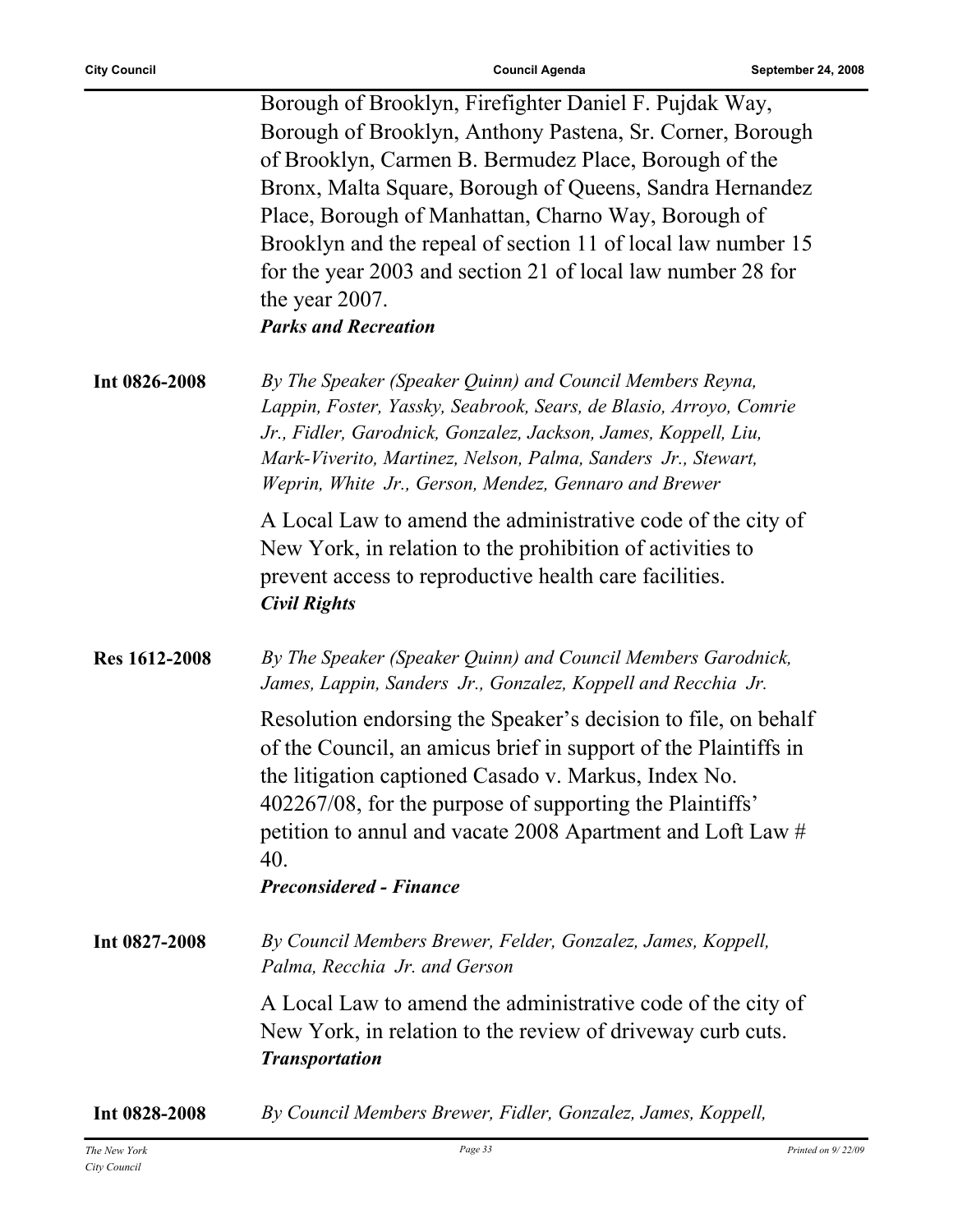*Mealy, Sears, Gerson and Weprin*

A Local Law to amend the administrative code of the city of New York, in relation to prohibiting general vendors from leaving pushcarts, stands or goods unattended. *Consumer Affairs*

**Res 1613-2008** *By Council Members Brewer, The Speaker (Speaker Quinn), Fidler, Gonzalez, Koppell, Liu, Mealy, Nelson, Sanders Jr., Weprin, Sears and White Jr.*

> Resolution urging the Federal Communications Commission to open a formal comment period on the Commission's TV white space test report to enable all stakeholders to thoroughly review the data and comment, and to set aside a sufficient number of broadcast channels for the exclusive use of wireless microphone in order to protect all incumbent wireless microphone users.

*Technology in Government*

**Res 1614-2008** *By Council Members de Blasio, Brewer, Comrie Jr., Fidler, Gentile, Gonzalez, James, Katz, Koppell, Liu, Mealy, Nelson, Palma, Sanders Jr., Sears, Vacca, White Jr., Yassky, Gerson and Stewart*

> Resolution calling upon the Department for the Aging to ensure that no services or meals to seniors will be lost as a result of the senior center RFP. *Aging*

**Res 1615-2008** *By Council Members de Blasio, Brewer, Comrie Jr. and Liu* Resolution calling upon the New York State Legislature to pass S.5991/A.9224, legislation which would amend the penal law in relation to enhancing the criminal penalty for assaulting employees of a local social services district.

*General Welfare*

**Int 0829-2008** *By Council Members Gerson, Palma and Gentile* A Local Law to amend the administrative code of the city of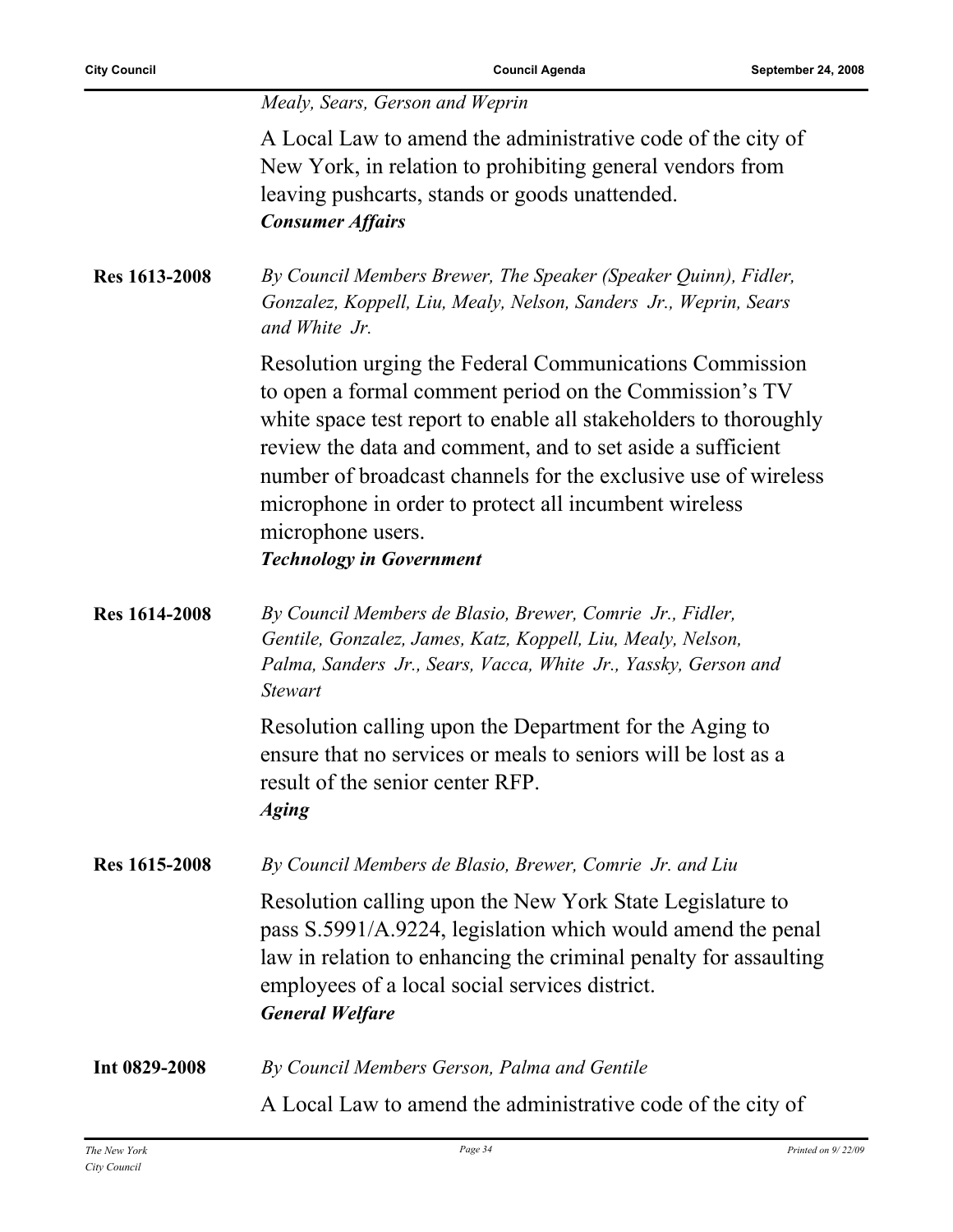|               | New York, in relation to requiring demarcation on sidewalks<br>of impermissible vending locations.<br><b>Consumer Affairs</b>                                                                    |
|---------------|--------------------------------------------------------------------------------------------------------------------------------------------------------------------------------------------------|
| Int 0830-2008 | By Council Members Gerson, Mealy and Stewart                                                                                                                                                     |
|               | A Local Law to amend the administrative code of the city of<br>New York, in relation to limitations on the number of vendors<br>of written matter in congested areas.<br><b>Consumer Affairs</b> |
| Int 0831-2008 | By Council Members Gerson, Gonzalez, Palma and Stewart                                                                                                                                           |
|               | A Local Law to amend the administrative code of the city of<br>New York, in relation to the transfer of general vending<br>licenses.<br><b>Consumer Affairs</b>                                  |
| Int 0832-2008 | By Council Members Gerson, Stewart, Garodnick and Weprin                                                                                                                                         |
|               | A Local Law to amend the administrative code of the city of<br>New York, in relation to the definition of obstruction.<br><b>Consumer Affairs</b>                                                |
| Int 0833-2008 | By Council Members Gerson and Stewart                                                                                                                                                            |
|               | A Local Law to amend the administrative code of the city of<br>New York, in relation to creating a map of areas restricted to<br>vending.<br><b>Consumer Affairs</b>                             |
| Int 0834-2008 | By Council Members Gerson, James and Stewart                                                                                                                                                     |
|               | A Local Law to amend the administrative code of the city of<br>New York, in relation to increasing the number of licenses for<br>general vending.<br><b>Consumer Affairs</b>                     |
| Int 0835-2008 | By Council Members Gerson and Stewart                                                                                                                                                            |
|               | A Local Law to amend the administrative code of the city of                                                                                                                                      |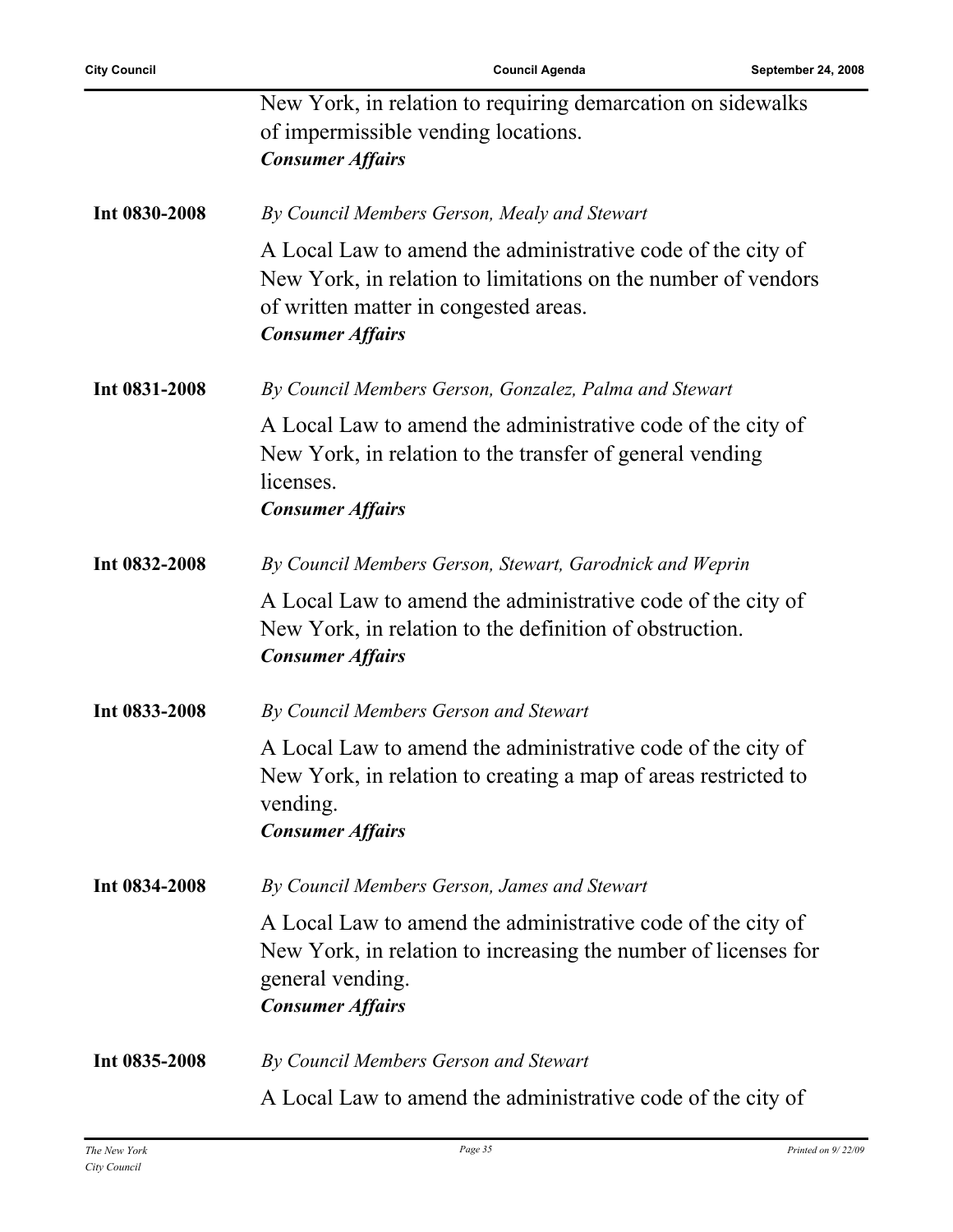|                      | New York, in relation to posting street signs indicating<br>relevant vending laws.                                                                                                                                                                                                                                                                                                                                                 |
|----------------------|------------------------------------------------------------------------------------------------------------------------------------------------------------------------------------------------------------------------------------------------------------------------------------------------------------------------------------------------------------------------------------------------------------------------------------|
|                      | <b>Consumer Affairs</b>                                                                                                                                                                                                                                                                                                                                                                                                            |
| Int 0836-2008        | By Council Members Gerson, Brewer, James, Mealy, Sanders Jr.,<br>Stewart, Weprin, Lappin and Barron                                                                                                                                                                                                                                                                                                                                |
|                      | A Local Law to amend the administrative code of the city of<br>New York in relation to requiring sight-seeing buses to submit<br>operation plans.<br><b>Consumer Affairs</b>                                                                                                                                                                                                                                                       |
| <b>Res</b> 1616-2008 | By Council Members Gerson, Brewer, Fidler, Gentile, James,<br>Koppell, Mealy, Palma, Weprin, Avella, White Jr., Felder, Lappin,<br><b>Stewart and Mitchell</b>                                                                                                                                                                                                                                                                     |
|                      | Resolution calling upon the New York State Legislature to<br>pass A.03646-B/S.00178-B, which would require that basic<br>CPR training be included in secondary school health education<br>curriculum.<br><b>Education</b>                                                                                                                                                                                                          |
| Int 0837-2008        | By Council Members Jackson, Martinez, Gerson, Liu, Mendez,<br>Felder, Weprin, Gioia, Gentile, Sears, Seabrook, Vallone Jr.,<br>Yassky, Gonzalez, Avella, White Jr., Nelson, de Blasio, Recchia Jr.,<br>Barron, Vacca, Stewart, James, Palma, Rivera, Lappin, Dickens,<br>Fidler, Mealy, Katz, Sanders Jr., Gennaro, Mark-Viverito, Eugene,<br>Comrie Jr., Baez, Reyna, Garodnick, Oddo, Ignizio and The<br>Speaker (Speaker Quinn) |
|                      | A Local Law to amend the administrative code of the city of<br>New York, in relation to the residency requirement for city<br>employees.<br><b>Civil Service and Labor</b>                                                                                                                                                                                                                                                         |
| Res 1617-2008        | By Council Members James, Comrie Jr., Mealy, Palma and<br><b>Stewart</b>                                                                                                                                                                                                                                                                                                                                                           |
|                      | Resolution calling on the New York State Office of Court<br>Administration to disclose and report to the Governor and the<br>New York State Legislature on the process of selecting judges                                                                                                                                                                                                                                         |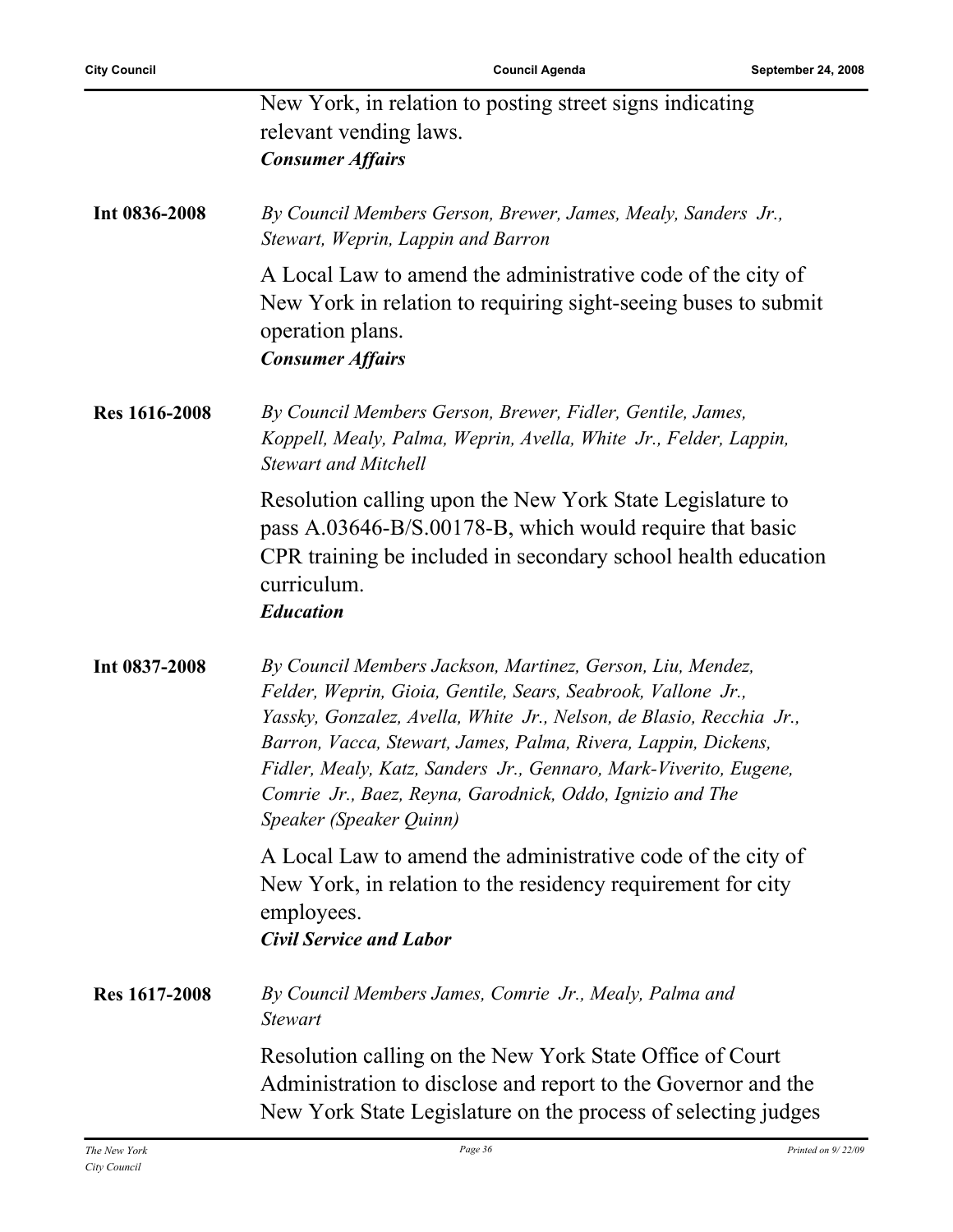|                      | to preside at trials.<br><b>Fire and Criminal Justice Services</b>                                                                                                                                                                                                                                            |
|----------------------|---------------------------------------------------------------------------------------------------------------------------------------------------------------------------------------------------------------------------------------------------------------------------------------------------------------|
| <b>Res</b> 1618-2008 | By Council Members James, Gonzalez, Palma and Weprin                                                                                                                                                                                                                                                          |
|                      | Resolution concerning the establishment of the Fulton Street<br>Business Improvement District in the Borough of Brooklyn<br>and setting the date, time and place for the public hearing to<br>hear all persons interested in the establishment of such district<br><b>Finance</b>                             |
| Int 0838-2008        | By Council Member Koppell                                                                                                                                                                                                                                                                                     |
|                      | A Local Law to amend the New York City Administrative<br>Code, in relation to pitching by high school children in<br>competitive baseball games.<br><b>Youth Services</b>                                                                                                                                     |
| <b>Res 1619-2008</b> | By Council Members Liu, Comrie Jr., Fidler, Gonzalez, James,<br>Mealy, Nelson, Palma, Weprin and White Jr.                                                                                                                                                                                                    |
|                      | Resolution declaring September 28th as "Educator's Day" in<br>the City of New York.<br><b>Education</b>                                                                                                                                                                                                       |
| Int 0839-2008        | By Council Members Brewer, Comrie Jr., Fidler, James, Liu,<br>Palma, Gentile and Gerson                                                                                                                                                                                                                       |
|                      | A Local Law to amend the administrative code of the City of<br>New York, in relation to requiring the Fire Department to send<br>certain information to the Department of Buildings and<br>requiring the Department of Buildings to publish that<br>information.<br><b>Fire and Criminal Justice Services</b> |
| Int 0840-2008        | By Council Members Comrie Jr., James, Nelson, Palma, White Jr.,<br>Gerson and Arroyo (by request of the Mayor)                                                                                                                                                                                                |
|                      | A Local Law to amend the administrative code of the city of<br>New York, in relation to increasing fees for permits issued to<br>operators of dumps, non-putrescible solid waste transfer                                                                                                                     |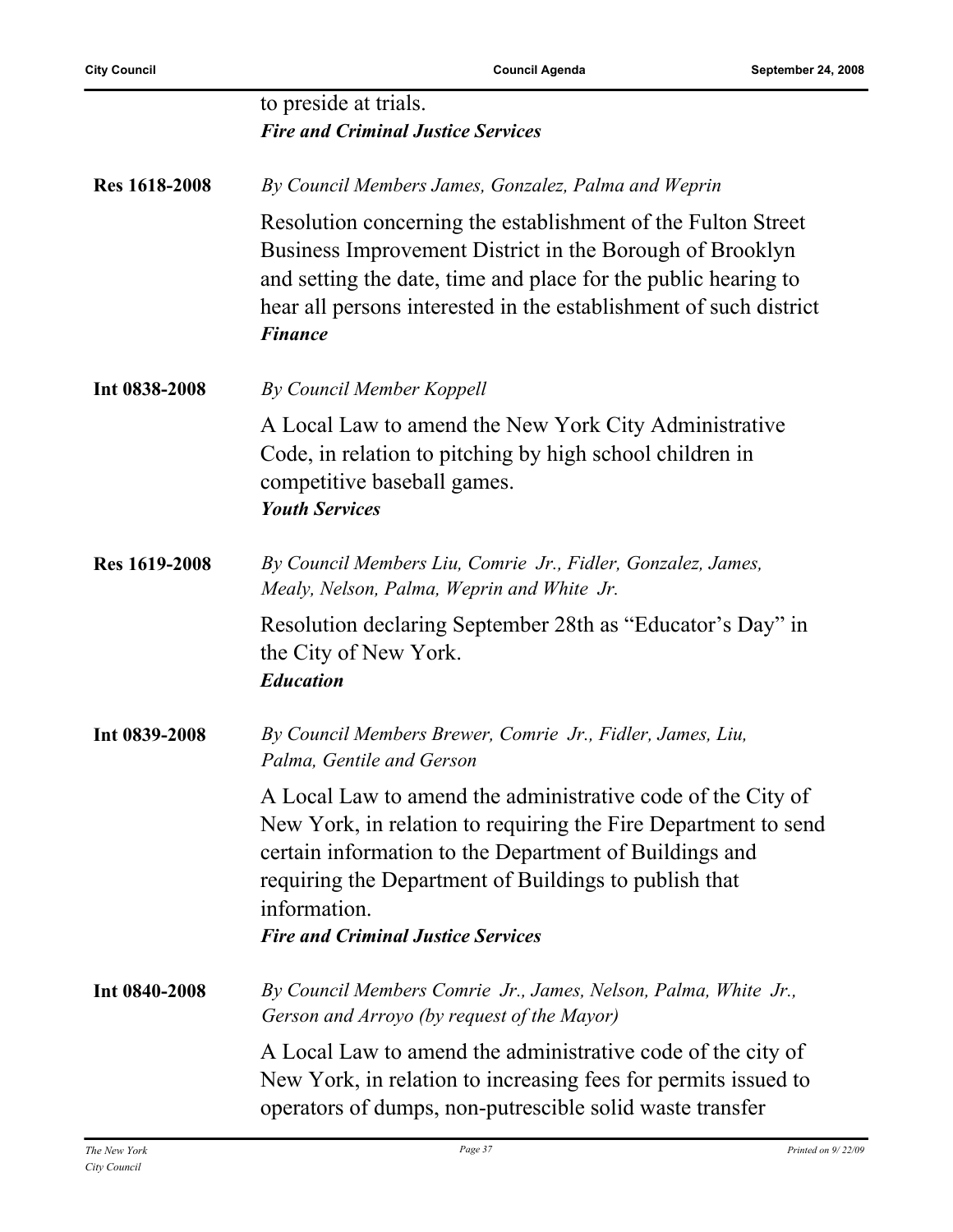ř.

|                      | stations and putrescible solid waste transfer stations, and<br>establishing registration fees for intermodal solid waste<br>container facilities.<br><b>Sanitation and Solid Waste Management</b>                                                                                                                                        |
|----------------------|------------------------------------------------------------------------------------------------------------------------------------------------------------------------------------------------------------------------------------------------------------------------------------------------------------------------------------------|
| <b>Res</b> 1620-2008 | By Council Members Comrie Jr., Felder, Liu, Nelson, Weprin,<br>White Jr. and Gerson                                                                                                                                                                                                                                                      |
|                      | Resolution calling upon the State Legislature to restore the<br>421-b tax abatement program for one- and two-family homes.<br><b>Finance</b>                                                                                                                                                                                             |
| <b>Res 1621-2008</b> | By The Public Advocate (Public Advocate Gotbaum) and Council<br>Members Brewer, Comrie Jr., Fidler, Gentile, James, Koppell, Liu,<br>Mealy, Nelson, Weprin and Gerson                                                                                                                                                                    |
|                      | Resolution calling upon the New York State Legislature to<br>pass A.8926/S.8727, legislation that would provide a partial<br>property tax exemption for veterans of the current conflicts in<br>Iraq and Afghanistan.<br><b>Finance</b>                                                                                                  |
| <b>Res 1622-2008</b> | By Council Members Stewart, Brewer, Comrie Jr., Fidler,<br>Gonzalez, James, Koppell, Liu, Sanders Jr. and Gerson                                                                                                                                                                                                                         |
|                      | Resolution urging Congress to pass the Detainee Basic<br>Medical Care Act of 2008 (H.R.5950/S.3005), which would<br>require the Secretary of the Department of Homeland Security<br>to establish procedures for the timely and effective delivery of<br>medical and mental health care to all immigrant detainees.<br><b>Immigration</b> |
| Res 1623-2008        | By Council Members Vallone Jr., Fidler, Gentile, Liu, Nelson,<br>Sanders Jr., Weprin and Gerson                                                                                                                                                                                                                                          |
|                      | Resolution calling upon the New York Legislature to pass and<br>the Governor to sign A.306 and S.951, which would amend<br>the New York State Penal Law in relation to creating<br>definitions with respect to larceny against a mentally disabled<br>or mentally incapacitated person.                                                  |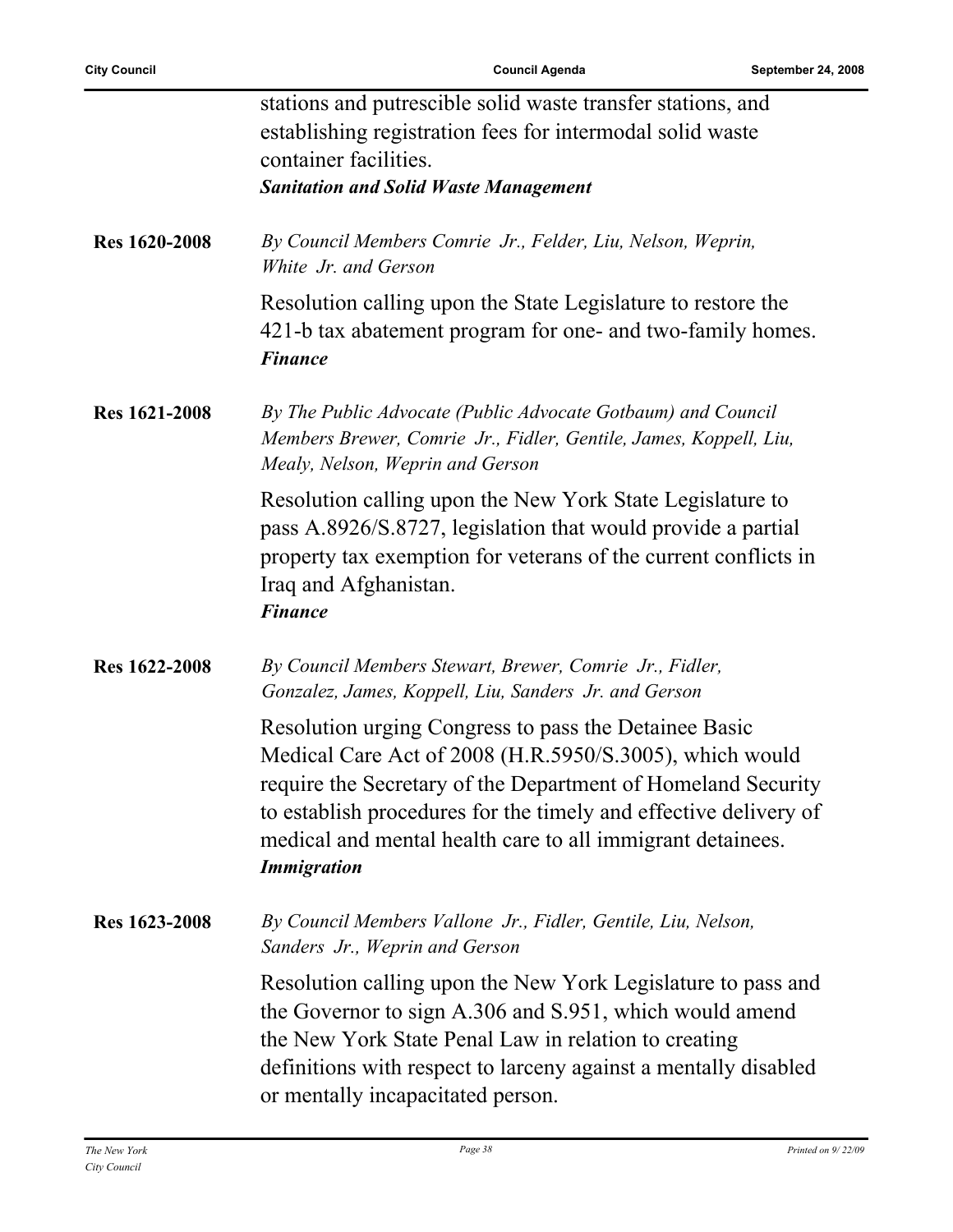|                      | <b>Public Safety</b>                                                                                                                                                                                                                                         |
|----------------------|--------------------------------------------------------------------------------------------------------------------------------------------------------------------------------------------------------------------------------------------------------------|
| Int 0841-2008        | By Council Members Weprin, Comrie Jr. and Eugene (by request<br>of the Mayor)                                                                                                                                                                                |
|                      | A Local Law to amend the administrative code of the city of<br>New York, in relation to authorizing an increase in the amount<br>to be expended in thirteen business improvement districts<br><b>Finance</b>                                                 |
| Int 0842-2008        | By Council Members Weprin, Comrie Jr. and James (by request of<br>the Mayor)                                                                                                                                                                                 |
|                      | A Local Law to amend the administrative code of the city of<br>New York, in relation to the establishment of the Fulton Street<br>business improvement district.<br><b>Finance</b>                                                                           |
| <b>Res 1624-2008</b> | By Council Members Weprin, Comrie Jr. and Sears                                                                                                                                                                                                              |
|                      | Resolution approving the new designation and changes in the<br>designation of certain organizations to receive funding in the<br>Fiscal 2009 Expense Budget.<br><b>Preconsidered - Finance</b>                                                               |
| Res 1625-2008        | By Council Members Yassky, Weprin, Brewer, Comrie Jr., Fidler,<br>Nelson, Recchia Jr., White Jr. and Gerson                                                                                                                                                  |
|                      | Resolution calling upon the New York State Legislature to<br>pass, and the Governor to sign, legislation which would<br>increase New York City's Empire State film production tax<br>credit for qualified production costs from 5% to 15%.<br><b>Finance</b> |
| <b>Res</b> 1626-2008 | By Council Members Yassky, Weprin, Brewer, Comrie Jr., Fidler,<br>Nelson, White Jr. and Gerson                                                                                                                                                               |
|                      | Resolution calling upon the New York State Legislature to<br>pass, and the Governor to sign, legislation which would<br>establish a New York City Empire State film production tax<br>credit for qualified post-production costs.                            |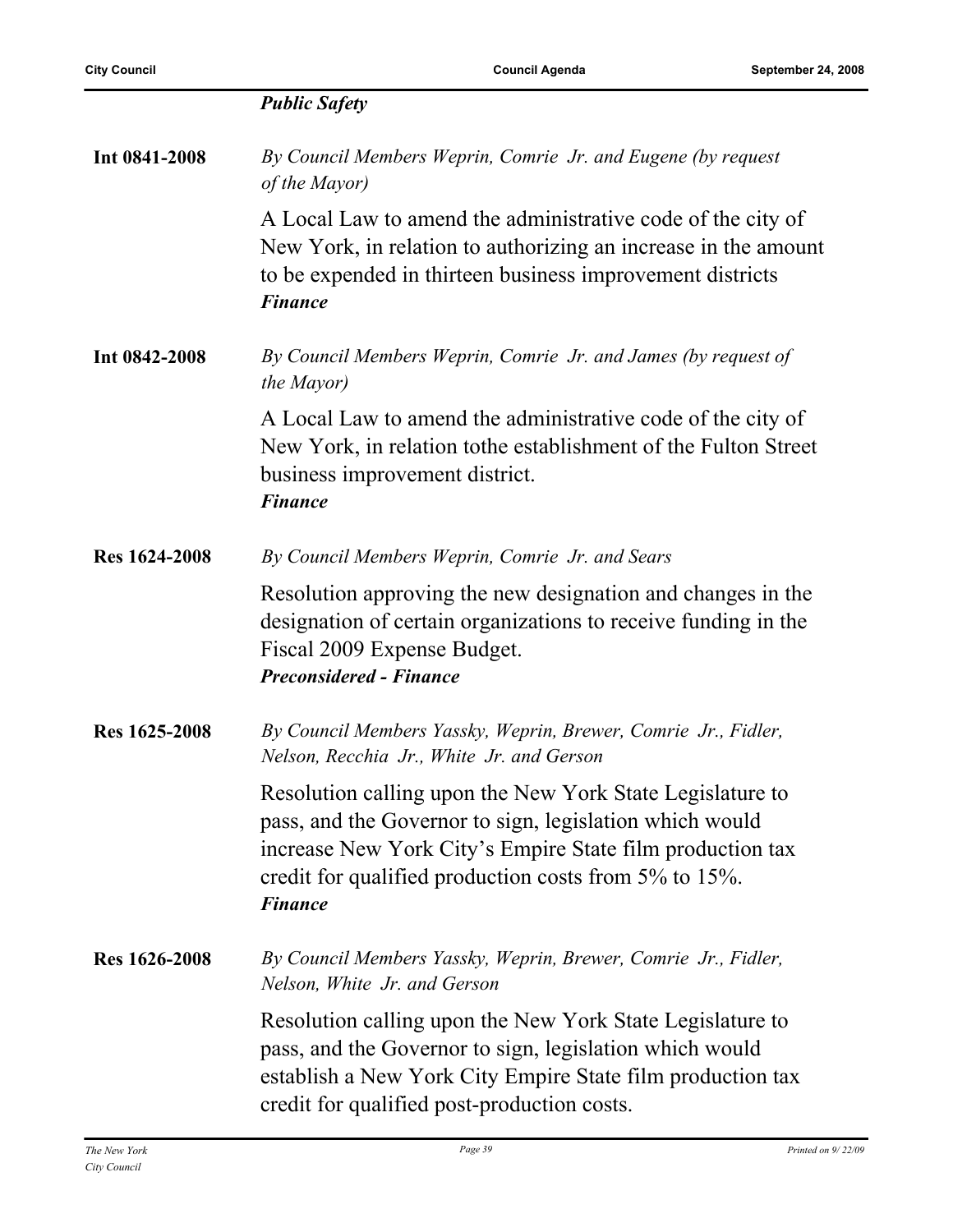|              | <b>Finance</b>                                                                                                                                                                                                                                                                                                                                                                                                                                                                                                                        |
|--------------|---------------------------------------------------------------------------------------------------------------------------------------------------------------------------------------------------------------------------------------------------------------------------------------------------------------------------------------------------------------------------------------------------------------------------------------------------------------------------------------------------------------------------------------|
| LU 0874-2008 | By Council Member Weprin                                                                                                                                                                                                                                                                                                                                                                                                                                                                                                              |
|              | HUD Section 202 Supportive Housing Program Silvercrest<br>Senior Housing, 86-19 144th Street, Queens, Council District<br>24.<br><b>Preconsidered - Finance</b>                                                                                                                                                                                                                                                                                                                                                                       |
| LU 0875-2008 | By Council Member Katz                                                                                                                                                                                                                                                                                                                                                                                                                                                                                                                |
|              | Application no. 20085694 SCK, a proposed site for a new<br>330 seat Primary/Intermediate school facility for P.S. 89 to be<br>located at Block 3952, Lots 1, 2, 45 and 47. This matter is<br>subject to Council review and action pursuant Section 1732 of<br>the New York State Public Authorities Law.<br>Preconsidered - Landmarks, Public Siting and Maritime Use                                                                                                                                                                 |
| LU 0876-2008 | By Council Member Katz                                                                                                                                                                                                                                                                                                                                                                                                                                                                                                                |
|              | Application no. 20095050 HAM, an Urban Development<br>Action Area Project located at 212-214 West 108th Street<br>Council District no. 8, Borough of Manhattan. This matter is<br>subject to Council review and action pursuant to Article 16 of<br>the New York General Municipal Law, at the request of the<br>New York City Department of Housing Preservation and<br>Development, and pursuant to Section 577 of the Private<br>Housing Finance Law for a partial tax exemption.<br><b>Planning, Dispositions and Concessions</b> |
| LU 0877-2008 | By Council Member Katz                                                                                                                                                                                                                                                                                                                                                                                                                                                                                                                |
|              | Application no. 20095051 HAM, an Urban Development<br>Action Area Project located at 307 West 111th Street, Council<br>District no. 9, Borough of Manhattan. This matter is subject<br>to Council review and action pursuant to Article 16 of the<br>New York General Municipal Law, at the request of the New<br>York City Department of Housing Preservation and<br>Development, and pursuant to Section 577 of the Private<br>Housing Finance Law for a partial tax exemption.                                                     |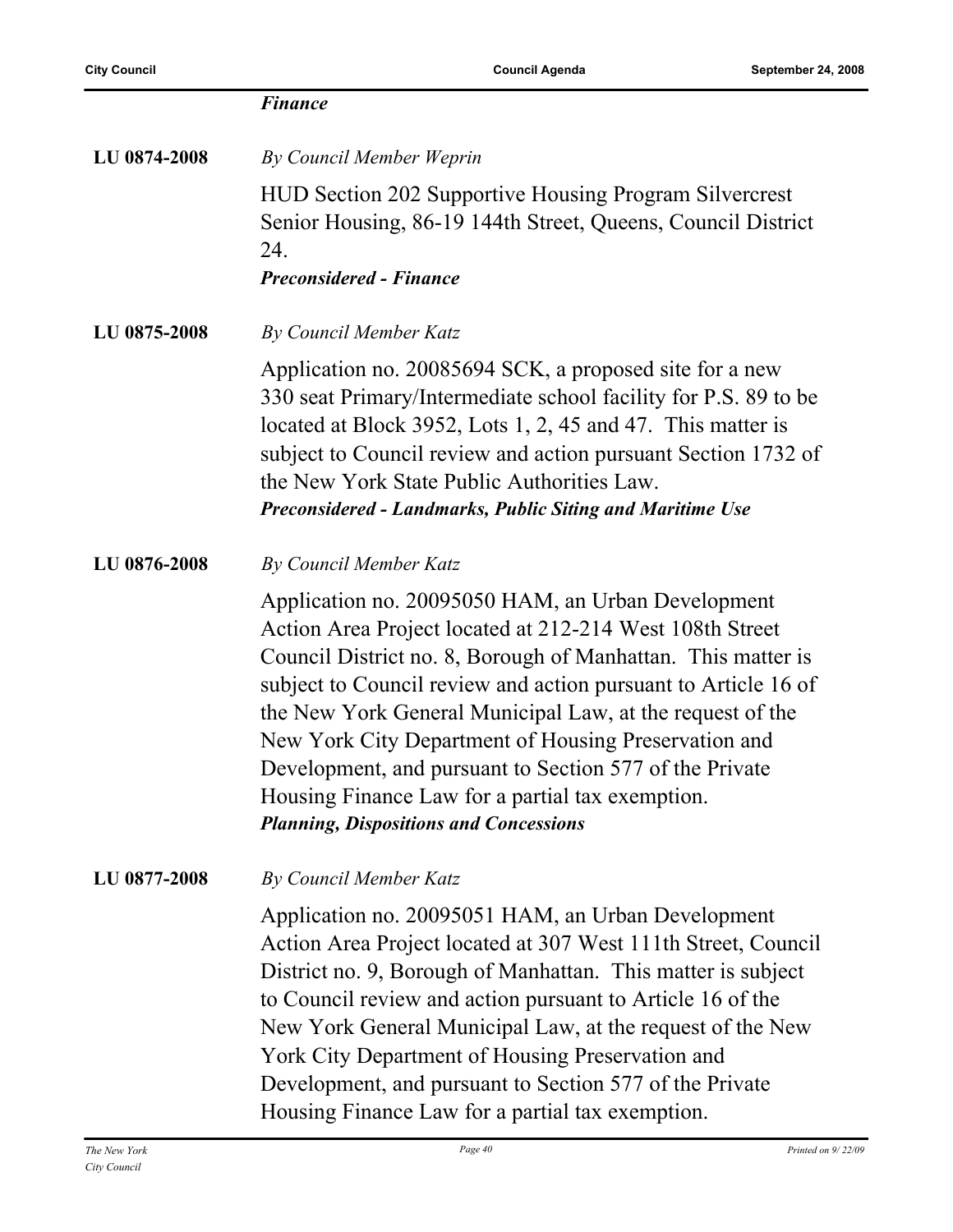#### *Planning, Dispositions and Concessions*

**LU 0878-2008** *By Council Member Katz*

Application no. 20095052 HAM, an Urban Development Action Area Project located at 660 St. Nicholas Avenue, Council District no. 7, Borough of Manhattan. This matter is subject to Council review and action pursuant to Article 16 of the New York General Municipal Law, at the request of the New York City Department of Housing Preservation and Development, and pursuant to Section 577 of the Private Housing Finance Law for a partial tax exemption. *Planning, Dispositions and Concessions*

**LU 0879-2008** *By Council Member Katz*

Application no. 20095053 HAM an Urban Development Action Area Project located at 824 St. Nicholas Avenue, Council District no. 7, Borough of Manhattan. This matter is subject to Council review and action pursuant to Article 16 of the New York General Municipal Law, at the request of the New York City Department of Housing Preservation and Development, and pursuant to Section 577 of the Private Housing Finance Law for a partial tax exemption. *Planning, Dispositions and Concessions*

**LU 0880-2008** *By Council Member Katz*

Application no. N 080425 ZRQ submitted by the Department of City Planning pursuant to Section 201 of the New York City Charter, for amendment of the Zoning Resolution of the City of New York relating to Article I, Chapters 1, 2, 3, 4, 5 and Article X, Chapter 8 to establish the Special St. George District.

*Zoning and Franchises*

**LU 0881-2008** *By Council Member Katz*

Application no. C 080426 ZMR submitted by the Department of City Planning pursuant to Sections 197-c and 201 of the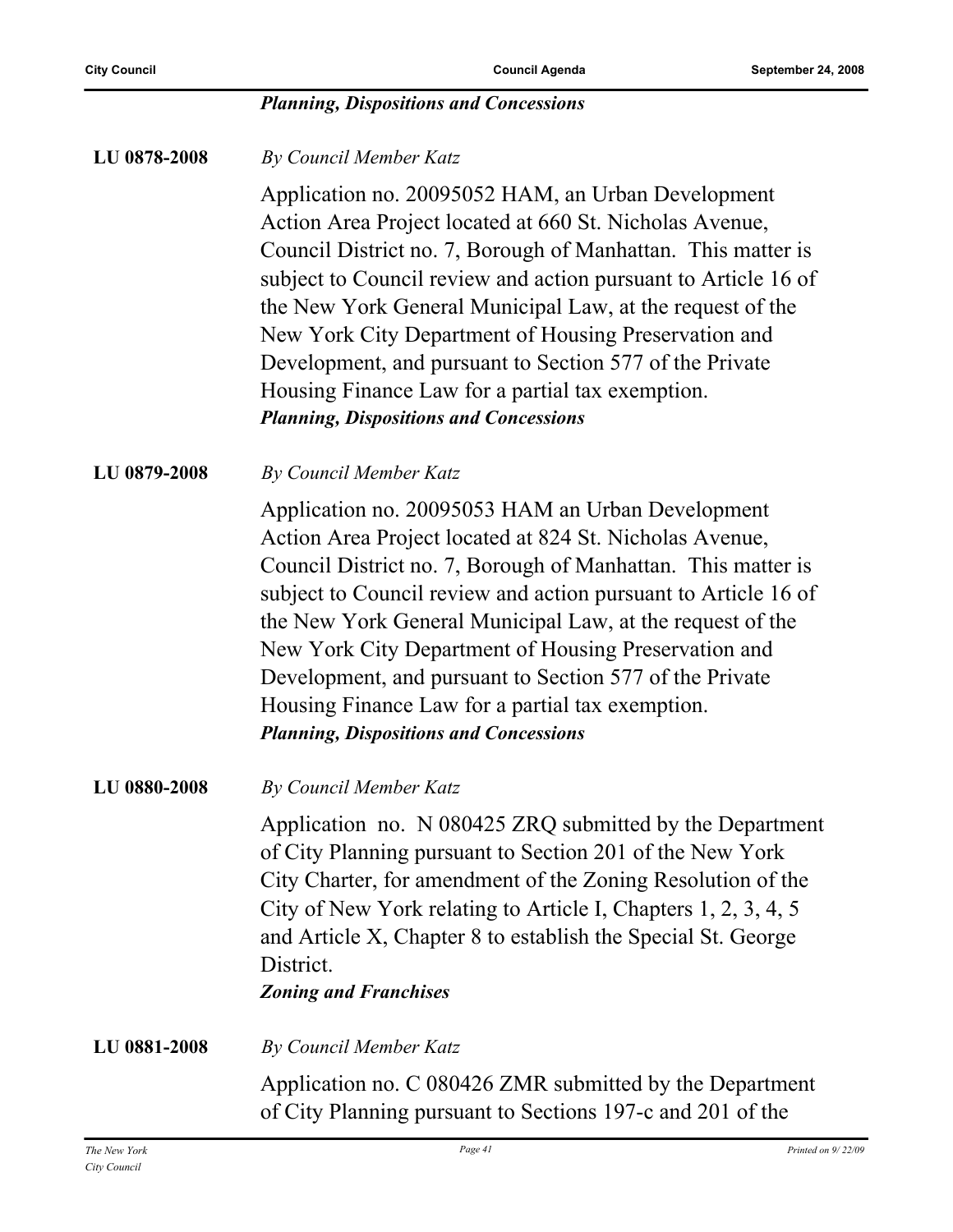| New York City Charter for an amendment of the Zoning Map, |
|-----------------------------------------------------------|
| Section No. 21c.                                          |
| <b>Zoning and Franchises</b>                              |

**LU 0882-2008** *By Council Member Katz*

Application no. N 080428 ZRQ submitted by the Department of City Planning pursuant to Section 201 of the New York City Charter, for amendments to the Zoning Resolution of the City of New York concerning Article XI, Chapter 7, (Special long Island City mixed Use District), relating to the addition of the Dutch Kills Subdistrict and expansion of the Special Long Island City Mixed-Use District. *Zoning and Franchises*

**LU 0883-2008** *By Council Member Katz*

Application no. C 080429 ZMQ submitted by the Department of City Planning pursuant to Sections 197-c and 201 of the New York City Charter for an amendment of the Zoning Map, Section No. 9b. *Zoning and Franchises*

**LU 0884-2008** *By Council Member Katz*

Application no. 20095027 (N 090044 HKM) pursuant to Section 3020 of the Charter of the City of New York, concerning the designation (List No. 404, L P- 2302) by the Landmarks Preservation Commission of the West Chelsea Historic District, Council District no. 3 . *Landmarks, Public Siting and Maritime Uses*

**LU 0885-2008** *By Council Member Katz*

Uniform land use review procedure application no. C 080447 HAK, an Urban Development Action Area Designation and Project located at 1612 Park Place and 404 A, 408, 414, 416 Hopkinson Avenue, and the disposition of such property, Borough of Brooklyn, Council District no. 41. This matter is subject to Council Review and action pursuant to §197-c and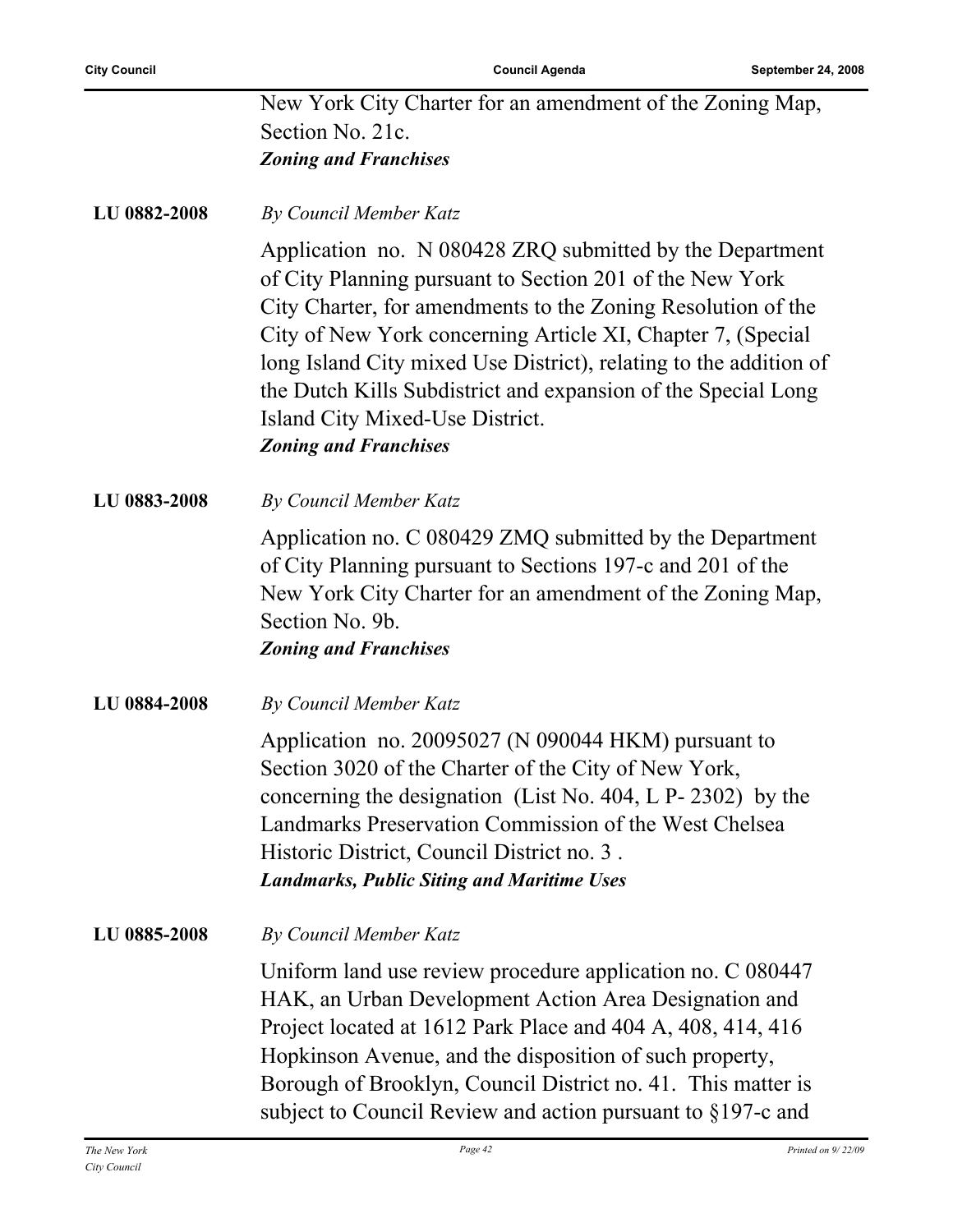| <b>Planning, Dispositions and Concessions</b>             |  |
|-----------------------------------------------------------|--|
| General Municipal Law.                                    |  |
| §197-d of the New York City Charter and Article 16 of the |  |

**LU 0886-2008** *By Council Member Katz*

Uniform land use review procedure application no. C 080492 HAK, an Urban Development Action Area Designation and Project located at St. Mark's Avenue, 1511, 1505, 1503, 1501 St. Mark's Avenue, Bergen Street and Saratoga Avenue and the disposition of such property, Borough of Brooklyn, Council District no. 41. This matter is subject to Council Review and action pursuant to §197-c and §197-d of the New York City Charter and Article 16 of the General Municipal Law. *Planning, Dispositions and Concessions*

**LU 0887-2008** *By Council Member Katz*

Uniform land use review procedure application no. C 080501 HAM, an Urban Development Action Area Designation and Project located at 148 West 143rd Street and the disposition of such property, Borough of Manhattan, Council District no. 9. This matter is subject to Council Review and action pursuant to §197-c and §197-d of the New York City Charter and Article 16 of the General Municipal Law. *Planning, Dispositions and Concessions*

#### **LU 0888-2008** *By Council Member Katz*

Uniform land use review procedure application no. C 080502 PQM, pursuant to §197-c and §197-d of the New York City Charter concerning the acquisition of property, located at 148 West 143rd Street, Borough of Manhattan, Council District no. 9. This application is subject to review and action by the Land Use Committee only if appealed to the Council pursuant to §197-d(b)(2) of the Charter or called up by vote of the Council pursuant to  $\S 197-d(b)(3)$  of the Charter. *Planning, Dispositions and Concessions*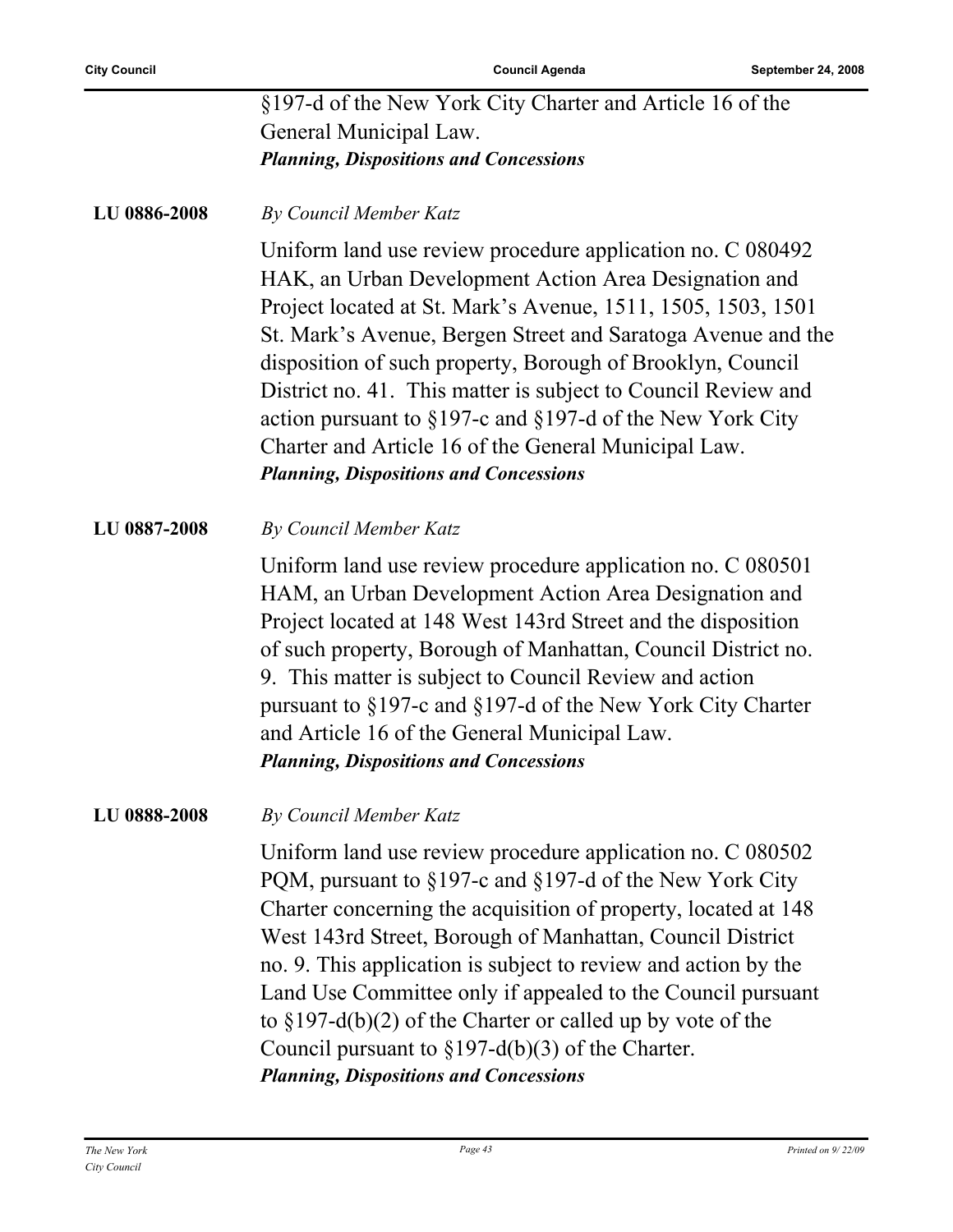| LU 0889-2008 | <b>By Council Member Katz</b>                                                                                                                                                                                                                                                                                                                                                                                                                                                                    |
|--------------|--------------------------------------------------------------------------------------------------------------------------------------------------------------------------------------------------------------------------------------------------------------------------------------------------------------------------------------------------------------------------------------------------------------------------------------------------------------------------------------------------|
|              | Uniform land use review procedure application no. C 080504<br>HAM, an Urban Development Action Area Designation and<br>Project, located at 723, 719, 717 East 9th Street, and the<br>disposition of such property, Borough of Manhattan, Council<br>District no. 2. This matter is subject to Council Review and<br>action pursuant to $\S 197$ -c and $\S 197$ -d of the New York City<br>Charter and Article 16 of the General Municipal Law.<br><b>Planning, Dispositions and Concessions</b> |
| LU 0890-2008 | By Council Member Katz                                                                                                                                                                                                                                                                                                                                                                                                                                                                           |
|              | Application no. 20095027 HKM (N 090044 HKM), pursuant<br>to §3020 of the Charter of the City of New York, concerning<br>the designation (List No. 404, LP-2302) by the Landmarks<br>Preservation Commission of the West Chelsea Historic<br>District, Borough of Manhattan, Council District no. 3.<br><b>Landmarks, Public Siting and Maritime Uses</b>                                                                                                                                         |
| LU 0891-2008 | By Council Member Katz                                                                                                                                                                                                                                                                                                                                                                                                                                                                           |
|              | Application no. 20095028 HKR (N 090046 HKR), pursuant<br>to §3020 of the Charter of the City of New York, concerning<br>the designation (List No. 404, LP-2229) by the Landmarks<br>Preservation Commission of the George Cunningham Store,<br>located at 173 Main Street, Borough of Staten Island, Council<br>District no. 51.<br><b>Landmarks, Public Siting and Maritime Uses</b>                                                                                                            |
| LU 0892-2008 | <b>By Council Member Katz</b>                                                                                                                                                                                                                                                                                                                                                                                                                                                                    |
|              | Application no. 20095029 HKM (N 090045 HKM), pursuant<br>to §3020 of the Charter of the City of New York, concerning<br>the designation (List No. 404, LP-2254) by the Landmarks<br>Preservation Commission of the Morningside Park Scenic<br>Landmark, Borough of Manhattan, Council District no. 9.<br><b>Landmarks, Public Siting and Maritime Uses</b>                                                                                                                                       |
|              |                                                                                                                                                                                                                                                                                                                                                                                                                                                                                                  |

**LU 0893-2008** *By Council Member Katz*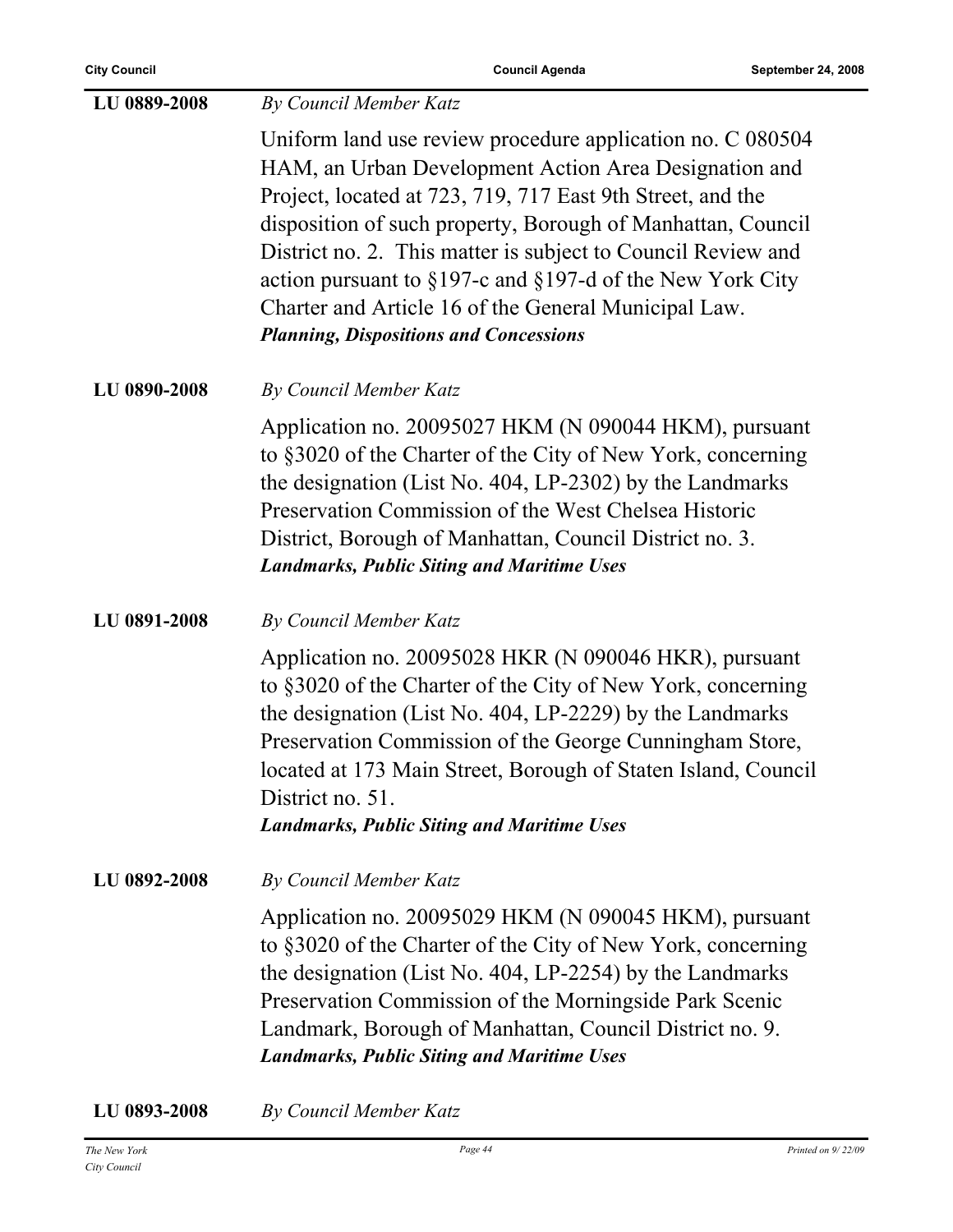| Application no. 20085712 TCQ, pursuant to §20-226 of the      |
|---------------------------------------------------------------|
| Administrative Code of the City of New York, concerning the   |
| petition of Delano Café Corp., to establish, maintain and     |
| operate an unenclosed sidewalk café located at 29-02A         |
| Francis Lewis Boulevard, Borough of Queens, Council           |
| District no. 19. This application is subject to review and    |
| action by the Land Use Committee only if called-up by vote of |
| the Council pursuant to Rule 11.20b of the Council and        |
| $\S20-226(g)$ of the New York City Administrative Code.       |
| <b>Zoning and Franchises</b>                                  |
|                                                               |

#### **LU 0894-2008** *By Council Member Katz*

Application no. 20095106 HAK, an Urban Development Action Area Project located at 1216 Pacific Street, Council District no. 36, Borough of Brooklyn. This matter is subject to Council review and action pursuant to Article 16 of the New York General Municipal Law, at the request of the New York City Department of Housing Preservation and Development.

#### *Planning, Dispositions and Concessions*

#### **LU 0895-2008** *By Council Member Katz*

Application no. 20095107 HAK, an Urban Development Action Area Project located at 476 Linden Boulevard, Council District no. 40, Borough of Brooklyn. This matter is subject to Council review and action pursuant to Article 16 of the New York General Municipal Law, at the request of the New York City Department of Housing Preservation and Development.

### *Planning, Dispositions and Concessions*

**LU 0896-2008** *By Council Member Katz*

Application no. 20095108 HAQ, an Urban Development Action Area Project located at 142-05 Rockaway Boulevard, Council District no. 28, Borough of Queens. This matter is subject to Council review and action pursuant to Article 16 of